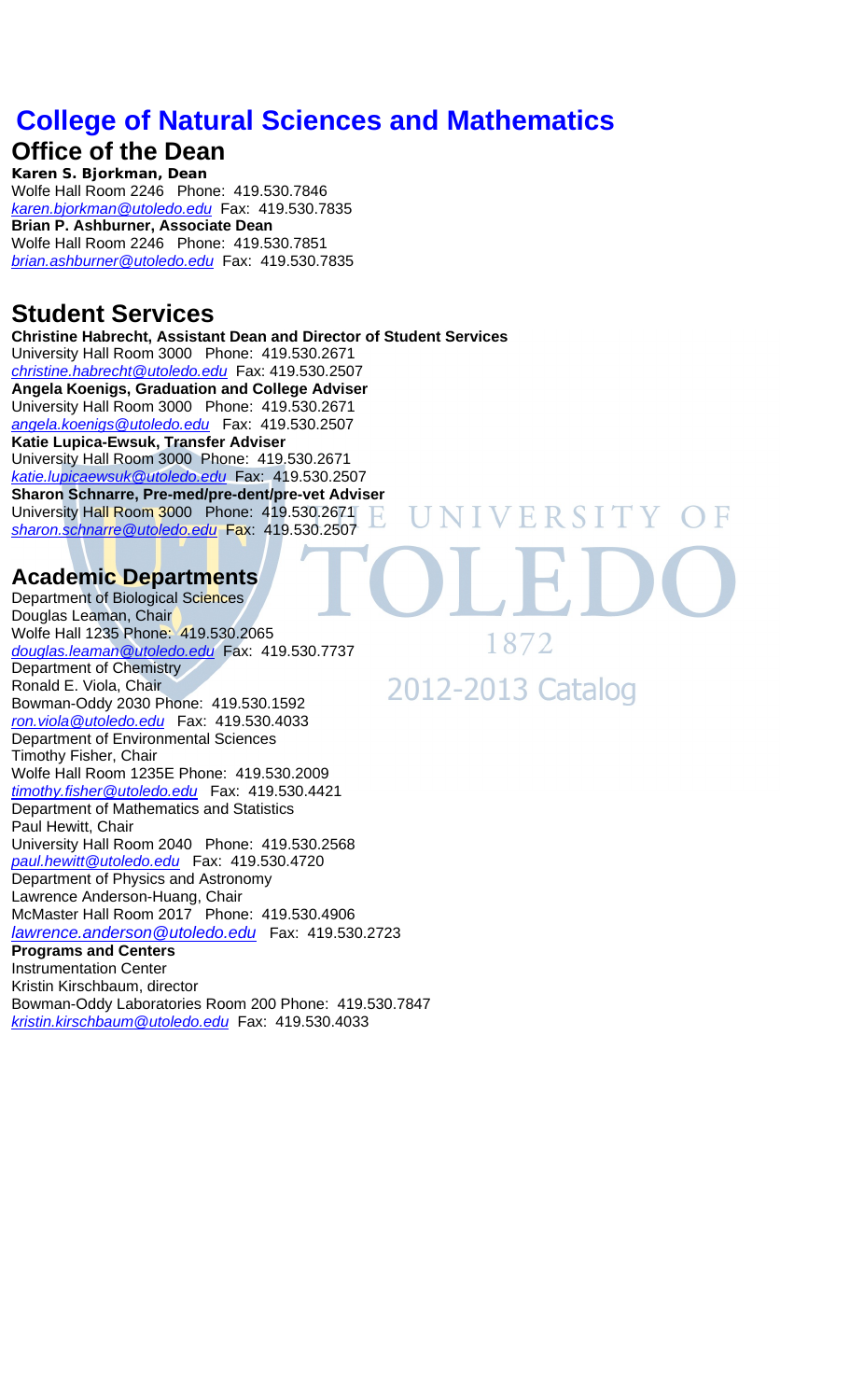Lake Erie Research Center Carol Stepien, director 6200 Bayshore Road, Oregon, Ohio Phone: 419.530.8360 *carol.stepien@utoledo.edu* Fax: 419.530.8399 Ritter Planetarium Michael Cushing, director Alexander Mak, associate director Ritter Planetarium Room 31 Phone: 419.530.4641 *michael.cushing@utoledo.edu* Fax: 419.530.2723 Stranahan Arboretum Daryl Dwyer, director 4131 Tantara Drive Phone: 419.530.6151 *daryl.dwyer@utoledo.edu* Fax: 419.841.0063

**Mission Statement** The Faculty of The University of Toledo's College of Natural Sciences and Mathematics seek to build and disseminate foundational and applicable knowledge through excellence in teaching, research and discovery, and community engagement; foster the advancement of science, mathematics and technology locally, regionally, and globally; and serve as a transformative force within a diverse, interdisciplinary, and collaborative education environment for improving our world through science and mathematics.

#### **Admission Policies**

New first-year students must (1) submit a college test score (ACT or SAT) and (2) have either a 2.5 high school GPA or ACT composite of 20 (SAT combined reading and math score of 950) to be admitted to the College of Natural Sciences and Mathematics. Applicants not meeting these standards will be admitted to the Department of Exploratory Studies in the College of Languages, Literature, and Social Sciences. Students applying who want to be admitted as BS Biology in the Department of Biological Sciences must have a minimum high school GPA of 2.75. Students not meeting this requirement but meeting the minimum college requirements will be admitted to the College of Natural Sciences and Mathematics as BS-UND (undeclared).

To be considered for admission to the premed, predent and prevet programs, students will need a minimum high school cumulative GPA of 3.2 and an ACT composite score of 25 (or minimum SAT combined reading and math score of 1150). Students should also have successfully completed a minimum of three years of high school mathematics (algebra I, algebra II and geometry) and high school chemistry. Applicants not meeting these standards but meeting the Natural Sciences and Mathematics college admission standards will be admitted to the College of Natural Sciences and Mathematics degree program of their choice or as BS-UND (undeclared). Catalog

 $\mathbf{L}$ 

 $-7015$ 

#### **Change of College**

Students in good standing (i.e. with a cumulative GPA of 2.0 or higher) who wish to change from another college of The University of Toledo to the College of Natural Sciences and Mathematics should make an appointment with a college Adviser in the College Student Services Office to discuss their transfer and have their academic records reviewed. External transfer course work previously evaluated by other UT colleges will be re-evaluated. All college requirements, including core, distributive, major and related requirements, must be fulfilled as specified in the catalog for the year in which the student enters the College of Natural Sciences and Mathematics. Credit restrictions and level requirements for Natural Sciences and Mathematics students will apply. Beginning in Summer 2011, continuing UT students seeking admission to pre-medical, pre-dental and pre-veterinary programs must have a 3.0 cumulative college GPA and have completed CHEM 1090 or 1230 and MATH 1320 or higher with a B or better.

#### **Change of Catalog Year**

Continuing students who declared a major within the College of Natural Sciences and Mathematics prior to Fall 2012 may change to the 2012-2013 catalog year. Interested students should visit the Student Services Office (UH 3000) and meet with their academic adviser to officially declare their new catalog year.

#### **Admission with Transfer Credit from Another Institution**

No more than 94 semester hours of credit earned at other institutions may apply toward a degree in the College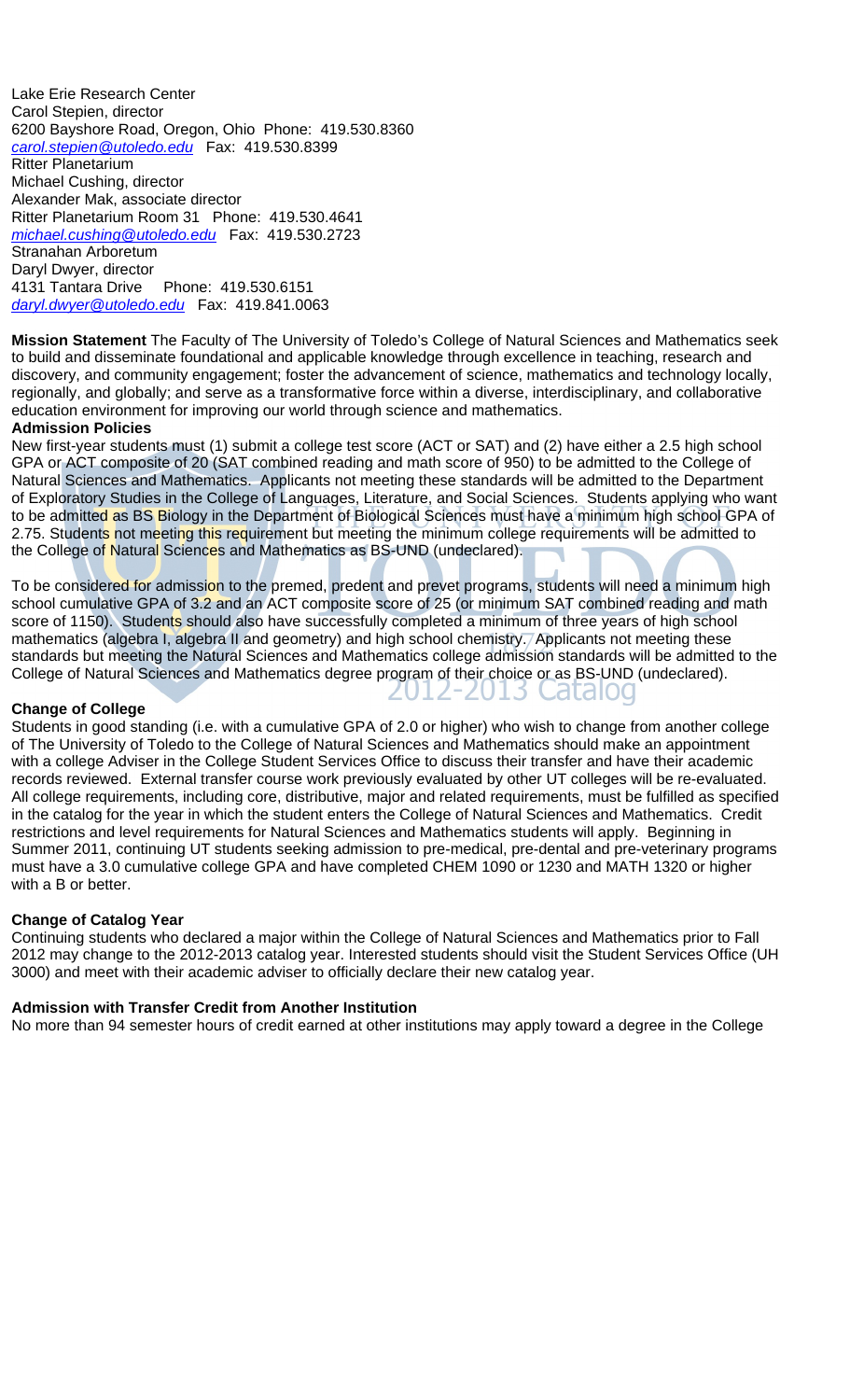of Natural Sciences and Mathematics. Course work from other institutions is accepted at the level at which the course was taught at that institution. Courses transferred from community, junior or technical colleges offering Associate degrees will not count toward the requirement of 32 credits at the 3000-4000 levels. Students with transfer credit are generally expected to fulfill all University and college course requirements for a degree in the College of Natural Sciences and Mathematics as specified in the catalog for the year in which they enter the College of Natural Sciences and Mathematics. In some cases, not all the credits that transfer into The University of Toledo will apply toward a degree in the College of Natural Sciences and Mathematics, e.g., developmental courses and excess credits in the major and in technical subjects. Transfers from other institutions shall take at least 30 semester hours at The University of Toledo, including 12 semester hours of work in their major field and 9 semester hours in their minor field, regardless of the number of hours transferred.

Students transferring to the University of Toledo in Spring 2007 or later, including transfer readmits, must meet minimum GPA requirements in their Natural Sciences and Mathematics majors and minors with both (1) the grades of all courses attempted at UT and (2) in a second calculation, the grades of all courses attempted at all institutions (including UT). The grades of all courses (from all institutions) which are used by those students to satisfy UT Core requirements must be used in the calculation of the UT General Education GPA.

UT students who attend other institutions as guests or transient students in Fall 2008 or later must also meet minimum GPA requirements in their Natural Sciences and Mathematics majors and minors with (1) the grades of all courses attempted at UT and (2) in a second calculation, the grades of all courses attempted at all institutions (including UT). The grades of all courses (from all institutions) which are used by those students to satisfy UT Core requirements must be used in the calculation of the UT General Education GPA.

For the purposes of meeting minimum cumulative GPA's in a student's Natural Sciences and Mathematics major(s) and/or minor(s) and the UT Core, the grades of all courses attempted at all institutions will be included in the GPA calculation(s). Note: Due to technological limitations of UT's current Degree Audit Reporting System, Degree Audit GPA calculations for students who have taken courses at other institutions may not be accurate. Consult a college staff Adviser if you have questions.

Transfer students should note that The University of Toledo will include all course work taken at all institutions of higher education in the calculation to determine if a student will graduate with honors. All college course work ever taken is computed in determining eligibility for graduation with honors, although no student will be awarded a level of honors above that indicated by The University of Toledo cumulative grade point average (GPA). Note: The University of Toledo requires a minimum of 30 semester hours of standard letter graded courses from UT in order to qualify for graduation with honors. Catalou  $\mathbf{L}$  $-$ /11.0

An applicant who has undertaken courses at a regionally accredited college or university and who submits through the Office of Undergraduate Admission for Adult, Transfer and International Students an official transcript listing courses and grades and giving evidence of good standing will be admitted to the College of Natural Sciences and Mathematics, provided the student has maintained a minimum GPA of 2.0 on a 4.0 scale.

Exceptions to this minimum admission requirement are rarely made and require the applicant to demonstrate, in a written petition to the committee on academic standing, that there are special circumstances that warrant waiver of the requirement. Approval of the petition is not automatic, and those students who are admitted by petition will be placed on special probationary status and must meet certain conditions to remain enrolled.

If the college from which the applicant transfers lacks proper accreditation, the student may be denied transfer credit on the basis of the transcript, but may be allowed to obtain credit by passing advanced standing examinations with at least a C grade. Official transcripts of records from all schools previously attended must be on file with the Office of Undergraduate Admission for Adult, Transfer and International Students before the student will be permitted to register.

#### **A Second Degree at The University of Toledo**

A student earning a first degree at The University of Toledo may earn a second bachelor's degree in the College of Natural Sciences and Mathematics by taking a minimum of 20 additional semester hours and satisfying all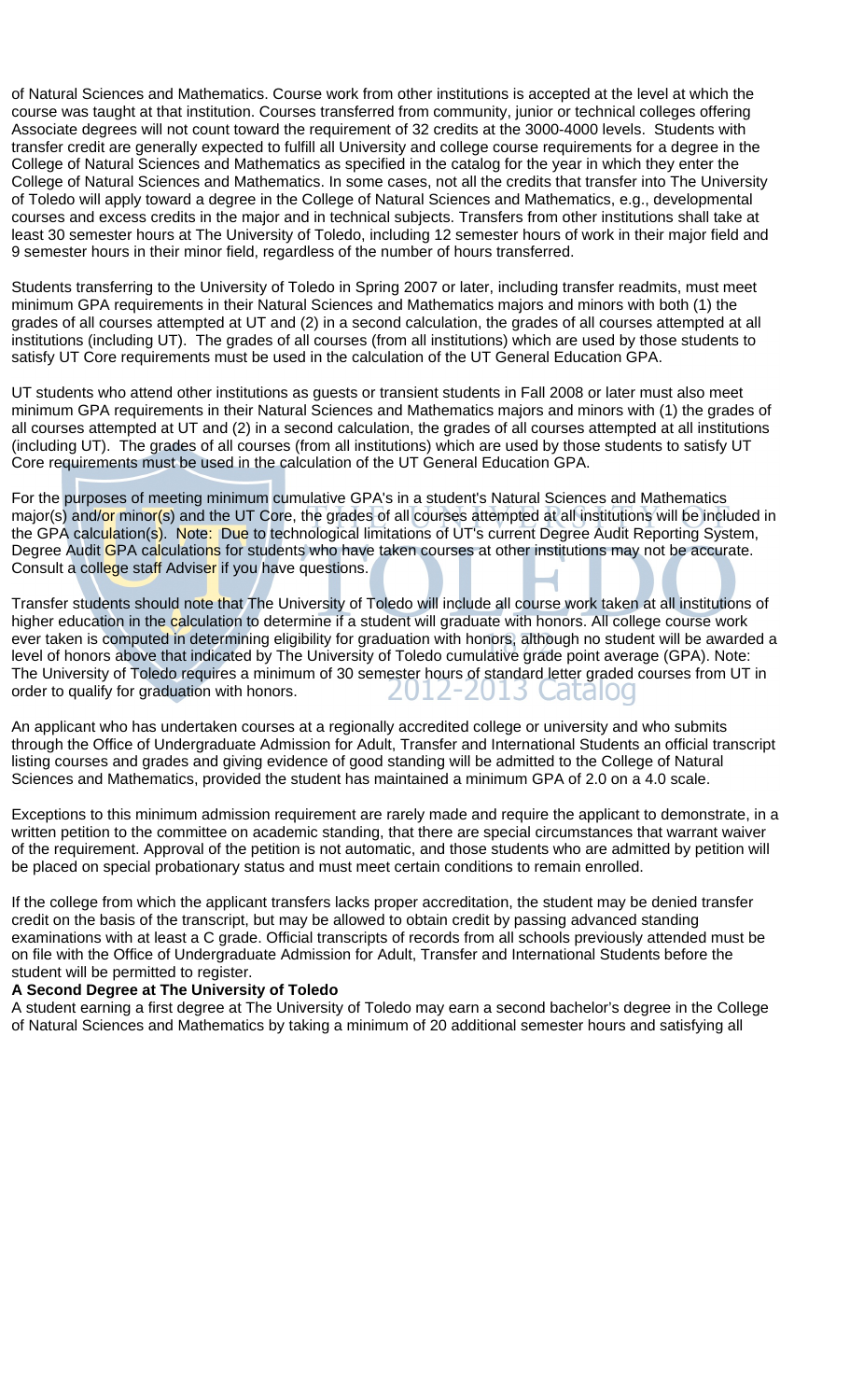requirements for both degrees. The student must take the additional 20 hours in College of Natural Sciences and Mathematics course work, unless the student's major department requires course work outside the college to satisfy major or related requirements. An undergraduate with a degree from another institution is considered a transfer student. Such a student is then considered a candidate for a second degree. See requirements for admission with transfer credit from another institution.

#### **Requirements for Students with an Associate's Degree**

Students holding an Associate of arts or Associate of science degree from an accredited college are encouraged to enroll in the College of Natural Sciences and Mathematics and, in many instances, may expect to earn an appropriate baccalaureate upon completion of two years of full-time study. Students with an Associate's degree in a technical program will likely require more time to complete a bachelor's degree. The following regulations apply: • Students must complete the equivalent of the specified University and college core and distributive

requirements for a bachelor's degree.

 • In all baccalaureate programs, a minimum of 64 hours must be taken at the 2000 to 4000 levels; of these, a minimum of 32 hours must be taken at the 3000 to 4000 levels in baccalaureate degree - granting colleges. Course work from other institutions is accepted at the level at which the course was taught at that institution.

 • Students may enroll in any departmental, interdepartmental or interdisciplinary program for which they meet the admission criteria. All of the usual major and related area requirements must be fulfilled as specified in the catalog for the year in which the student entered the College of Natural Sciences and Mathematics.

#### **Readmission of Former Arts and Sciences or Natural Sciences and Mathematics Students**

Students who have withdrawn from the College of Arts and Sciences or the College of Natural Sciences and Mathematics and The University of Toledo and have not attended any other institution in the Interim may be readmitted, provided they were eligible to continue enrollment in the college at the time they discontinued attendance. Such students should readmit at the College Student Services Office. Students who have been suspended from the College of Natural Sciences and Mathematics must submit a written letter of petition. Students who readmit after more than 12 consecutive months' absence must comply with existing college requirements at the time of readmission.

#### **Academic Policies**

*Refer to UT Policy website for academic policies that apply to all students.*

#### **Academic Advising**

Academic advising is a process intended to help students derive as many benefits as possible from their educations. This occurs when Advisers help students develop and reach academic and career goals. While the ultimate responsibility for making personal and educational decisions rests with the student, Advisers assist by helping to identify and assess alternatives and the consequences of decisions. Advising can be much more than selecting courses. The more frequently students arrange to meet with their Advisers, the better their needs can be served. New students, transfer students, students changing colleges, and continuing general studies students are advised in the College of Natural Sciences and Mathematics Student Services Office, University Hall Room 3000, by college staff Advisers. They provide essential information; help students select courses to meet University General Education and college distributive requirements; suggest courses for the exploration of majors and minors; and help students evaluate academic progress and adjustment to university life. Students with declared majors and/or minors are advised by departmental major or program Advisers, faculty who provide general information as well as more specialized information about majors and minor programs, departmental course offerings, and career and graduate opportunities. They help students select courses for general, major, related, and other requirements. Students in the Honors College and those seeking more than one major or degree, a minor, or admission to professional school should meet periodically with one or more additional Advisers. A complete list of academic Advisers is available on the college website or in the College office.

#### **Student Responsibilities**

Students are responsible for correctly selecting courses for their programs of study each semester and for fulfilling all degree requirements. Although Advisers will assist wherever possible, the final responsibility rests with the student. Students are expected to make sure that they are fulfilling all degree requirements, as published in the issue of the catalog of the College Natural Sciences and Mathematics under which they entered. Students who have been out of the College of Natural Sciences and Mathematics for 12 consecutive months are responsible for the requirements in the University catalog under which they reenter.

#### **Transcripts and Degree Audit Reports**

A transcript is a complete chronological list of a student's academic course work (including all courses attempted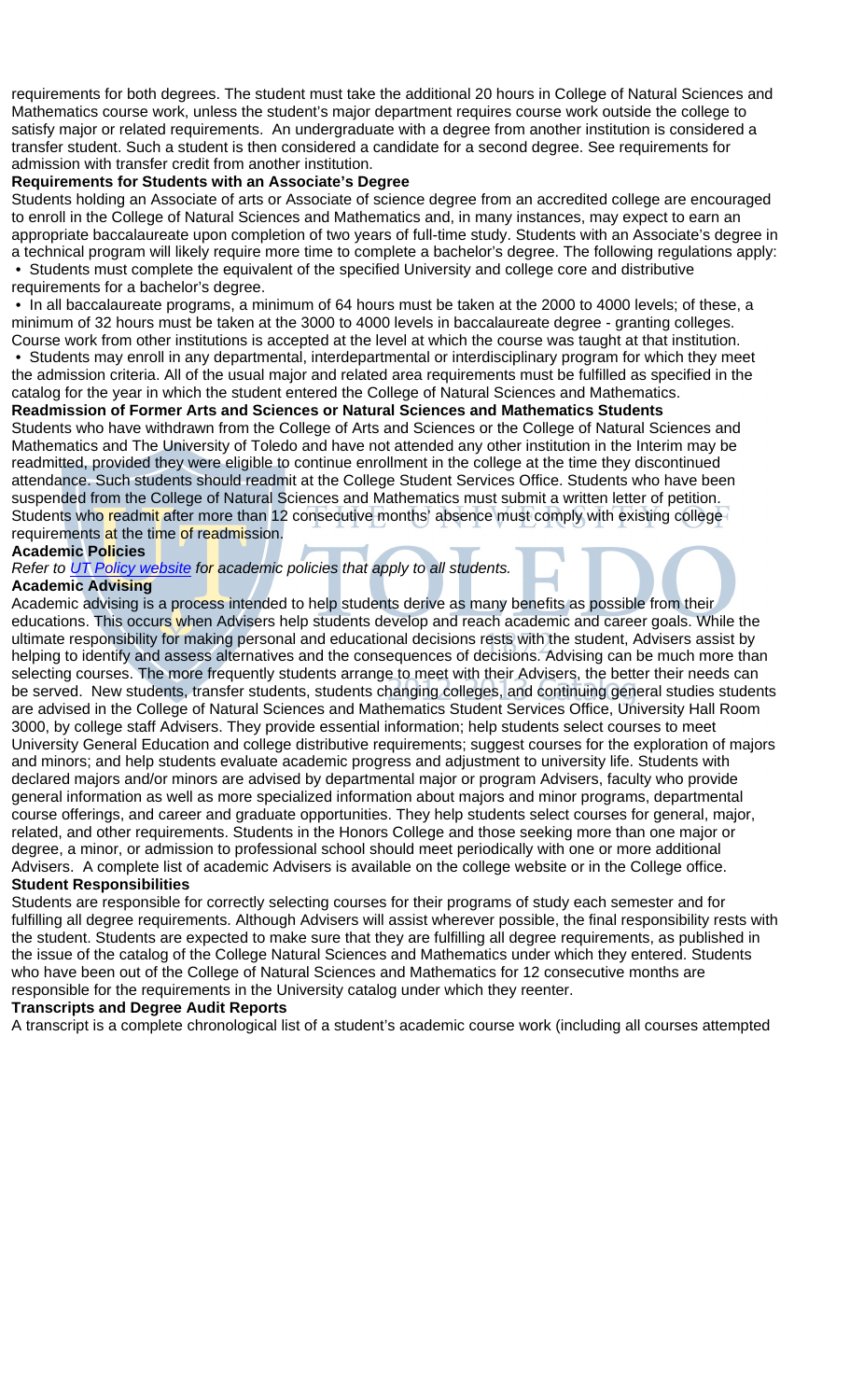and grades earned). It does not show how specific courses apply or do not apply to University and college requirements as stipulated in this catalog. For example, developmental, non-repeatable and certain other courses are not counted toward minimum credits for degrees, but appear on transcripts. The Degree Audit Report (DAR) details all requirements applicable to a student's academic program (degree, major, minor) and applies the student's courses on the transcript (including transfer credit) to those requirements. The DAR should be used to identify requirements remaining when all registered courses are completed. The College of Natural Sciences and Mathematics Student Services Office (UH Room 3000) will provide an unofficial transcript and DAR to a College of Natural Sciences and Mathematics student presenting a picture ID. Students also may view their transcript and DAR through the myUT portal with Student Self-Service.

#### **Declaring or Changing a Major or Minor**

To declare a major or minor or change one previously declared, students must fill out a form that is available in the College Student Services Office.

#### **Sequence of Courses**

There is no single prescribed sequence of courses, except that all first-year students should take NSM 1000 Orientation, and any developmental courses required on the basis of placement testing and/or high school deficiencies. Students should consult the later sections of the catalog devoted to programs of study and course offerings, and they should review their programs with their academic Advisers to ensure they complete courses in the proper sequences. In addition, students should use their Degree Audit Reports to track their progress.

Entering students majoring in mathematics or in one of the areas of the natural sciences usually should begin the special courses designated as prerequisite for advanced courses in their first year. For example, calculus is a prerequisite for other mathematics courses and for later courses in physics, chemistry and geology. General Chemistry I and II, Biology Fundamentals of Life Science I and II, and Fundamentals of Geology are prerequisites for succeeding courses required for majors in these areas.

#### **Study Abroad**

Students who plan to study abroad must be sure that their proposed course of study is properly accredited. Its academic acceptability should be verified by the college before departure. Students also should ascertain in advance from their Advisers whether the course work will count toward their general requirements, majors, or related areas or only be regarded as elective. Credit for foreign language study is subject to the approval and recommendation of the department of foreign languages. Information about study abroad programs is generally available from Advisers in many college programs and departments and from the Office of Study Abroad. **Transient (Guest) Enrollment at Another Institution** 

College of Natural Sciences and Mathematics students must have advance permission both to enroll elsewhere as a guest and to take specific courses. The Transient Student form for this purpose is available in the College Student Services Office and on the college website. Students enrolling without permission will be considered transfer readmits upon their return to UT. Natural Sciences and Mathematics students enrolled as transients or guests at another institution must submit an official transcript to the UT Office of Admission at the conclusion of the enrolled term. Grades of all courses attempted in the major, minor, and UT Core will be used in cumulative GPA calculations.

#### **GPA Recalculation for Repeated Courses**

The College of Natural Sciences and Mathematics permits a maximum of 12 semester hours or the equivalent of 18 quarter hours of course work to be deleted from the GPA calculation. Students who have had their GPAs recomputed under the Academic Forgiveness Policy are not eligible for grade deletions. Criteria governing GPA recalculation are given in the General Section of this catalog. Students should check with the College Student Services Office for more specific information on this policy. Students may not use repeat courses taken at other institutions to qualify for a GPA recalculation.

#### **Withdrawal Policy (W, IW, DR Grades)**

The number of credit hours of W, IW and DR is limited to 22 hours for all undergraduate students in degree programs in the College of Natural Sciences and Mathematics. Once a student has accumulated 22 hours of W, IW or DR, further withdrawals will be counted as F's in computation of the student's GPA for purposes of probation or suspension. In addition, students who receive financial aid risk the loss of financial aid if they accumulate excessive hours of W, IW and DR. Students who transfer into the College of Natural Sciences and Mathematics from another college at The University of Toledo will bring with them the number of W's, IW's and DR's accumulated in their previous work. **Note**: Assignment of the IW and DR grades has been discontinued. A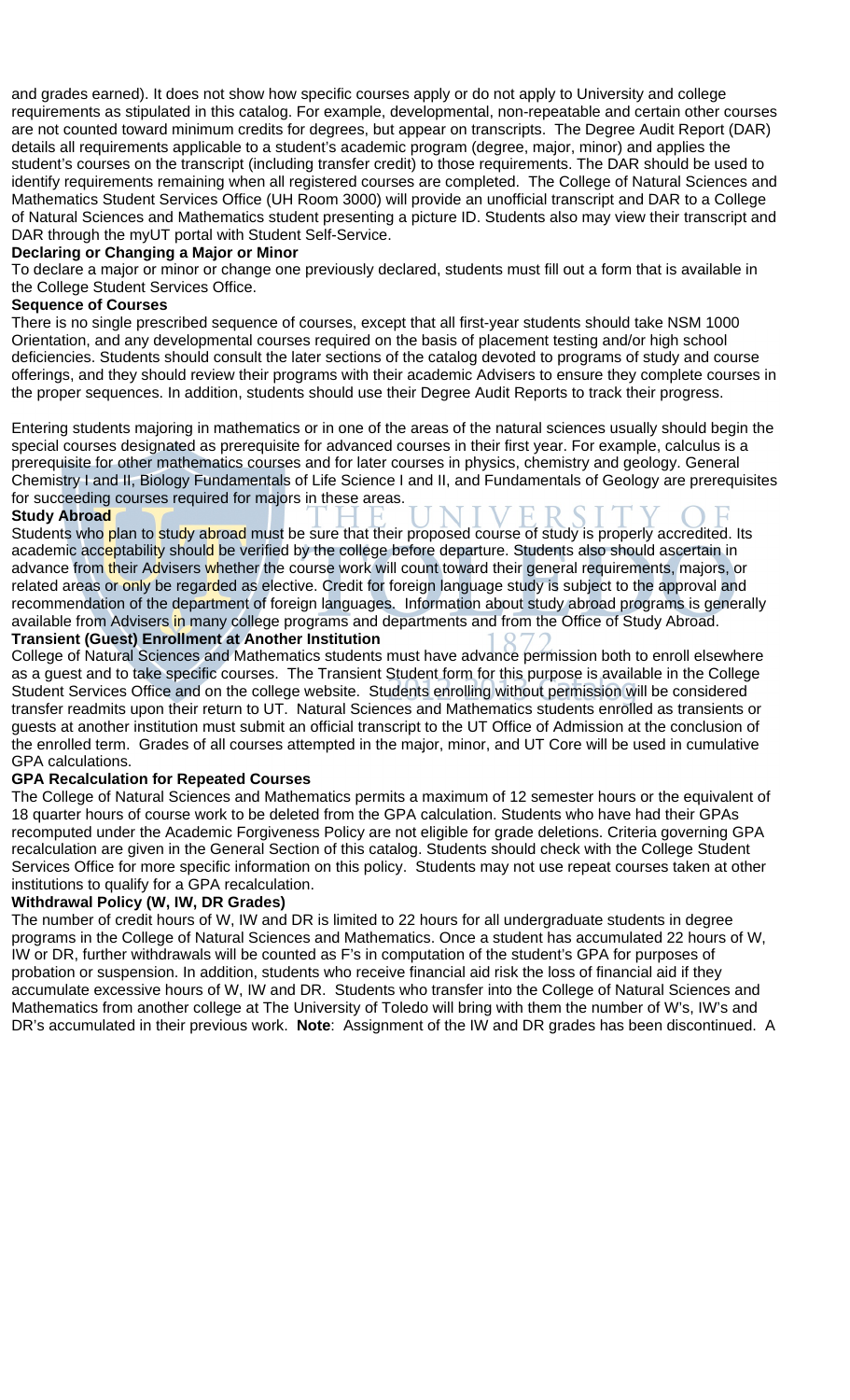student wanting to be withdrawn from a course must file a petition in the Records Office by the deadline in the term of enrollment.

#### **Academic Probation**

A student whose cumulative GPA is less than 2.0 is automatically placed on probation until a 2.0 cumulative GPA is achieved (See Withdrawal Policy above). It is recommended that a student on probation not enroll for more than 12 to 14 credits.

#### **Academic Suspension**

Academic suspension means that a student is prohibited from registering at The University of Toledo for a period of at least one semester. Students are subject to academic suspension if their GPA falls below the minimum GPA listed below or if they fail to make sufficient progress toward attainment of the degree. (See Withdrawal Policy). Students may remove Incompletes while under suspension. A student is subject to academic suspension if the cumulative GPA is less than: 1.0 for 10 to 19 hours attempted; 1.5 for 20 to 29 hours attempted; 1.7 for 30 to 39 hours attempted; 1.8 for 40 to 49 hours attempted; 1.9 for 50 to 59 hours attempted; less than 2.0 for 60 or more hours attempted. After accumulating 60 credit hours without suspension, a student may be suspended if the cumulative GPA falls below 2.0 for two consecutive semesters.

#### **Trial Readmission Policy**

After the required suspension period, a student may petition for readmission to the College of Natural Sciences and Mathematics committee on academic standing. The petition must be received at least one month before the beginning of the semester in which the student wishes to readmit. If the petition is accepted, the college committee will determine the terms of the conditional registration agreement, under which the student will be permitted to re-enroll. Suspended students who are granted readmission must maintain the designated GPA for each semester thereafter and meet the conditions of their readmission agreement. Students failing to meet these conditions are subject to a one-year suspension.

#### **Dismissal Policy**

Students who fail to meet the conditions for readmission after their second suspension are subject to dismissal and are not eligible for readmission to the College of Natural Sciences and Mathematics for at least three years. *Refer to the University Academic Policy web page (www.utoledo.edu/policies) for information on the Academic Forgiveness Policy.* 

#### **Academic Grievance**

A student has the responsibility and right to call to the attention of an instructor any grade that the student believes to be in error or unfair. A student may appeal the decision of the instructor, in order, to the department Chair, the Dean, then to the college appeals committee if the problem is not resolved. If the problem is not resolved at the college level, the student may appeal to the student grievance council (*See also The University of Toledo Student Handbook*). A student must begin the appeals process no later than the end of the semester following the one in which the grievance arose. didiou

#### **Statement on Academic Dishonesty**

A student found to be academically dishonest by a faculty member may appeal, in order, to the department Chair, the Dean, the college appeals committee and the University student grievance council. The procedures for making an appeal to the student grievance council may be found in The University of Toledo Student Handbook. *Refer to the General Section of this catalog for the policy statement on academic dishonesty.* 

#### **College Level Examination Program (CLEP)**

The College of Natural Sciences and Mathematics will accept a maximum of 21 semester hours of CLEP through successful completion of the four general examinations. Additional credit may be earned through satisfactory scores on individual subject examinations. Required minimum scores and credits awarded are as follows: **General Examinations** 

#### **Humanities:** For a score of 50, a student will receive six hours credit for College of Natural Sciences and Mathematics distributive requirements in the humanities.

**College mathematics:** For a score of 65, a student will receive three hours credit for MATH 1180.

**Natural sciences:** For a score of 50, a student will receive six hours credit for College of Natural Sciences and Mathematics distributive requirements in the natural sciences.

**Social sciences and history:** For a score of 50, a student will receive six hours credit for College of Natural Sciences and Mathematics distributive requirements in the social sciences.

#### **Subject Examinations**

**American government:** For a score of 50, a student will receive three hours credit for PSC 1200.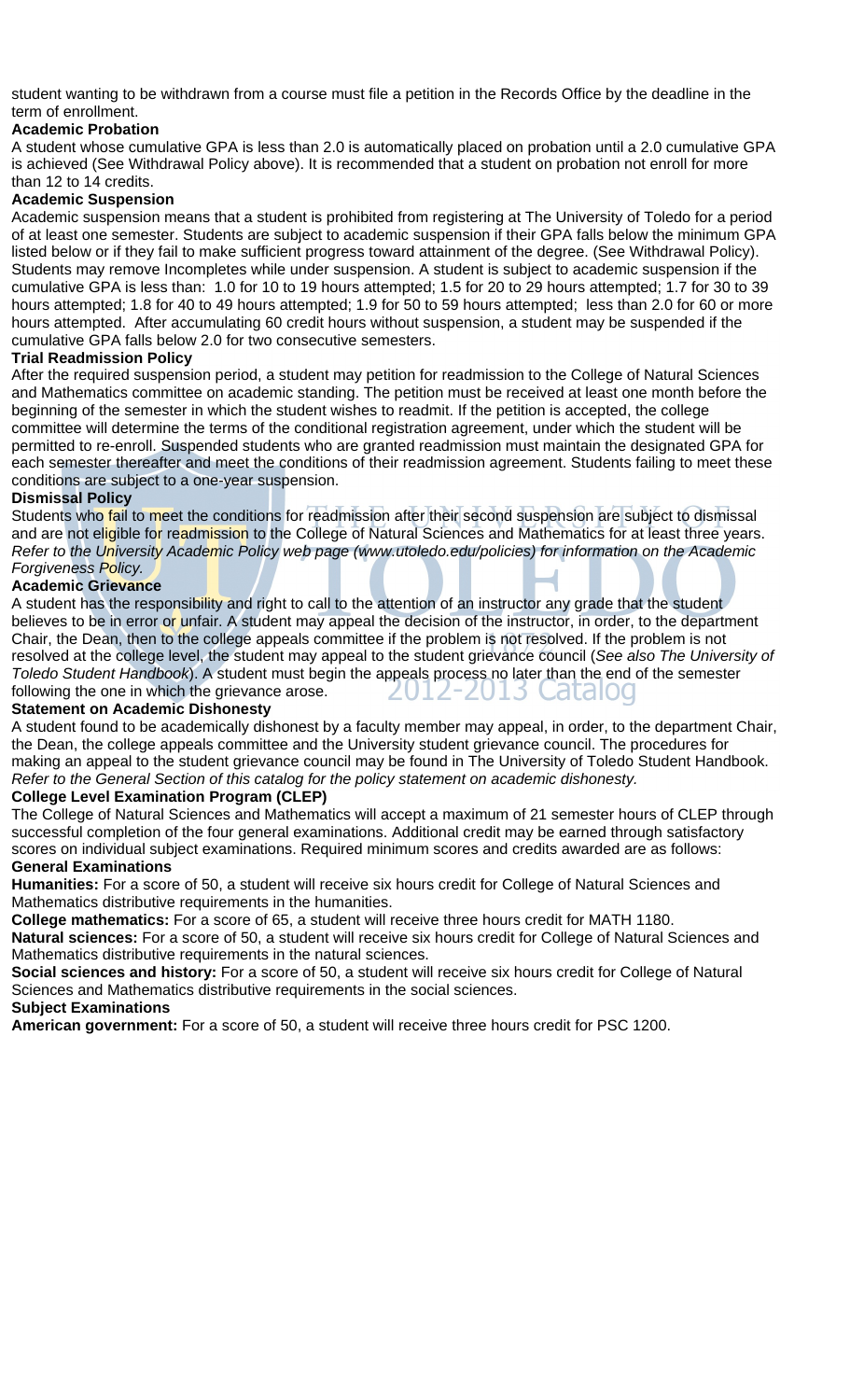**Biology:** For a score of 50, a student will receive three hours credit for BIOL 1120.

**Calculus:** For a score of 65, a student will receive four hours credit for MATH 1850.

**Chemistry:** For a score of 50, a student will receive eight hours credit for CHEM 1230 and CHEM 1240.

**College algebra:** For a score of 65, a student will receive three hours credit for MATH 1320.

**College algebra** – Trigonometry: For a score of 65, a student will receive four hours credit for MATH 1340. **French language:** For a score of 50, a student will receive four hours credit for FREN 1500. For a score of 62, a student will receive seven hours credit for FREN 1500 and FREN 2140.

**German language:** For a score of 50, a student will receive four hours credit for GERM 1500. For a score of 62, a student will receive seven hours credit for GERM 1500 and GERM 2140.

**Spanish language:** For a score of 50, a student will receive four hours credit for SPAN 1500. For a score of 66, a student will receive seven hours of credit for SPAN 1500 and SPAN 2140.

**Trigonometry:** For a score of 65, a student will receive three hours credit for MATH 1330.

#### **Advanced Placement Program**

Refer to the College of Natural Sciences and Mathematics programs of study section for specific information on minimum scores and credits awarded for Advanced Placement examinations administered by the College Board Advanced Placement Program.

#### **Pass/No Credit Option**

Refer to the General Section of this catalog for an explanation of the pass/no credit grading option. Refer to programs of study in the College of Natural Sciences and Mathematics section of this catalog for the limitations on pass/no credit grading in effect for different majors. Undeclared students, as a general rule, should not elect pass/no credit grading in major-level courses.

#### **Graduation Evaluation Requirement**

Two or three semesters (at 80 earned credit hours) before a student intends to graduate, the student and the student's major Adviser must complete a Graduation Quick Check Form. This process is initiated by the student. Students with more than one major or one or more minors must be evaluated for the completion of each major and minor. Detailed instructions on the Graduation Quick Check Form and graduation procedures are available at the college office.

#### **Field Experience/Internship**

Policies and procedures for incorporating field experiences or internships in academic programs vary from major to major. Some majors require a field experience or internship; for other majors, they are optional. Students should seek information from their major departments and obtain advance approval for all field experiences or internships.

#### **Degree Requirements**

#### **A. Grade Point Averages**

A cumulative grade point average (GPA) reflects all grades earned, including grades of F and grades in repeated courses. Candidates must earn a minimum overall cumulative GPA of C (that is, a 2.0 GPA on a 4.0 scale) for all UT course work. In addition, candidates must earn a minimum cumulative GPA of C in the major, 2.5 in Chemistry, Biochemistry, and Geology B.S. and minors (optional) and UT General Education, with the grades of all courses attempted at all institutions included in the GPA calculation. Some programs require a higher GPA in the major. *Refer to the General Section of this catalog for information on grade deletions and academic forgiveness.* 

#### **B. Residency Requirement**

Students transferring from other institutions must earn at least 30 hours of credit at The University of Toledo; at least 12 of these must be in the major area, and for students pursuing a minor, at least 9 hours must be earned at The University of Toledo. Full-time students must take their last semester, and part-time students their last 12 hours, in residence, unless alternative arrangements have been made in advance with the Dean of the College of Natural Sciences and Mathematics.

#### **C. Credit Hours and Levels**

1. Students must complete a minimum of 124 hours of course work that must include the University General Education and college skill area and distributive requirements, and either an area of concentration (major) and course work related to the major, or an interdisciplinary program.

2. In all baccalaureate programs, a minimum of 64 hours must be taken at the 2000 to 4000 levels; of these a minimum of 32 hours must be taken at the 3000 to 4000 levels. (Courses transferred from community, junior or technical colleges offering Associate degrees will not count toward the 3000-4000 level requirement).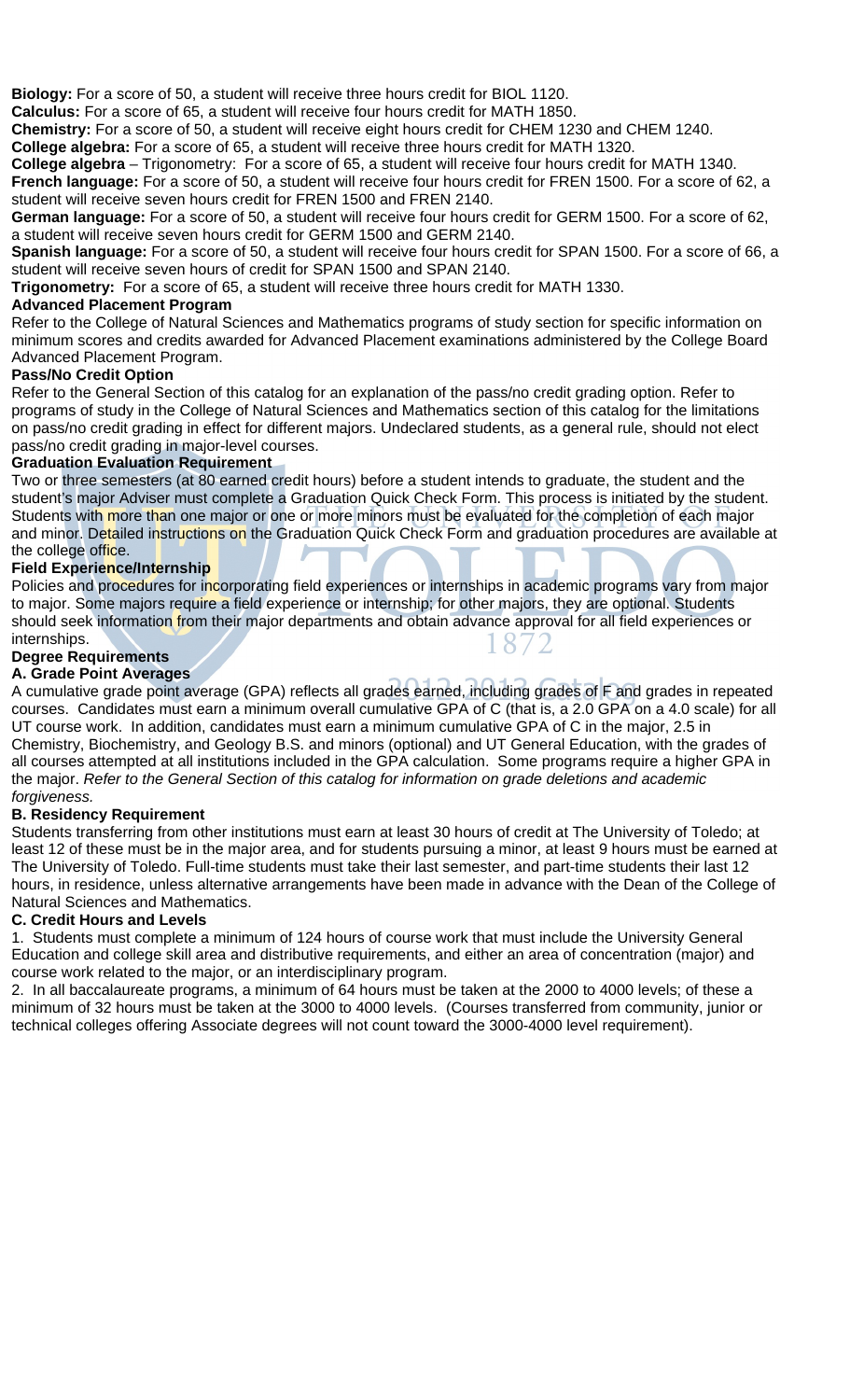3. Students are cautioned to make use of their degree audit and review remaining requirements with their Adviser before every registration in order to make progress toward completion of their requirements in an orderly, timely manner. Insofar as a student can complete the basic courses and the courses required for a chosen major (as outlined in sections E - K below) in fewer than the 124 hours required for a degree, the student must choose elective courses to complete the total of 124 hours, subject to the restrictions outlined below.

#### **D. Credit Restrictions**

Total earned hours shown on a student's transcript may not all be applicable to the minimum 124 credits required for a degree, as follows:

1. Students with entrance deficiencies in mathematics and other students who are required or choose to take developmental course work will need to complete additional hours.

2. No courses in typing, shorthand or keyboarding will apply toward the degree.

3. No more than two hours in skill courses in physical education or recreation courses at the 1000 level will apply toward the degree.

4. No more than two hours in Student Leadership Development I and II will apply toward the degree.

5. Duplicate credit – except for courses identified as repeatable courses, students will not receive credit for

repeated courses (taking the same course twice), whether taken at The University of Toledo or elsewhere.

6. The college reserves the right to deny credit for other specific courses (including most SKLS courses) and for blanket technical credit not applicable to a student's specific program.

#### **E. University General Education Requirements**

Students earning baccalaureates in all colleges and programs are required to complete between 33-34 credit hours of courses that comprise the General Education Curriculum. Those courses are distributed in the areas of English composition, humanities/fine arts, social sciences, natural sciences and mathematics, and multicultural studies courses (see the General Section of this catalog for details). Students should contact their academic department or college office for specific details.

#### **F. Orientation (NSM1000) - 1 hour**

All new first-year students are required to take NSM1000. The course is optional for transfer students. **G. English Composition** (University of Toledo General Education and College of Natural Sciences and Mathematics requirement) – 6 hours. Students must pass Composition I and Composition II with a grade of C or better.

1. Native speakers track (for students for whom English is a first language).

**ENGL 1110 – 3 hours** College Composition I

**ENGL 1130, 1140, 1150, 2950, or 2960 – 3 hours** College Composition II7  $\bigcap$ 2. Nonnative speakers track (for students for whom English is a second language) students will take an English

placement test to determine appropriate level. placement lest to determine appropriate lever.<br>  $2012 - 2013$  Catalog<br>
Writing and Grammar for English as a Second Language

**ENGL 1020 – 3 hours** 

**ENGL 1110 – 3 hours** College Composition I

#### **ENGL 1130, 1140, 1150, 2950, or 2960 – 3 hours** College Composition II

#### **H. Natural Sciences and Mathematics Skill Area Requirements for BA Degrees**

Students are placed into mathematics courses by ACT scores or placement tests in those subjects. Students are placed into foreign language courses through placement testing.

1. **Mathematics** (UT General Education and College of Natural Sciences and Mathematics requirement) – 3-8 hours. College Algebra (MATH1320)or higher Math

2. **Cultural Experience** (College of Natural Sciences and Mathematics requirement) – 0 to 8 hours (foreign languages 1110, 1120, 1500,) or one semester of Study Abroad. Every student enrolled in BA degree programs in the College of Natural Sciences and Mathematics are required to either:

a. Demonstrate proficiency in a single foreign language (Arabic, Chinese, French, German, Japanese, Latin, Spanish, or American Sign Language) through the elementary (foreign languages 1120) level by successfully completing a foreign language course at this level or by achieving an appropriate score on a

proficiency/placement test administered by the department of foreign languages that reflects the equivalent. Students beginning a foreign language should enroll in their chosen language at the elementary 1110 level and will take two semesters of foreign language. Those continuing a foreign language or attempting to demonstrate competency by examination should take a proficiency/placement test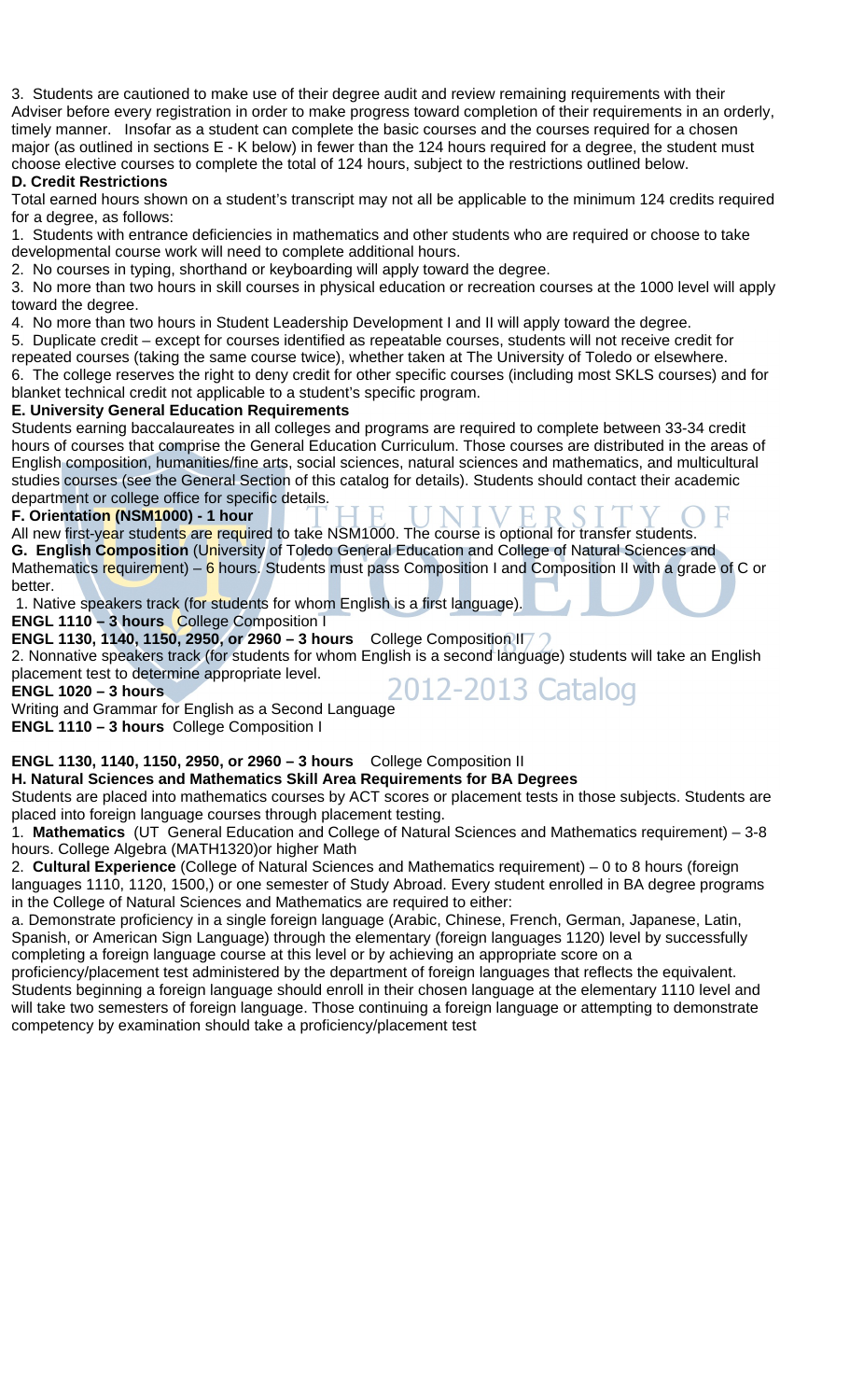b. Study abroad for at least one semester. Must be in an approved study abroad/exchange program for academic credit.

3. **Natural Sciences/Mathematics** (UT General Education requirement is two courses for 6 hours; College of Natural Sciences and Mathematics requirement is two courses for a minimum of 6 hours in coursework outside of the student's major).

Students majoring in a natural science discipline other than mathematics will meet The University of Toledo core requirements with courses required for their program; students majoring in mathematics must take six hours in two natural sciences departments other than mathematics to meet the University General Education requirement.

Students may select courses from astronomy, biology, chemistry, geology, mathematics and physics. Courses must be major-level to meet the College of Natural Sciences and Mathematics requirement. See DARS for more information. Among the courses with minimal or no prerequisites are as follows: ASTR1010, 2010, 2020, and 2050; BIOL1120, 1140, 1150,1340, 2010, and 2020; CHEM1100 and 1150; EEES1010, 1020, 1030, 1050, 1130, 1140, 1150, 1160, and 1170; BUAD1020; and PHYS1050, 1300, 1310, 1320, 1330, and 1750. However, higherlevel natural sciences courses will satisfy this requirement and may be taken if the student has met the prerequisites.

#### **I. Natural Sciences and Mathematics Distributive Requirements for BA Degrees**

Students should consult with their Advisers in selecting courses that will meet distributive requirements. With their Adviser's approval, students may select higher-level courses for which they have the prerequisites. With careful planning, students will be able to satisfy UT General Education Curriculum and College of Natural Sciences and Mathematics requirements by taking the minimum required hours. A student may take no more than two courses under each departmental code in satisfying the general education distributive requirements.

1. **Humanities and Fine Arts** (UT General Education requirement is two courses for six hours; students enrolled in BA degree programs in the College of Natural Sciences and Mathematics are required to take an additional 9 hours). Students will take five courses (15 hours) in the humanities in addition to those taken to meet the English composition and foreign language requirements. Students may select humanities courses that also will satisfy a UT General Education humanities or multicultural requirement.

**Required Courses**– 9 hours (see suggested courses listed below): 1872

**English Literature** – 3 hours

**History** – 3 hours

**Fine Arts** – 3 hours (course must be an appreciation or theory course, not a studio or skills course) **Electives** – two courses for 6 hours Students may select courses from art, art history, communication, English, film, foreign languages (courses higher than 1120/1500 or culture courses 1080 and 1090, or a second foreign language), history, humanities, music, philosophy, religious studies and theatre.

Among the courses with minimal or no prerequisites are as follows: ARTH 1500; CLC 1010; COMM 1010, 2000; ENGL 2710, 2720, 2730, 2740 and 2760; FILM 1310; FREN 1080 and 1090; GERM 1080 and 1090; HIST 1000 through 1200; HUM 1010, 1200, 2220, 2010 and 2020; JAPN 1080 and 1090; MUS 2200, 2210, 2220, 2240, 2250 and 2420; PHIL 1010, 1020, 2200 and 2400; REL 1220 and 2000; SPAN 1080, 1090 and 1100; and THR 1010 and 1100. However, higher-level humanities courses will satisfy these requirements and may be taken if student has met the prerequisites.

2. **Social Sciences** (UT General Education requirement is two courses for six hours; Students in BA degree programs in the College of Natural Sciences and Mathematics are required to take one additional course for a total of nine hours).

Students may select social science courses that also will meet a UT General Education social science requirement and one multicultural requirement. Students may select courses from anthropology, economics, geography, political science, psychology, and sociology. Among the courses with minimal or no prerequisites areas follows: ANTH 1020, 2020, 2800, and 2900; ECON 1010, 1150 and 1200; GEPL 1010 and 1100; PSC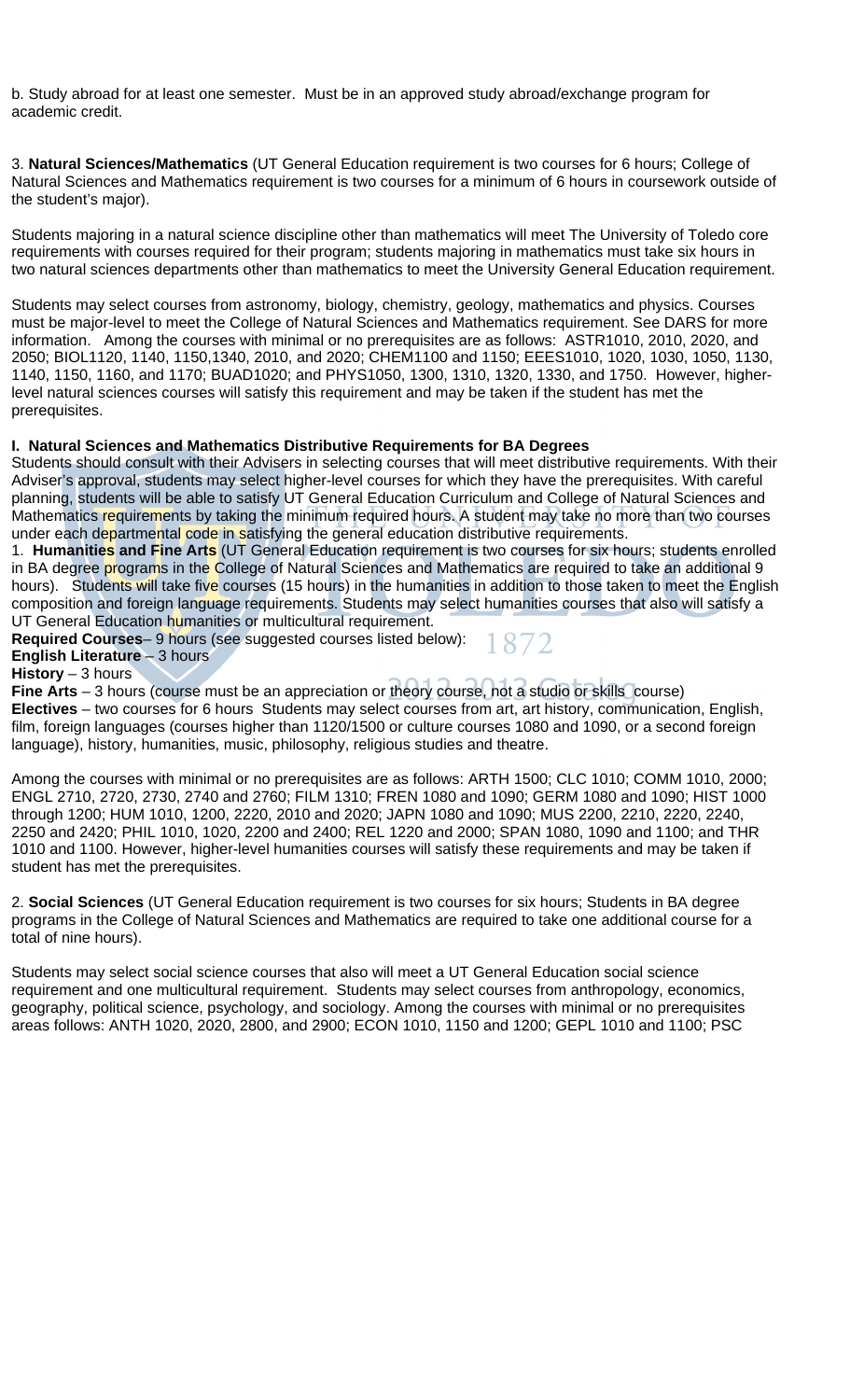1200, 1300, 1400 and 1710; PSY 1010; and SOC 1010 and SOC 1750. No more than two courses can be from a single discipline.

#### **J. Natural Sciences and Mathematics Skill Area Requirement for BS Degrees**

1. **Mathematics** (UT General Education and College of Natural Sciences and Mathematics requirement) – 7-8 hours. Two semesters of Calculus (MATH1750 and MATH1760 or MATH1830 and MATH1840 or MATH1850 and MATH1860).

2. **Natural Sciences/Mathematics** (UT General Education requirement is two courses for 6 hours; College of Natural Sciences and Mathematics requirement is three courses for a minimum of 9 hours in coursework outside of the student's major).

#### **K. Writing Across the Curriculum (WAC) Requirement**

- 1. To earn a degree in the College of Natural Sciences and Mathematics, students must pass both Composition I and II with a C or better. (Students in the Honors College will pass HON 1010 and 1020 with a C or better to meet the Composition I and II requirements.) The College of Natural Sciences and Mathematics recommends that these requirements be met before completing 45 credit hours.
- 2. Students must pass two writing intensive courses approved by their adviser. Many courses will require completion of Composition I and II (or HON 1010 and HON 1020) as pre-requisites. The College of Natural Sciences and Mathematics recommends that the first of these writing intensive courses be completed within the first 65 and the second within the first 90 hours. At least one of these courses must be taken within the student's major. In consultation with their advisers, students with dual or interdisciplinary majors will meet this requirement by selecting a course within one of their chosen majors.
- 3. Advisers will monitor students' progress to help them complete these requirements in a timely fashion.
- 4. Whenever possible, departments should incorporate a significant writing component in upper-division courses.
- 5. Transfer students from institutions that have required writing intensive courses should have their former institution certify that they have completed a series of writing intensive courses comparable to those required in the College of Natural Sciences and Mathematics. Transfer students who have not taken writing intensive courses must meet the College of Natural Sciences and Mathematics Writing Across the Curriculum requirements.

#### **L. Major Area**

Every student must complete either a departmental major or an interdepartmental or interdisciplinary major. Courses given in other colleges of the University may be credited to the major only with the approval of the Dean of the College of Natural Sciences and Mathematics upon recommendation of the department Chair. Waiver of a required course or the substitution of a course from another department does not necessarily reduce the minimum credits required in the major.

#### **1. Departmental Major**

#### **See the complete list of departmental majors under "Degrees Offered" in the College of Natural Sciences and Mathematics section of this catalog.**

The minimum number of semester hours a student must complete for a departmental major is 34 hours. A student may have two majors from two different departments provided the requirements of both programs are satisfied. Work in the second major may be accepted as fulfilling the related course requirement upon the approval of the Advisers in both departments. A student cannot use courses from the first major to satisfy the second and vice-versa. See section on "Earning a Second Degree" for statement on requirements when two or more desired major programs are offered as different degrees.

**2. Interdisciplinary Majors** A student may complete one of the interdisciplinary majors if accepted into that particular program. A student completing a departmental major and a second major in an interdisciplinary or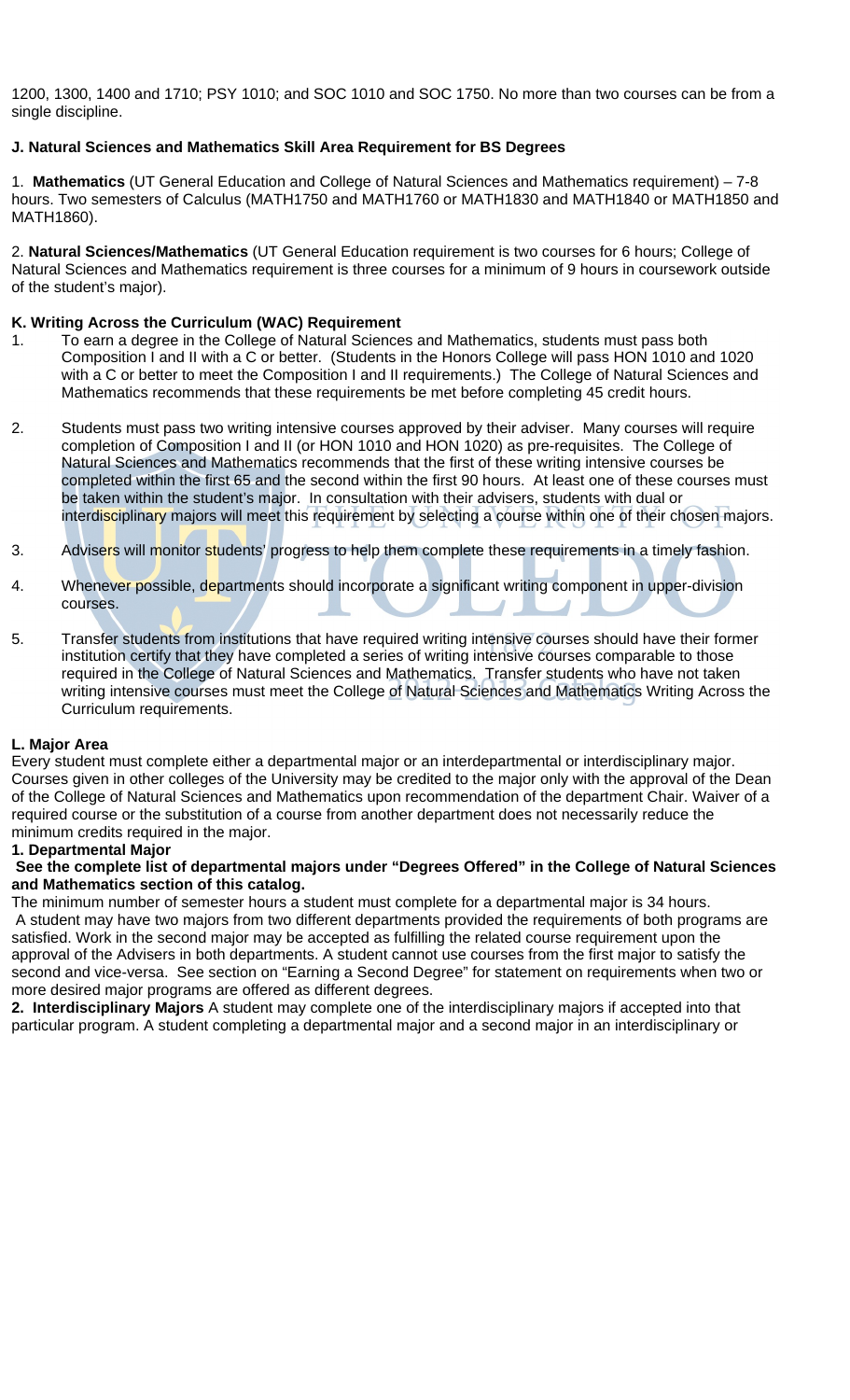interdepartmental major cannot use courses from the first major to satisfy the second or vice-versa. See the complete list of interdisciplinary majors under "Degrees Offered" in the College of Natural Sciences and Mathematics section of this catalog.

#### **M. Related Courses**

Every student who chooses a departmental major and students in some interdisciplinary majors also must complete courses related to the major. These courses must be in addition to courses taken to fulfill the basic requirements listed above. For BA degree programs the minimum number of major and related area courses is 58 hours. For BS degree programs the minimum number of major and related area courses is 64 hours. Each department defines the areas from which courses may be chosen by its majors, and these listings are given in the later sections of this catalog under Programs of Study. Related courses must be chosen from courses acceptable for credit in a College of Natural Sciences and Mathematics major. Generally, these are upper-level courses.

Courses given in other colleges of the University may be credited to the major or to related courses only with the approval of the Dean of the College of Natural Sciences and Mathematics upon recommendation of the department Chair.

#### **N. Minors**

Many College of Natural Sciences and Mathematics departments offer minors. Departmental requirements for particular minors are given in later sections of the catalog under Programs of Study. Students wishing to pursue minors should consult with their primary program Advisers and then with an Adviser in the Natural Sciences and Mathematics college office. Not all minors can be added to all degree programs. Courses selected for the minor must be chosen from courses acceptable for credit toward a major in that department. In meeting requirements for some majors, work in the minor may be accepted as fulfilling the required hours of related courses, but only with the approval of the student's major Adviser. Students completing a minor cannot use courses from their minor to satisfy requirements in the major. No more than six hours of courses taken for minor credit may be applied to the total College of Natural Sciences and Mathematics distributive requirements. A minimum GPA of 2.0 is required in the minor. Students must complete a minimum of 21 hours for a minor; at least nine of those hours must be completed at The University of Toledo.

#### **Premedical, Predental and Preveterinary Concentration**

#### Sharon L. Schnarre, Adviser

Students interested in professional medical, dental or veterinary careers may choose to apply for the premedical, predental and preveterinary concentrations. **Students choosing this option must also complete the requirements for a major in a specific discipline or in an interdisciplinary baccalaureate program.**  Because admission to a professional school is very competitive, students need to maintain high GPAs, both cumulative and in the sciences. The premedical/predental Adviser will continually monitor a student's academic performance and make recommendations as to whether this program should be continued. If at any time a student's GPA drops below a 3.0, the student will be dropped from the program, unless extenuating circumstances exist, in which case the student will be placed on a probationary status until the grades improve.

The premedical/predental Adviser will assist the student in determining the entrance requirements of the professional school being considered, since these requirements vary among schools. In general, these professional schools specify for entrance a core set of science courses that include one year (two semesters) each of biology, general chemistry, organic chemistry, physics and mathematics. Most schools recommend that candidates plan a broad course of study leading to either a B.A. or a B.S. degree in any discipline.

#### **Honors**

Honors in the College of Natural Sciences and Mathematics, which is available to its academically talented and highly motivated students, is offered in conjunction with the University of Toledo Honors College. A departmental Honors curriculum is also offered by individual departments within the College of Natural Sciences and Mathematics.

#### **Student Selection and Admission Criteria**

Admission to the Honors College is competitive and limited to academically talented students. Students entering directly from high school are admitted based on a review of application materials, which include a high school transcript, references, an essay, an extracurricular resume, and ACT or SAT scores. Students with an ACT composite score of 28 or higher (SAT composite of 1260 or higher) and a high school GPA of 3.75 or higher are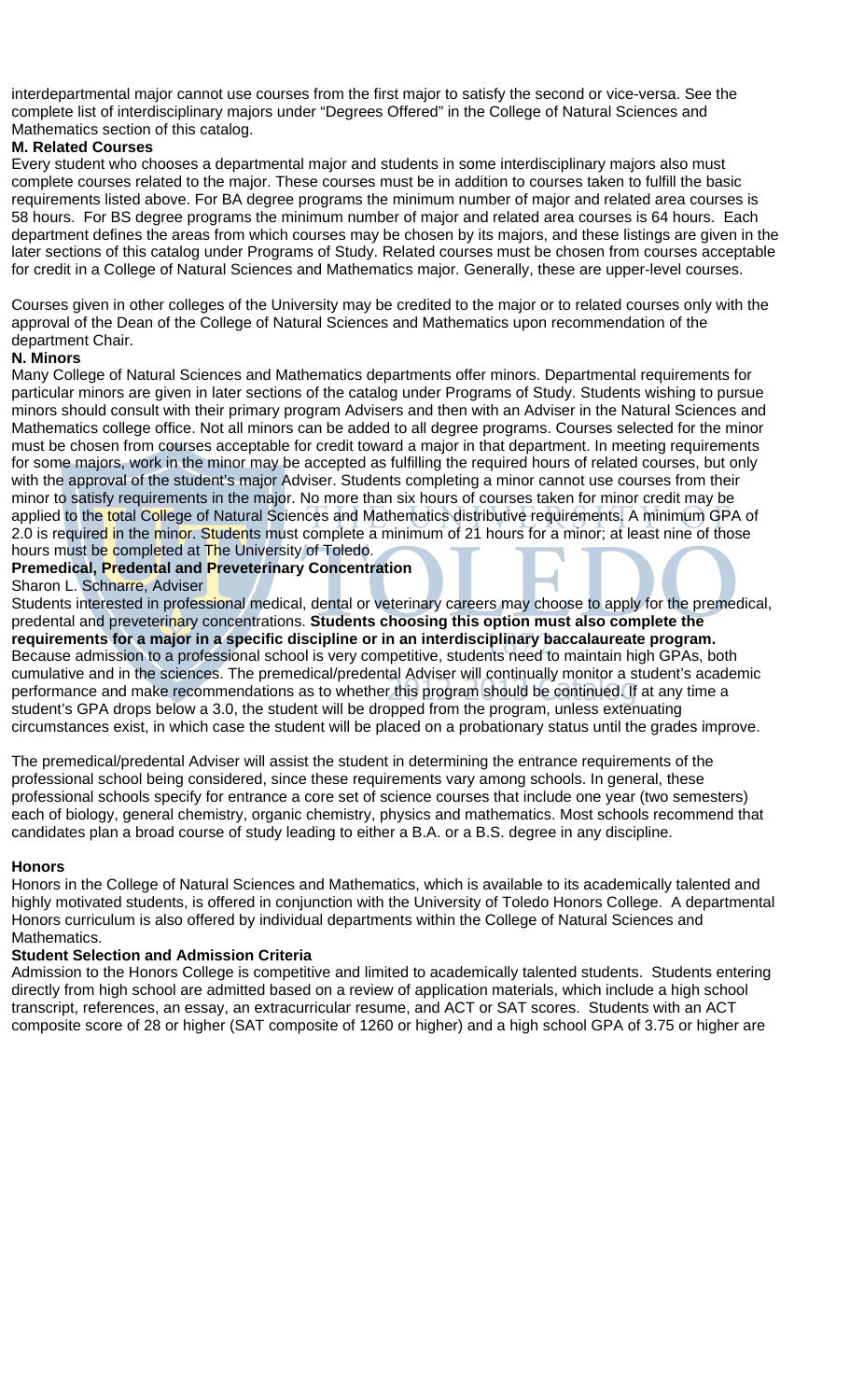encouraged to apply. Highly motivated students with an ACT composite of at least 25 (SAT composite of at least 1140) and a minimum high school GPA of 3.5 also are considered for admission to the program. Currently enrolled University of Toledo students and transfer students may apply for admission to the Honors College if they have completed at least 15 but not more than 60 graded semester hours of college work, and earned a minimum GPA of 3.3 (on a 4.0 scale).

Students are admitted to the Honors College on a space-available basis. **Program Requirements** 

In order to graduate with the Honors College diploma, a student must:

- Complete all requirements for an approved degree program within the College of Natural Sciences and Mathematics.
- Complete a minimum of 33 semester hours of honors courses. Honors courses are of two kinds those offered by the Honors College and those offered by various departments and colleges. Of the 33 hours required, the following must be completed by all Honors College students:
	- a. Six semester hours of Honors Readings Conference (HON 1010 and HON 1020).
	- b. A minimum of three semester hours selected from HON 2020 (Multicultural Literatures: The North American Experience) or HON 2030 (Multicultural Literatures: The Non-European World).
	- c. A minimum of six semester hours of two upper-division interdisciplinary seminars offered through the Honors program (HON 4950 and/or 4960).
	- d. All of the requirements for departmental honors in their major. This includes the completion of an honors thesis or project supervised by a faculty member in the major department.
- Earn a minimum overall GPA of 3.3

Note: For a student pursuing more than one major, or an interdepartmental major, the Honors College's departmental honors requirement may be fulfilled through meeting requirements for one of the majors.

#### **Retention Standards**

To remain in good standing in the Honors College, a student must:

- Earn a minimum overall GPA of 3.0 by the end of the first year (typically at least 30 semester hours); 3.1 by the end of the second year (typically at least 60 semester hours); and 3.2 by the end of the third year (typically at least 90 semester hours).
- Make satisfactory progress toward fulfillment of the requirements for a degree with honors in the college.

#### **Departmental Honors**

Requirements for departmental honors designations are set by the various departments of the College of Natural Sciences and Mathematics and are described under the departmental entries in this catalog. All departments, however, require successful completion of an honors thesis or project supervised by a faculty member in that department. It is possible for a student to fulfill all departmental requirements and earn the departmental honors citation upon graduation without participating in the Honors College. The reverse is not possible, however, as departmental honors is required to earn the Honors College diploma.

#### **Undergraduate Programs of Study**

#### **Degrees Offered**

#### **Departmental Majors**

Astronomy (B.A.)

Biochemistry (B.A. and B.S.)

Biology (B.S. with optional concentrations in ecology and organismal biology [BIOM])

Chemistry (B.A. or B.S. in chemistry or biochemistry)

Environmental sciences (B.S.)

Environmental studies (B.A.)

Geology (B.A. or B.S.)

Mathematics (B.A. or B.S. with concentrations in applied mathematics, mathematics with computer science, pure mathematics and statistics)

Medical Technology (B.S.)

Physics (B.S. with concentrations in astrophysics, biomedical physics, and applied physics; B.A*.*)

See Department of Environmental Sciences for requirements for the Interdepartmental B.S. in Geophysics.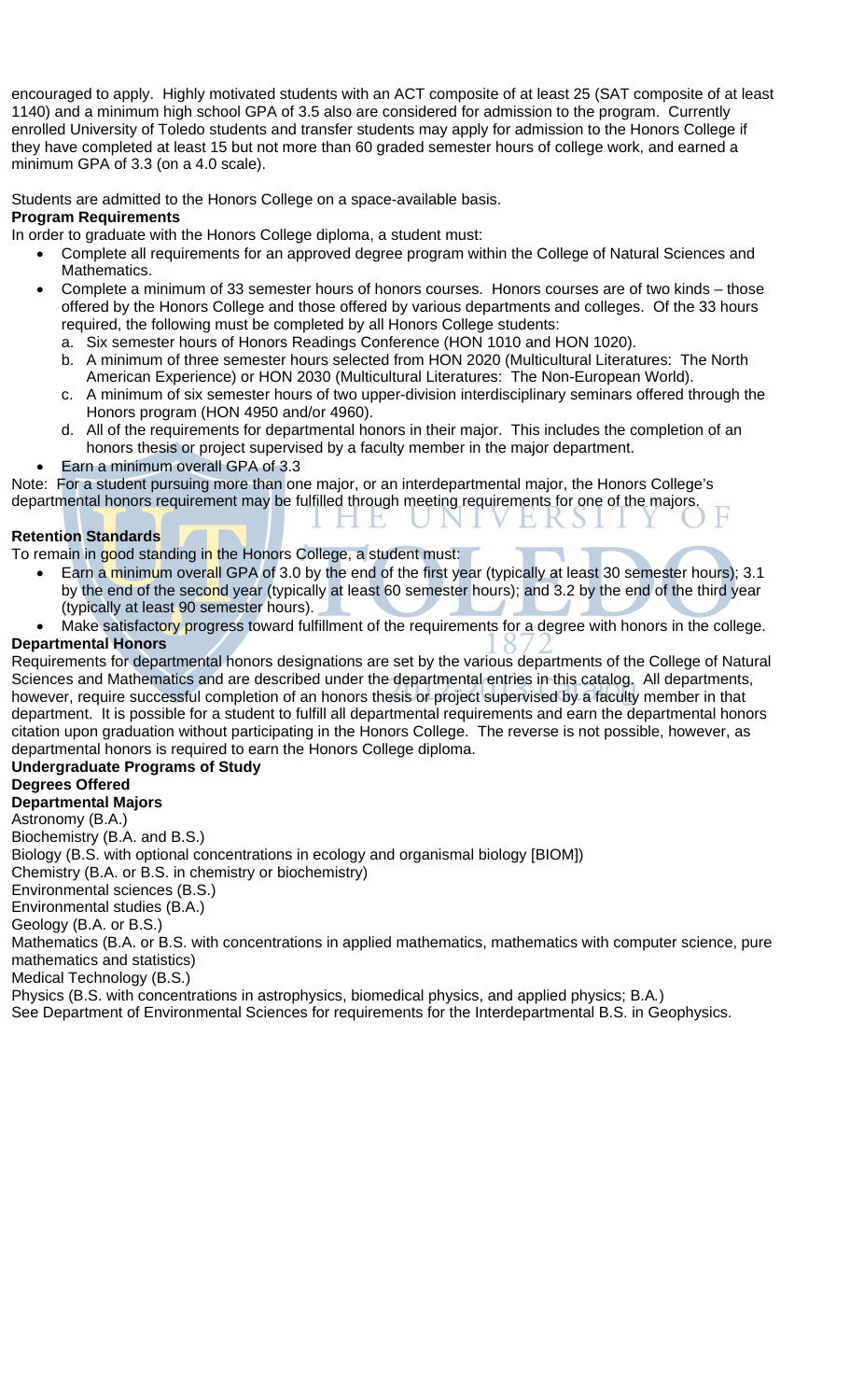#### **Minors**

Astrophysics Biology **Chemistry** Computer science and engineering\* Environmental sciences Geology **Mathematics** Physics Renewable Energy

\*Students interested in pursuing a minor in computer science and engineering should consult with an Adviser in the department of electrical engineering and computer science in the College of Engineering.

#### **Programs of Study Astronomy**

(Administered by the Department of Physics and Astronomy)

Lawrence Anderson-Huang, Chair

Scott Lee, undergraduate Adviser

#### **Degrees Offered**

The department of physics and astronomy offers a program of study leading to the Bachelor of Arts in astronomy. There is also an astrophysics concentration for the Bachelor of Science in physics (see Physics section later in this catalog).

#### **Requirements for the Bachelor of Arts in Astronomy**

The B.A. in astronomy program consists of 37 hours of required astronomy and physics courses in the department of physics and astronomy, eight hours of calculus, and at least 10 additional hours in the natural sciences and mathematics, chosen with the Adviser's approval. This program is intended to provide the combination of fundamental physics, together with general and advanced astronomy, required for a career in astronomy or a related area. It also has the flexibility required by students who wish to pursue interdisciplinary studies or prepare for careers in teaching or other professions requiring a fundamental understanding of the physical sciences.

**Basic astronomy sequence:** The sequence ASTR 2010 to 2020 (6 hours) is required.

**Advanced astronomy courses:** The advanced courses ASTR 4810, 4820 and 4880 (9 hours) are required. PHYS 1910 is strongly recommended.

**Physics courses:** Either the sequence PHYS 2130 to 2140 (10 hours), or the sequence PHYS 2070 and 2080 to 2100 (12 hours) is required. In addition, PHYS 3180, 3320 and 3610 (12 hours) are required.

**Required mathematics courses:** One of MATH 1830, 1850 or 1920, and one of MATH 1840, 1860 or 1930 (8 hours) are required.

**Other courses in related areas:** At least 10 additional hours in natural sciences and mathematics, chosen with Adviser's approval. Possibilities include BIOL 2150, 2160, 2170 and 2180; CHEM 1230, 1240, 1280 and 1290; EEES 2210 and 2220; one of MATH 1890 or 2890; one of MATH 2850, 2880 or 2950; and one of MATH 3820, 3860 or 3880.

**Free electives:** Elective hours total 29 to 43 and may include, for example, ASTR 4800 and ASTR 2310, 2320, 2330 and 2340.

#### **Department of Biological Sciences**

Douglas Leaman, Chair and undergraduate Adviser

Brian Ashburner, Adviser for the University of Salford Exchange Program

Sally Harmych, undergraduate Adviser

Lirim Shemshedini, graduate Adviser

John Plenefisch, departmental honors Adviser and Medical Technology Adviser

Deborah Chadee, undergraduate Adviser

Anthony Quinn, undergraduate Adviser

William Taylor, undergraduate Adviser

#### **Degrees Offered**

The department of biological sciences offers a degree program for a bachelor of science. The department of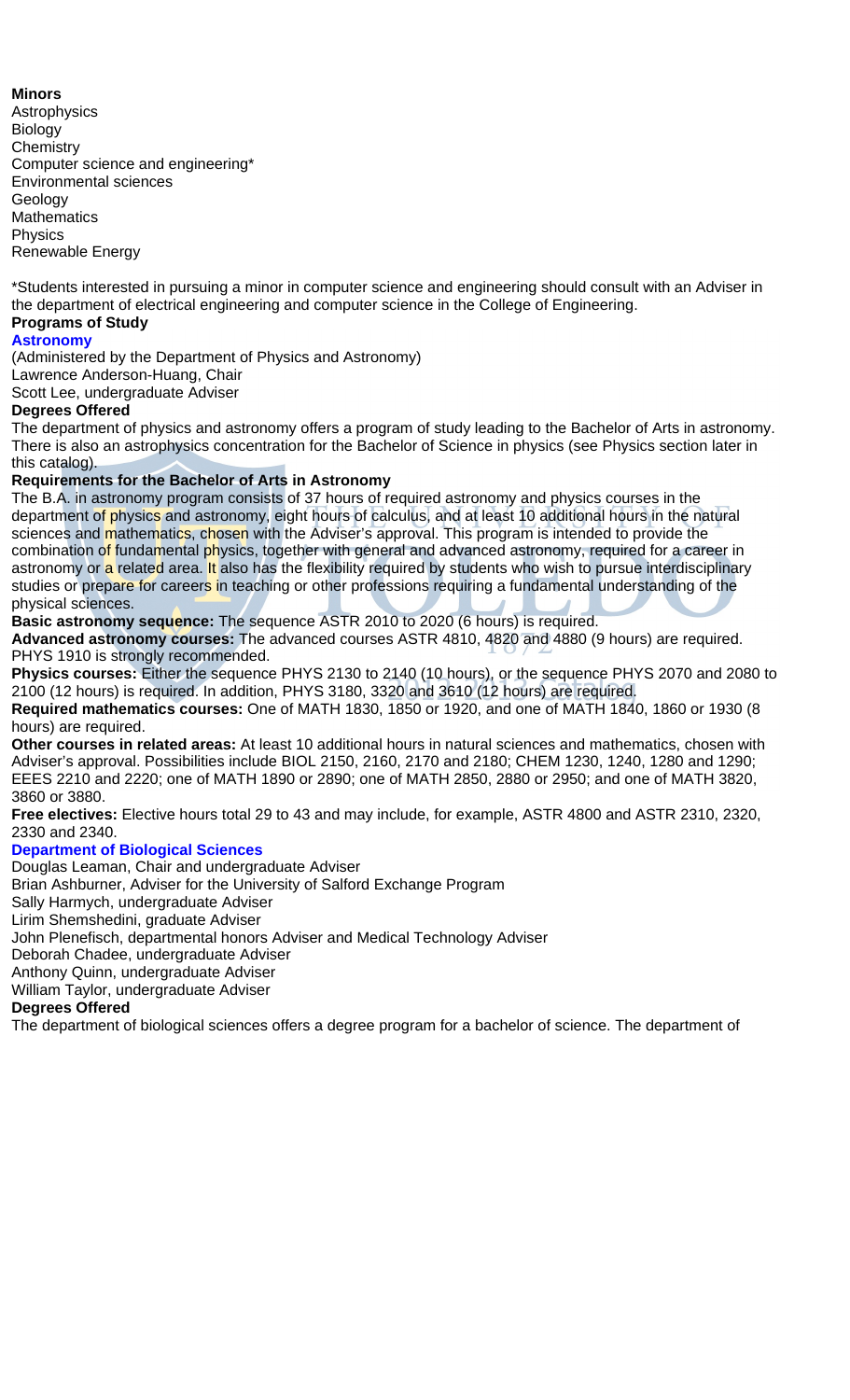environmental sciences also offers a degree program for a bachelor of science in biology, with a concentration in ecology and organismal biology (see department's section for requirements).

#### **Advanced Placement**

Students with a score of 3 will receive credit for BIOL 1120; students with a score of 4 will receive credit for BIOL 2150; students with a score of 5 will receive credit for BIOL 2150 and 2170.

Students earning Advanced Placement (AP) scores of 4 or 5 may receive credit for BIOL 2160 and/or BIOL 2180 upon evaluation of their AP laboratory materials by the department of biological sciences.

#### **Requirements for the Bachelor of Science in Biology**

The B.S. program requires at least 34 hours of biology and includes a core of BIOL 2150, 2160, 2170, 2180, 3010, 3030, 3070 (or 3410) and 3090. In addition, students must complete at least nine hours of biology elective courses numbered above BIOL 3000, which must include at least two courses with laboratory or field experiences. Undergraduate research satisfies the laboratory requirement. Finally, students must complete BIOL 4700 in their final year.

Cognate course work in mathematics, physics and chemistry also is required as follows: MATH 1750 and 1760 or MATH 1830 and 1840 or MATH 1850 and 1860 and MATH 2600 or PSY 2100; PHYS 2070 and 2080 or PHYS 2130 and 2140; CHEM 1230, 1240, 1280, 1290, 2410, 2420 and 2460, 3510 and 3520.

No classes used to satisfy the requirements of the Biology major or minor may be taken P/NC with the exceptions of BIOL 4910, BIOL 4950, and BIOL 4990.

#### **Requirements for the Minor in Biology**

The minor in biology requires 22 credits including the following required courses: BIOL 2150, 2160, 2170, 2180, 3010, 3030.

#### **Honors in Biology**

The department of biological sciences Honors Program is available for qualified majors. Admission is by invitation and is based on performance in required biology courses completed during the freshman and sophomore years. Potential students should indicate their interest in this program to the departmental honors Adviser before the beginning of the sophomore year.

To receive an undergraduate degree with honors in biology, all requirements for the B.S. degree plus an additional 6 credits of Undergraduate Research/Honors Thesis (BIOL 4910) must be completed with a minimum GPA of 3.2 overall and in BIOL courses. The program of study must include honors sections of at least two biology courses (minimum of 6 credits) in addition to BIOL 4910. The Undergraduate Research/Honors Thesis credits are completed under the direction of a faculty research director selected by the student. Students must submit a written Honors Thesis to the department before completion of their senior year and make a formal public oral presentation of their research (typically at the spring Biology Undergraduate Research Symposium). The requirement of Honors Thesis research may be fulfilled in one of three ways:

1. Laboratory research in a Biosciences faculty member's laboratory;

2. Laboratory research in a summer or academic year program, in which the student carries out full-time independent research for at least 10 weeks under the direction of a senior scientist on a topic approved by the departmental honors Adviser and/or the department Chair;

3. Laboratory research in the laboratory of a senior scientist who is not a member of the department of biological sciences on a topic approved by the departmental honors Adviser and/or the department Chair. For options 2 and 3, it is very important that the student get his/her proposed thesis research project approved in advance by the departmental honors Adviser and/or the department Chair, who will monitor progress and direct the 4910 courses.

#### **Junior Year Studies in England for Biology Majors**

The department of biological sciences participates in a well-established exchange program with the University of Salford, England. Selected UT biology (and pre-medical, pre-dental and pre-veterinary) students have the opportunity to spend their junior year at Salford. Participants in the program will pay their instructional and general fees to The University of Toledo. Eligibility to participate in the program is based on criteria established by the Department of Biological Sciences. Information on the program may be obtained from the departmental exchange program Adviser, Dr. Brian Ashburner. Details are available on academic issues, living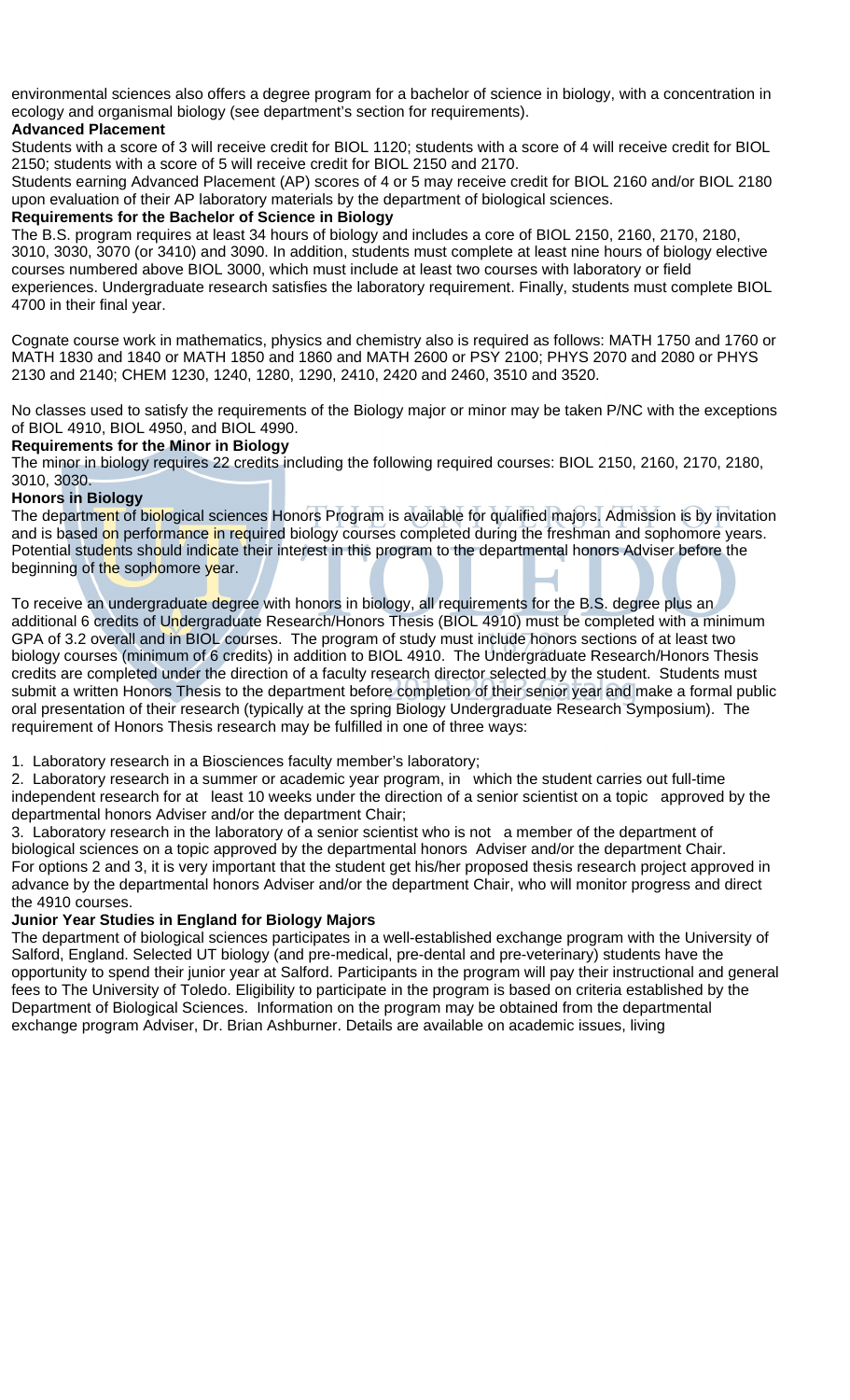#### accommodations, recreational opportunities and life in England on the departmental Web site at *www.utoledo.edu/as/bio/undergrad/abroad.html* **Bachelor of Science in Medical Technology Program**

This degree program prepares you for certification as a Medical Laboratory Scientist (Medical Technology Scientist). You will complete three years of baccalaureate college work, and then complete 12 months of hospital based clinical training in medical technology. A certification examination is taken at the successful completion of a hospital training program. The requirements for certification are established by the Board of Certification of the American Society of Clinical Pathologists.

Acceptance into the clinical year of the program is competitive and application is made during the fall of the Junior year. In order to be admitted to the clinical year, completion of 90 semester hours of college work with an accumulated GPA of no less than 2.5 overall and a grade of C or better in the preclinical science courses is required.

The clinical program in the fourth year is housed on the Health Science Campus with externship sites at the University of Toledo Medical center laboratory and ProMedica hospital laboratories. Upon successful completion, you will be awarded the degree of Bachelor of Science in Medical Technology and you are then eligible to take the national certification examination.

Click here for a complete program description (.pdf). The description includes a sample 4 year curriculum. The medical technology adviser will assist students in planning the sequence in which the pre-clinical courses are taken during the student's years at the university. Therefore, interested applicants should consult with the medical technology adviser, Dr. John Plenefisch, before selecting this professional career option.

#### **Department of Chemistry**

 Ronald E. Viola, Chair and Distinguished University professor Jon R. Kirchhoff, Associate Chair Joseph Schmidt, director of graduate studies Eric W. Findsen, undergraduate advising coordinator 1872 John Belizzi, undergraduate honors Adviser Xiche Hu, undergraduate Adviser 2012-2013 Catalog Edith Kippenhan, undergraduate Adviser Cora Lind, undergraduate Adviser Timothy Mueser, undergraduate Adviser Jim Zubricky, undergraduate Adviser

#### **Degrees Offered**

The department of chemistry offers a degree program for a bachelor of arts or a bachelor of science in chemistry or biochemistry.

#### **Advanced Placement**

Students with a score of 3 on the Advanced Placement Exam will receive credit for CHEM 1100; students with a score of 4 will receive credit for CHEM 1230 and 1280; students with a score of 5 will receive credit for CHEM 1230, 1280, 1240 and 1290.

#### **Requirements for the Undergraduate Major**

**For the bachelor of arts degree in chemistry**, the following courses must be included: CHEM 1230, 1240, 1280, 1290, 2410, 2420, 2480, 2490, 3310, 3360, 3710, 3720, 3510 or 3610, and 3860 as well as one additional course from any remaining 3000 or 4000 level CHEM course except CHEM 3910, 3920, 4910 or 4920. The following related courses are required: MATH 1830 or 1850, MATH 1840 or 1860, and PHYS 2070 and 2080. One additional course must be selected from MATH 2850, 2890 or 3610; BIOL 2170 or any other 4000 level BIOL course; or EEES 2010, 2200, 2400, 3050, 4220 or 4450.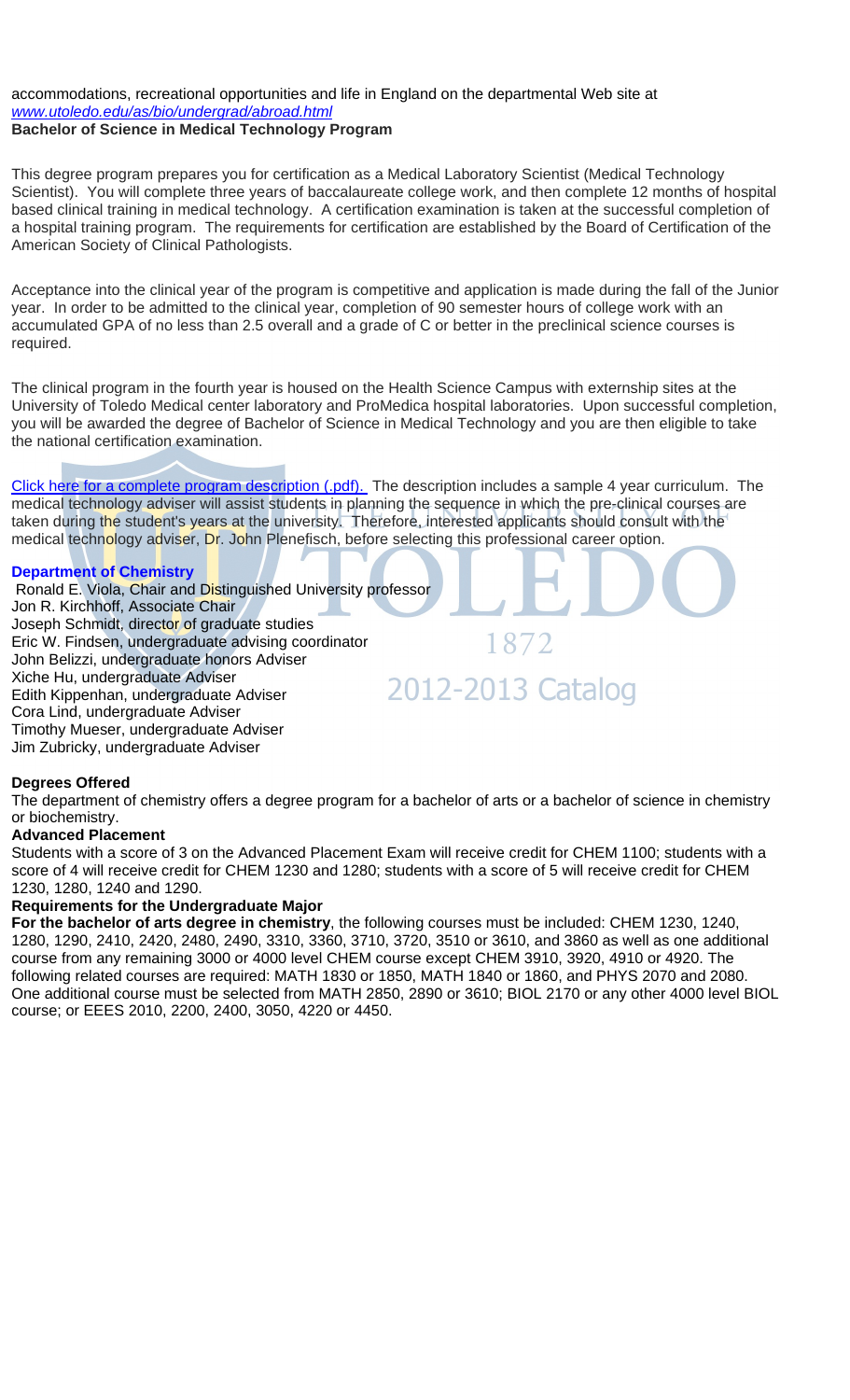**For the bachelor of arts degree in biochemistry**, the following courses must be included: CHEM 1230, 1240, 1280, 1290, 2410, 2420, 2460, 2470, 3310, 3360, 3510, 3520 and 3560; one course from CHEM 3710 or 4570; and one additional course from CHEM 3720, 4500, 4510, 4520, 4530, 4570 or 4580. The following related courses are required: MATH 1750 or 1830 or 1850, MATH 1760 or 1840 or 1860, BIOL 2170 and 3030, and PHYS 2070 and 2080.

**For the bachelor of science degree in chemistry**, the following courses must be included: CHEM 1230, 1240, 1280, 1290, 2410, 2420, 2480, 2490, 3310, 3360, 3510, 3610, 3730, 3740, 3860, 3870, 4300 and 4880. Optional advanced chemistry courses include CHEM 3520, 3560, 3810, 4500, 4510, 4520, 4530, 4570, 4580, 4620 and 4980. CHEM 4910 also can be taken as an advanced chemistry course with a minimum of three credit hours. The following related courses are required: MATH 1830 or 1850, MATH 1840 or 1860 and 2850, and PHYS 2130 and 2140. A minimum cumulative GPA of 2.5 in chemistry is required for graduation with this degree.

**For the bachelor of science degree in biochemistry**, the following courses must be included: CHEM 1230, 1240, 1280, 1290, 2410, 2420, 2480, 2490, 3310, 3360, 3510, 3520, 3560, 3610, 3860, 4300 and 4570. The advanced laboratory requirement must also include either CHEM 3910 (2 hours), or 4880 or 4910 (2 hours). One advanced biochemistry course must be selected from: CHEM 4500, 4510, 4520, 4530, 4580 and 4980. The following related courses are required: MATH 1750 or 1830 or 1850, MATH 1760 or 1840 or 1860, PHYS 2070 or 2130, PHYS 2080 or 2140 and BIOL 2170 and 3030. A minimum cumulative GPA of 2.5 in chemistry is required for graduation with this degree.

The Bachelor of Science degree program meets the minimum standard of the American Chemical Society as specified by its Committee on Professional Training, so that the degree recipients are certified by the American Chemical Society and are eligible for full membership in the society.

The department of chemistry strongly advises students who wish to enroll in 3000- or 4000-level courses to earn minimum grades of C in prerequisite courses. Students pursuing a chemistry major may not elect the P/NC option in major or related courses, or prerequisites for these courses, except as noted in specific course descriptions. **Experience in Research** 

The department offers experience in research at all levels (CHEM 2910, 3910 and 4910) under the guidance of a chemistry faculty member. Students are encouraged to talk with faculty members about research participation and to consult with more than one faculty member about appropriate projects. A student who wishes to participate in research should obtain the consent of a faculty member who agrees to guide this work and the approval of a departmental undergraduate Adviser before the first day of the first semester that he/she enrolls for CHEM 2910, 3910 or 4910. Students may enroll in the different courses, CHEM 2910, 3910 and 4910, with different faculty members. JIZ-ZUIS ( Latalog

#### **Minor in Chemistry**

The minor in chemistry is designed to complement the objectives of students in a variety of majors. A minimum of 22 hours of chemistry courses and a minimum GPA of 2.0 in those courses are required for the minor in chemistry. No courses in the minor may be taken P/NC except CHEM 4920. The following courses must be included: CHEM 1230, 1240, 1280, 1290, 2410, 2420, 2460 and 2470 (or 2480 and 2490). For the minor in chemistry additional courses may include any 3000 or 4000 level CHEM course except CHEM 3910, 3920 or 4910. MBC 3550 and 3560 may be substituted for CHEM 3510 and 3520.

#### **Honors in Chemistry**

### **Qualified students may be invited to work for the citation "honors in chemistry."**

**A. Admission:** The Honors Program is open to all chemistry majors studying toward the B.S. degree and to other students with the consent of the departmental honors Adviser and the Chair of the department. The program may be undertaken concurrently with University Honors. Admission to the departmental Honors Program is based on academic standing, recommendations by instructors and an interview with the departmental honors Adviser. A minimum overall GPA of 3.3 and a minimum GPA of 3.5 in chemistry course work are typically required for admission and for retention in the program. Any student may petition the departmental honors Adviser for admission to the program. A student should normally begin the program no later than the end of the sophomore year.

**B. Requirements:** In addition to the credits required to complete the major, each honors student must satisfactorily complete CHEM 4910, independent research, with a written thesis and an oral research report upon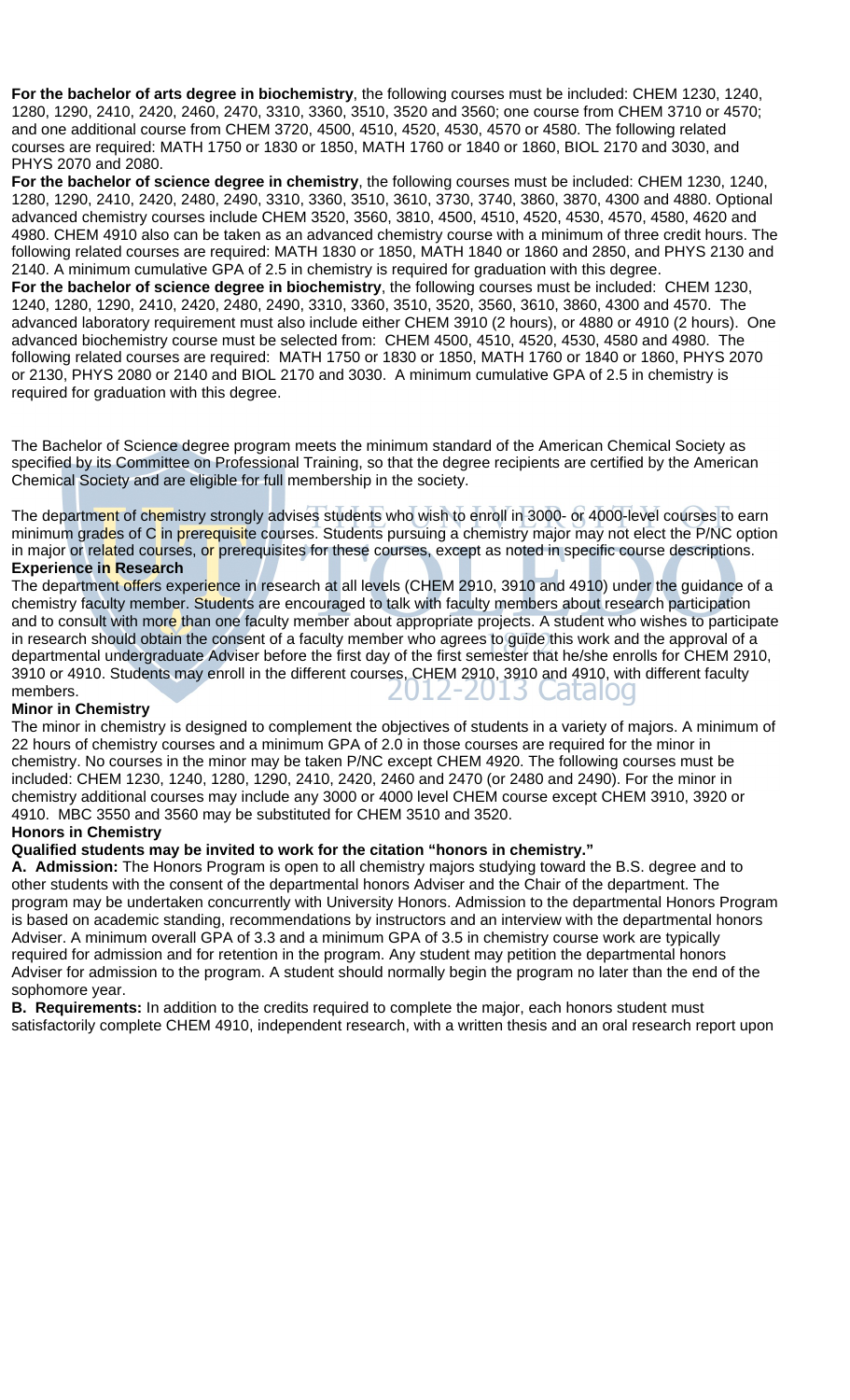completion of the research project. A minimum of six hours of the required chemistry courses at the 3000 and 4000 levels, in addition to CHEM 4910, must be taken for honors. These courses must be in at least two different areas of chemistry, to be selected from among analytical chemistry, biochemistry, inorganic chemistry, organic chemistry and physical chemistry. The instructor in each of these courses will plan activities above the normal requirements of the course for the honors student, in line with the aims of the Honors Program, to encourage independent scholarship. Outside reading and writing may be important components of each Honors course assignment. Students enrolled in the departmental Honors Program also are encouraged to participate in the department's colloquium program. For good standing, a minimum overall GPA of 3.3 and a minimum GPA of 3.5 in chemistry course work must be maintained throughout the program.

#### **Department of Environmental Sciences**

Timothy G. Fisher, Chair, Professor, undergraduate adviser (environmental studies)

Johan F. Gottgens, Associate Chair, Professor, undergraduate adviser (BIOM)

Alison L. Spongberg, undergraduate adviser (environmental studies 2013)

Todd D. Crail, undergraduate & Honors research Adviser (environmental sciences)

Mark J. Camp, undergraduate adviser (environmental sciences)

Von Sigler, undergraduate adviser (environmental sciences)

Scott A. Heckathorn, undergraduate adviser (environmental sciences)

Richard Becker, undergraduate adviser (geology)

#### **Degrees Offered**

The department of environmental sciences offers degree programs for a bachelor of arts in environmental studies, a bachelor of science in environmental science, a bachelor of arts and a bachelor of science in geology, and a bachelor of science in biology with a concentration in ecology and organismal biology (BIOM). The department of biological sciences also offers a degree program for a bachelor of science in biology with a concentration in cell-molecular biology (CMOL) (see department of biological sciences' section for requirements). **Advanced Placement** 

For a score of 3, 4 or 5 on the Environmental Science Advanced Placement exam, the department will award credit for EEES 2010 (3 credits).

#### **Requirements for the Bachelor of Arts Degree in Environmental Studies and the Bachelor of Science Degree in Environmental Sciences**

All students in the B.A. and B.S. programs must complete the following courses: EEES 1020, 2010, 2100, 2150, 2160, 2500, 3050, 3100 and 3900, as well as MATH 2600, PSC 4340, ECON 3240, GEPL 3900 and PHIL 3180. Prerequisites will be waived for environmental studies (ENST) and environmental sciences (ENSC) majors enrolling in the above courses.

## 2012-2013 Cataloo

All environmental studies and environmental sciences students also will select an area of concentration in an academic department within the College of Natural Sciences and Mathematics, Languages, Literature and Social Sciences or Visual and Performing Arts. Students must complete at least 21 to 22 hours of course work in their area of concentration, depending upon the department chosen. Some departments may provide a list of courses appropriate for environment studies and environmental sciences majors. Qualified environmental sciences majors may elect a track in environmental health and continue for a 5th year to earn an M.S. in Public Health or in Occupational Health from the University's College of Medicine and Life Sciences. Students also are required to complete an environment-related internship in an agency, corporation, university laboratory or other approved location. With the exception of EEES 4940, students may not take any courses required in the major as P/NC.

In addition to the above requirements, students in the B.S. program must also complete the following: EEES 3060; CHEM 1230, 1240, 1280 and 1290; and MATH 1750 and 1760 or MATH 1850 and 1860. Students in the B.A. program also must take CHEM 1090 or 1100 and MATH 1180. Students choosing a concentration in economics must complete either MATH 1320 and 1330, or MATH 1340, or MATH 1750 and 1760 instead of taking MATH 1180.

#### **Public Health Track**

This track requires the student to maintain an overall GPA of 3.0 or higher during the first 2 years of university study. The student normally will apply at the end of the sophomore year (year 2). In addition to the courses listed above, students electing this concentration take CHEM 2410, 2420 (Organic Chemistry I & II) during the junior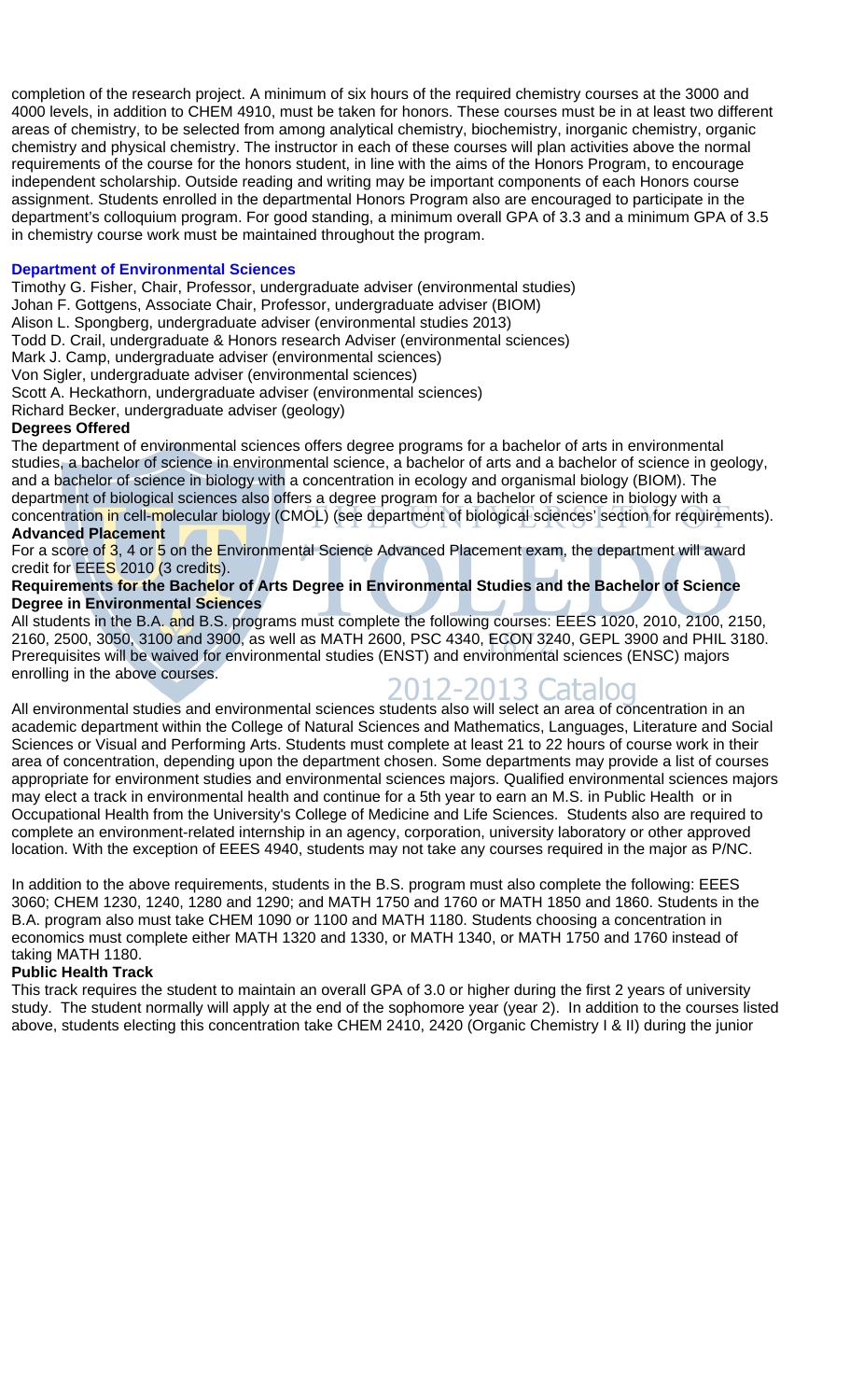year (year 3) and take the following graduate courses at the University's Health Science Campus during their senior year (year 4): PUBH 600 (Public Health Statistics), PUBH 664 (Issues in Public Health), PUBH 601 (Public Health Epidemiology) and PUBH 660 (Health Behavior). If students maintain a 3.0 average in these 4 courses and their overall GPA, these students will be able to use these 12 credits toward the Master of Public Health Degree and should be able to complete BOTH the BS in Environmental Science and the MPH degrees in 5 years. Students interested in the Master of Science in Occupational Health degree rather than the MPH should also take PHYS 1750 (Introduction to Physics) during the fourth year as an undergraduate elective.

#### **Minor in Environmental Sciences**

Students electing to minor in environmental sciences must complete at least 22 hours of course work consisting of EEES 2010, 2100, 2150, 2400, and at least eight additional hours of EEES course work listed at 3000 or 4000 level. At least one, one-hour EEES laboratory course must be included. A minimum GPA of 2.0 in the EEES course work is required, and the program must be approved in advance by a departmental Adviser, Dr. Von Sigler and the associate dean.

#### **Junior Year Studies in England for Environmental Studies/Sciences Majors**

The College of Natural Sciences and Mathematics of The University of Toledo participates in an exchange program with the University of Hertfordshire, England. Selected UT students have the opportunity to spend their junior year at Hertfordshire. Participants in the program will pay their instructional and general fees to The University of Toledo. Eligibility to participate in the program is based on scholastic criteria. Information on the program may be obtained from the departmental exchange program Adviser. Details are available on academic issues, living accommodations, recreational opportunities and life in England.

#### **Requirements for the Bachelor of Science Degree in Geology**

The Bachelor of Science degree in geology requires a minimum of 35 hours in the major, including the following: EEES 1020, 2100, 2230, 2500, 3210, 3220, 3310, 4640 (3 hours), 4920. An additional 5 courses from the following two groups with at least 2 from each group. Group A: EEES 2400, 3100, 4100, 4200, 4240; Group B: 4150, 4220, 4410, 4450, 4490, 4610. In addition, the following related courses are required: MATH 1850 and 1860 or MATH 1750 and 1760; CHEM 1230, 1240 and 1280; and PHYS 2070 and 2080 or PHYS 2130 and 2140. Students must achieve a minimum GPA of 2.5 in the major to graduate. Additional geology courses may be taken, but only a maximum of 50 hours may be applied toward the degree requirement. Students may not take any required course in the major or related areas as P/NC.

#### **Requirements for the Bachelor of Arts Degree in Geology**

The Bachelor of Arts degree in geology requires a minimum of 33-34 hours in the major. All students must complete the following: EEES 1020, 2100, 2230, 2500, 3210, 3220, 3310, 4640 (3 hours), 4920 as well as 3 courses from Group A (EEES 2400, 3100, 4100, 4200, 4240) and 3 courses from Group B (4150, 4220, 4410, 4450, 4490, 4610). In addition, students must complete MATH 1340 or MATH 1320 and 1330 or an approved higher level math course; CHEM 1230 and 1280; and nine hours of approved electives in astronomy, biology (including EEES ecology courses), chemistry, engineering, geography and planning and/or physics. This degree is designed to give students greater flexibility in designing a program of study tailored to their specialized interests in geology and the related sciences. Students must achieve a minimum GPA of 2.0 in the major to graduate. Additional geology courses may be taken, but only a maximum of 40 hours may be applied toward the degree requirements. Students may not take any required course in the major or related areas as P/NC.

#### **Minor in Geology**

Students electing to minor in geology must complete EEES 1020, 2100, 2230, 2500, 3100, 3210, 3220, 3310, and one additional formal 3000-4000 level geology course. The departmental undergraduate Adviser must approve a program of study in advance, and a minimum GPA of 2.0 must be achieved for the course work completed in the minor.

#### **Requirements for the Bachelor of Science Degree in Biology with a concentration in Ecology and Organismal Biology**

The Bachelor of Science degree in biology with a concentration in ecology and organismal biology (BIOM) requires a minimum of 25 hours in the major, including EEES 2150, 2160, 3050, 3060, 3900 and 4150, as well as BIOL 2170, 3010, and 3010. Additional hours needed to reach the major requirement can be selected from EEES electives and must include at least one advanced laboratory (EEES 4250, 4300, 4510, 4730, 4740, 4750, 4760, 4910 or 4940). In addition, the following related courses are required: CHEM 1230, 1240, 1280, 1290, 2410, 2420 and 2460; PHYS 2070 and 2080 or 2130 and 2140; and MATH 1750 and 1760 or 1830 and 1840 or 1850 and 1860.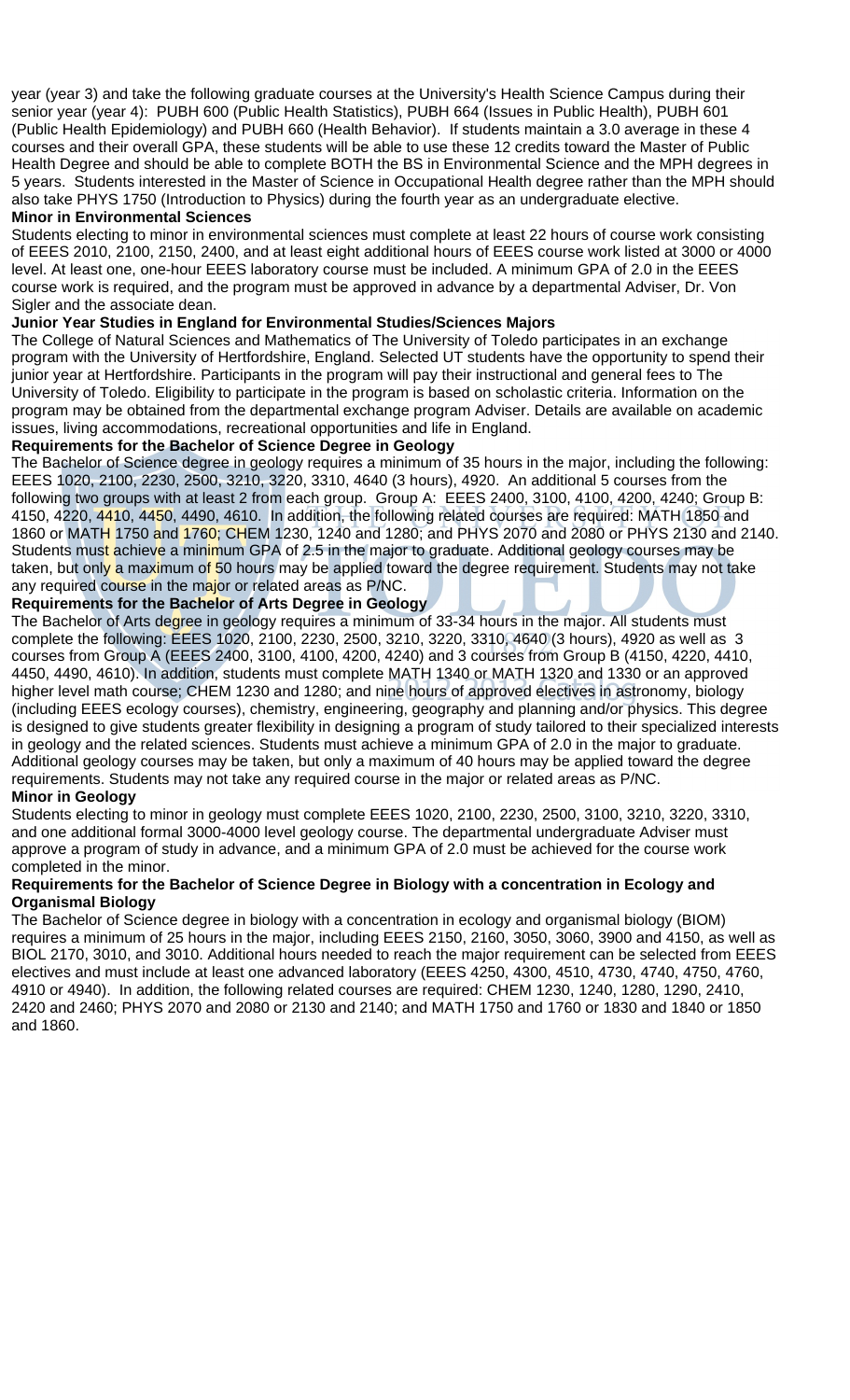#### **Requirements for the Interdepartmental Bachelor of Science Degree in Geophysics**

The requirements for this degree, as approved by the three participating departments, are as follows: MATH 1850, 1860, 2850, 3860 and 1890 (18 credits); PHYS 2130, 2140, 3180, 4210 and 4230 (18 credits); and EEES 2100, 1020, 2500, 3210, 3220, 3310, 4610 and 4620 (21 credits). Students must also take an additional three to four hours of Adviser-approved electives at the 3000 or 4000 level from the mathematics, physics and astronomy, or environmental sciences departments. In addition, students must complete CHEM 1230 and 1280.

#### **Departmental Honors**

Qualified sophomores, juniors and seniors working on degree programs within the department of environmental sciences may be invited to work for one of the following citations, consistent with their degree program: "honors in biology," "honors in environmental sciences," "honors in environmental studies" or "honors in geology."

**A. Admission:** The departmental Honors Program is open to all department majors and may be taken concurrently with College Honors. Admission to the departmental Honors Program is based on academic achievement. Normally, students invited to participate will have achieved a 3.3 or better overall GPA by the end of the sophomore year.

**B. Requirements:** A student must satisfactorily complete from three to six credits of EEES 4910 Directed Research and graduate with a minimum overall GPA of 3.3 in order to receive the honors citation. Candidates must prepare a written thesis based on their research and present an oral report at an open forum. Candidates also will provide bound copies of the approved thesis to the research Adviser and the department. This program provides an opportunity for the exceptional student to work closely with a faculty Adviser on an independent research topic. This research experience often leads to publication and is an excellent preparation for graduate studies.

#### **Department of Mathematics and Statistics**

Paul Hewitt, Chair, Associate Professor

Gerard Thompson, Professor, Associate Chair

Biao Ou, Professor, Graduate Admissions Director Mao-Pei Tsui, Associate Professor, Undergraduate Adviser

#### **Degrees Offered**

The department of mathematics offers a program for either a bachelor of arts or a Bachelor of Science degree. **Advanced Placement** 

VERSITY

ZUIZ-ZUIS CaldIOG

Students with a score of 3 or better on either AB or BC calculus will receive credit for MATH 1850. Students with a score of 3, 4 or 5 on the BC calculus test will receive credit for both MATH 1850 and 1860. Students with a score below 3 may be able to obtain credit by taking a departmental test. Students with a score of 3 or better on the Statistics Test will receive credit for MATH 2600.

**The following degree requirement is pending upon the approval of the faculty senate.** 

#### **Degree Requirements:**

To obtain a Bachelor of Science degree in mathematics, students must complete MATH 1840 (or 1860 or 1930), 1890, 2850 (or 2950) and 3190 and follow one of the following concentrations for a total of at least 38 hours.

#### **1. Pure mathematics**

- a. The following are required: MATH 3860 Elementary Differential Equation, 4330 Abstract Algebra I, 4820 Intro to Real Analysis I and 4880 Complex Variables.
- b. One course must be completed from MATH 4300 Linear Algebra I, 4450 Intro to Topology I or 4540 Classical Differential Geometry I.
- c. One course must be complete from MATH 4830 Real Analysis II or MATH 4340 Abstract Algebra II.
- d. Two courses may be chosen from courses at the 3000 or 4000 level approved by the Adviser.

#### **2. Applied mathematics**

- a. The following are required: MATH 3320 Intro to Abstract Algebra or 4330 Abstract Algebra I, 3860 Elementary Differential Equation, 4300 Linear Algebra I or 4350 Applied Linear Algebra, and 4820 Intro to Real Analysis I or 4880 Complex Variables.
- b. One of the following two-semester sequences must be completed: MATH 4710 Methods Of Numerical Analysis I and 4720 Methods Of Numerical Analysis II or 4740 Advanced Applied Mathematics I and 4750 Advanced Applied Mathematics II .
- c. One course must be complete from MATH 3610 Statistical Methods I or MATH 4680 Intro to Theory of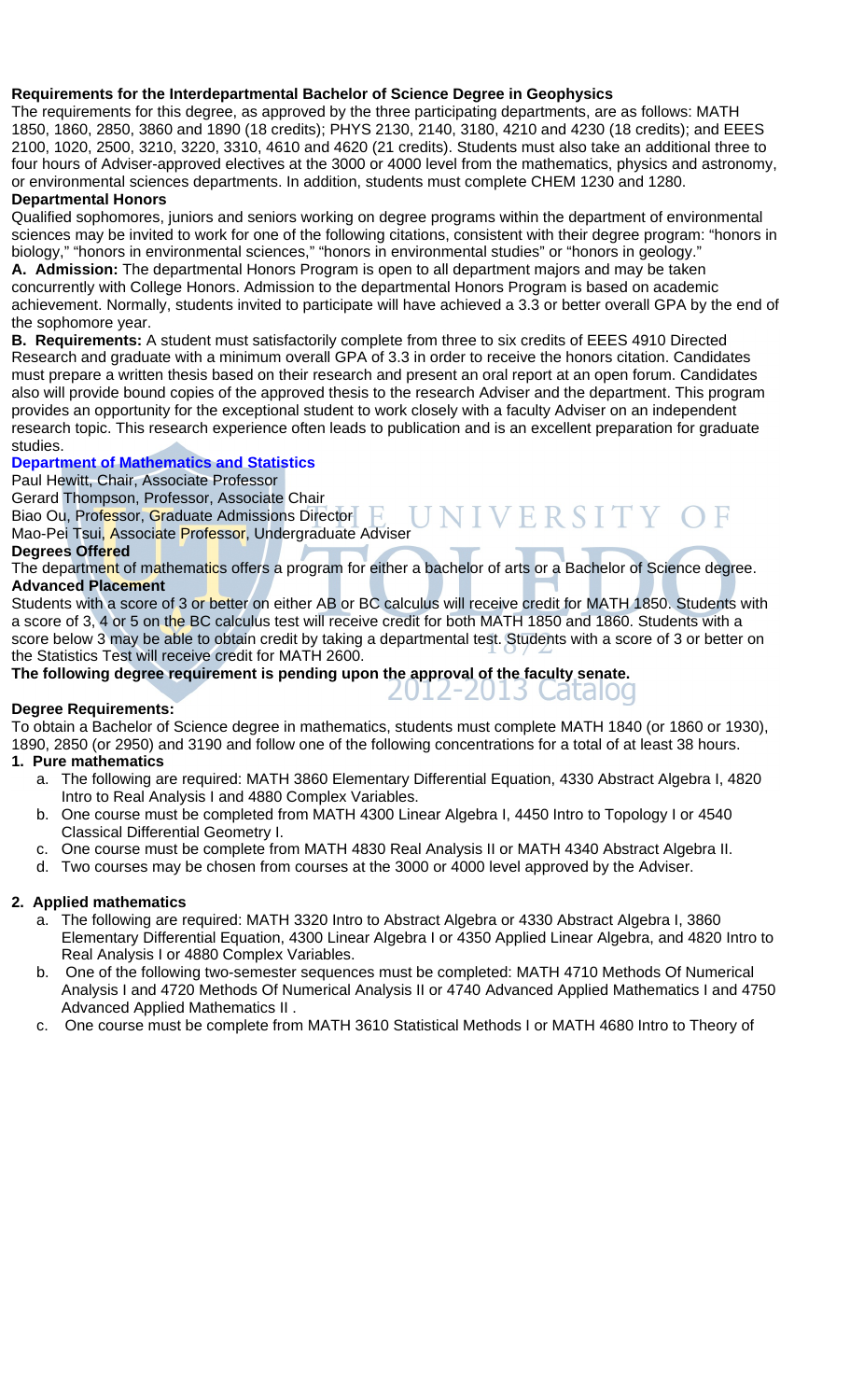Probability or Math 4800 Ordinary Differential Equations, Math 4810 Partial differential Equations or Math 4860 Calculus Of Variations And Optimal Control I

d. Two courses may be chosen from courses at the 3000 or 4000 level approved by the Adviser.

#### **3. Statistics**

- e. The following courses are required: MATH 3610 Statistical Methods I, 3620 Statistical Methods II, 4350 Applied Linear Algebra, 4600 Applications Of Statistics I , 4610 Applications Of Statistics II , 4680 Intro to Theory of Probability and 4690 Introduction To Mathematical Statistics .
- a. One more course may be chosen from courses at the 3000 or 4000 level approved by the Adviser.

#### **4. Mathematics with computer science**

- a. The following are required: MATH 3860 Elementary Differential Equation, 4380 Discrete Structures And Analysis Of Algorithms , 4710 Methods Of Numerical Analysis I, MATH 3320 Intro to Abstract Algebra or 4330 Abstract Algebra I, 4820 Intro to Real Analysis I or 4880 Complex Variables, and 4350 Applied Linear Algebra or 4390 Theory Of Computation or 4720 Methods Of Numerical Analysis I I.
- b. Two courses may be chosen from courses at the 3000 or 4000 level approved by the Adviser
- c. A minimum total of 18 hours in related area courses should be taken from EECS 1100 to to 4990. At least two of these courses should be from EECS 2550 or at the 3000 or 4000 level approved by the Adviser.

#### **5. Actuarial Sciences**

- a. The following courses are required: MATH 3610 Statistical Methods I, 3620 Statistical Methods, 3860 Elementary Differential Equation, 4620 Theory of Interest, 4680 Intro to Theory of Probability, 4690 Introduction To Mathematical Statistics, 4760 Actuarial Mathematics I and 4770Actuarial Mathematics II.
- b. The related area courses should include the following list: ECON 1150, 1200 BUAD 1020,2040,2050,3040,FINA 3600 INFS 3150.

#### **Related Courses in Bachelor of Science**

The 26 semester hours of related area course work should be chosen according to the interests of the student in view of his or her anticipated career in mathematics. These courses could be in accounting, astronomy, biology, chemistry, economics, environmental science, engineering, finance, operations analysis, philosophy, physics, Pharmacy and Pharmaceutical Sciences, Medicine and Life Sciences. The following is a list of possible choices.

1872

ACCT 2\*\*\* TO 4990 ASTR 2\*\*\* TO 4990 BUAD 2\*\*\* TO 4990 BIOE 2\*\*\* to 4990 BIOL 2150 TO 2180,3\*\*\* TO 4\*\*\* CHE 2\*\*\* TO 4990 CHEE 2\*\*\* TO 4990 CHEM 2\*\*\* TO 4\*\*\* CIVE 2\*\*\* TO 4990 EBUS 2\*\*\* TO 4990 ECOM 1150, 1200, 2\*\*\* TO 4990 EECS 11\*\* to 4990 EEES 2\*\*\* TO 4990 FINA 2\*\*\* TO 4990 GEOL 2\*\*\* TO 4990 IBUS 2\*\*\* TO 4990 IE 2\*\*\* TO 4990 INBT 2\*\*\* TO INBY 4990 ISOM 2\*\*\* TO 4990 ME 2\*\*\* TO 4990 MIME 2\*\*\* to 4990 MGMT 2\*\*\* TO 4990 MKTG 2\*\*\* TO 4990 NASC 2\*\*\* TO 4990 PHYS 2\*\*\* TO 4990 PSLS 2\*\*\* TO 4990 TE 2\*\*\* TO 4990

To obtain a Bachelor of Art degree in degree in mathematics, students must complete MATH 1860 (or 1840 or 1930), 1890, 2850 (or 2950) and 3190 and follow one of the following concentrations for a total of at least 35 hours.

#### **1. Pure mathematics**

- a. The following are required: MATH 3860, 4330, 4820 and 4880.
- b. Two courses must be completed from MATH 4300, 4450, 4540 or 4830.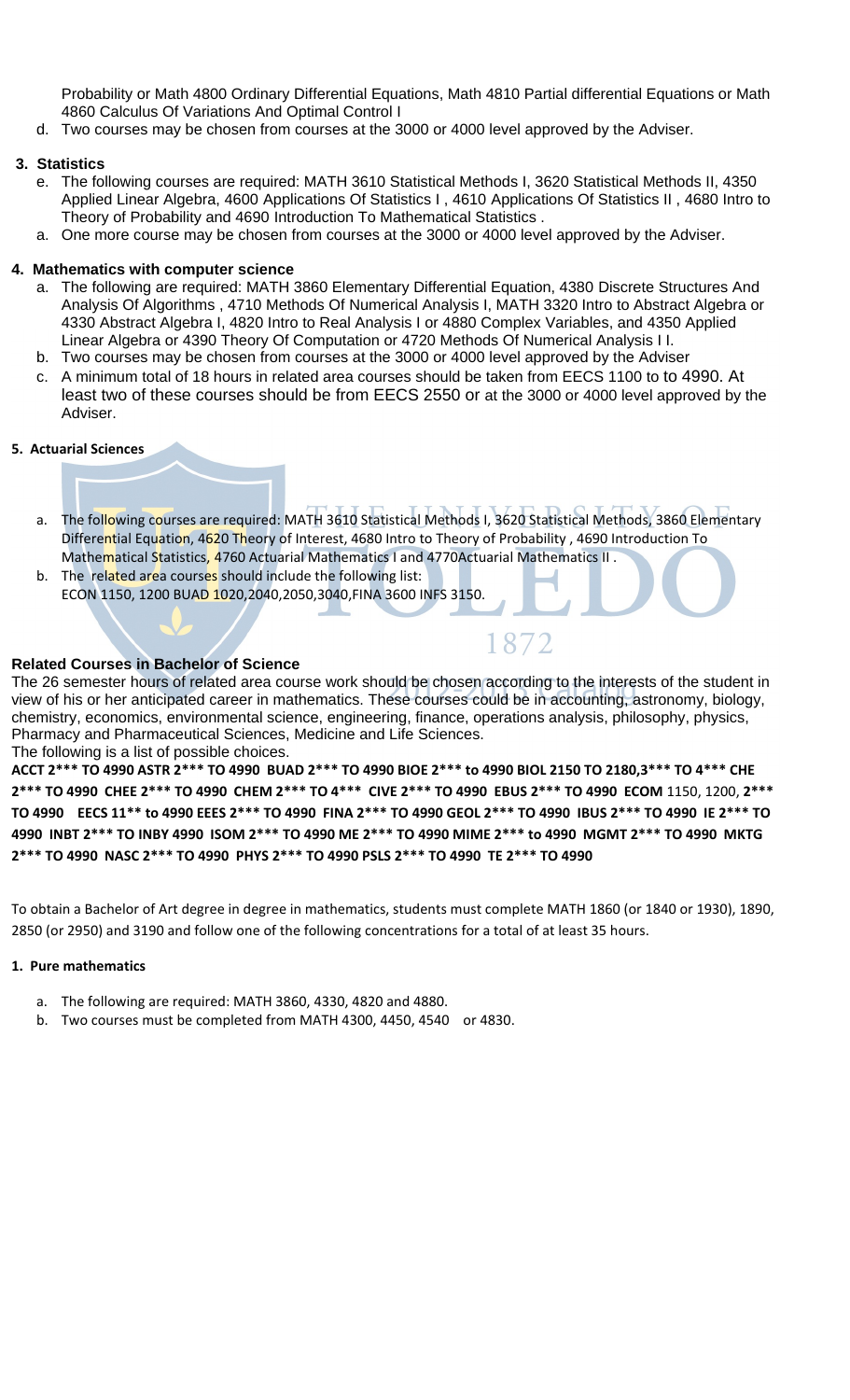c. The remaining course work may be chosen from courses at the 3000 or 4000 level approved by the Adviser.

#### **2. Applied mathematics**

- a. The following are required: MATH 3320 or 4330, 3860, 4300 or 4350, and 4820 or 4880.
- b. One of the following two‐semester sequences must be completed: MATH 4710 and 4720 or 4740 and 4750.
- c. The remaining course work may be chosen from courses at the 3000 or 4000 level approved by the Adviser.

#### **3. Statistics**

a. The following courses are required: MATH 3610, 3620, 4350, 4600, 4610, 4680 and 4690.

#### 4. Mathematics with computer science

- a. The following are required: MATH 3860, 4380, 4710, 3320 or 4330, 4820 or 4880, and 4350 or 4390 or 4720.
- b. The remaining course work may be chosen from courses at the 3000 or 4000 level approved by the Adviser.
- c. A minimum total of 18 hours in related area courses should be taken from EECS 1100 to 4990. At least two of these courses should be from EECS 2550 or at the 3000 or 4000 level approved by the Adviser

HE UNIVERSITY

2012-2013 Catalog

#### **5. Actuarial Sciences**

- a. The following courses are required: MATH 3610 Statistical Methods I, 3620 Statistical Methods, 3860 Elementary Differential Equation, 4620 Theory of Interest, 4680 Intro to Theory of Probability , 4690 Introduction To Mathematical Statistics, 4760 Actuarial Mathematics I and 4770Actuarial Mathematics II .<br>b. The related area courses should include the following list:<br> $\frac{1}{2}$ b. The related area courses should include the following list:
- ECON 1150, 1200 BUAD 1020,2040,2050,3040,FINA 3600 INFS 3150.

#### **Related Courses in Bachelor of Art**

The 18 semester hours of related area course work (at 2000 to 4000 levels) should be chosen according to the interests of the student in view of his or her anticipated career in mathematics. The B.A. degree is awarded to those students who choose a related area in the humanities or social sciences, such as economics, foreign language, philosophy and psychology, or education.

The following is a list of possible choices.

EXCLUDING: MUS 3010,3020,3030,3040,3050,3090,3130,

3140,3150,3160,3170,3180,3190,3800,4800

COURSE LIST: AFST 2100 TO 4\*\*\* AMST 2\*\*\* TO 4\*\*\*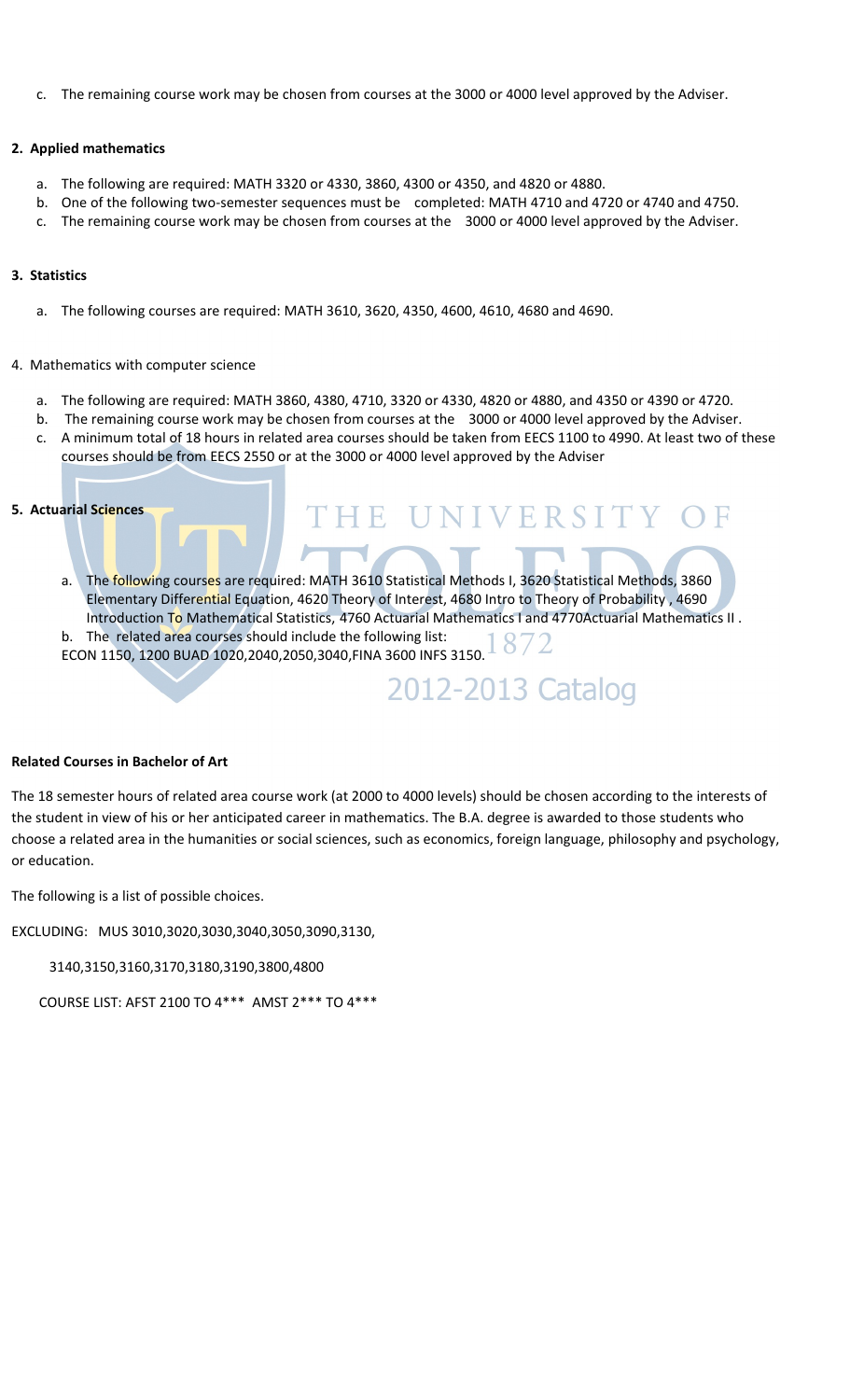| ANTH 2100 TO 4*** ART 1080 TO 4*** ARTH 2*** TO  |
|--------------------------------------------------|
| 4*** CLC 3*** TO 4*** COMM 2*** TO 4*** DST 2*** |
| TO 4*** ECON 1150,1200,2*** TO 4*** ENGL 3*** TO |
| 4*** FILM 2*** TO 4*** FLAN 3440 FREN 3*** TO    |
| 4*** GEPL 2*** TO 4*** GERM 3*** TO 4***         |
| GLST 2*** TO 4*** HIST 2*** TO 4*** HON 2*** TO  |
| 4*** HUM 3*** TO 4*** JAPN 3*** TO 4*** LAT 3*** |
| TO 4*** LING 3*** TO 4*** LST 2*** TO 4***       |
| MUS 2260,2270,2280,2410,2420,2610,2620,3*** TO   |
| 4*** PHIL 2*** TO 4***,2400 TO 4***(THRU 06.3)   |
| PSC 2*** TO 4*** PSY 2*** TO 4*** REL 2*** TO    |
| 4*** SOC 2*** TO 4*** SPAN 3*** TO 4*** THR 2*** |
| THE U<br>TO 4 *** WGST 2 *** TO 4 ***            |

# NIVERSITY

#### **Minor in Mathematics**

To obtain a minor in mathematics, a minimum of 22 hours in mathematics must be completed. The 22 hours must include MATH 1860 (or 1930), 1890, 2850 (or 2950), and one of 3610, 3860 or 4680. The remaining hours must be courses that are acceptable toward a major in mathematics and must be approved by an Adviser in the department of mathematics.

#### **Honors in Mathematics**

A. **Admission:** Students are normally admitted to departmental honors after completing the honors calculus sequence MATH 1920, MATH 1930, MATH 2950, and MATH 3820. Students may also be admitted to the program at the discretion of the Math Majors Committee and should consult the departmental Undergraduate Adviser.

B. **Requirements:** Graduation with honors in mathematics depends upon doing a substantial amount of work in mathematics beyond the requirements of the bachelor's degree. To graduate with departmental honors in mathematics a student must ordinarily maintain a GPA in mathematics greater than 3.5 and write an expository paper on a topic in mathematics that demonstrates knowledge of the subject matter significantly beyond the expectations of the student's course work. The research and writing of the paper is conducted under the supervision of a faculty member with an interest in the subject, and as a part of fulfilling this requirement the student must enroll in either the junior or senior reading class, MATH 3920 or MATH 4920, that counts as an elective in the major. The actual details of the student's program are determined by consulting with the Department's honors adviser and the student's topic supervisor.

#### **Department of Physics and Astronomy**

Lawrence S. Anderson-Huang, Chair

Jacques G. Amar, Associate Chair

Scott A. Lee, undergraduate and honors Adviser, physics and astronomy

Song Cheng, graduate program Director

Sanjay Khare, coordinator, Renewable Energy minor

#### **Degrees Offered**

The department of physics and astronomy offers courses of study leading to the Bachelor of Science degree in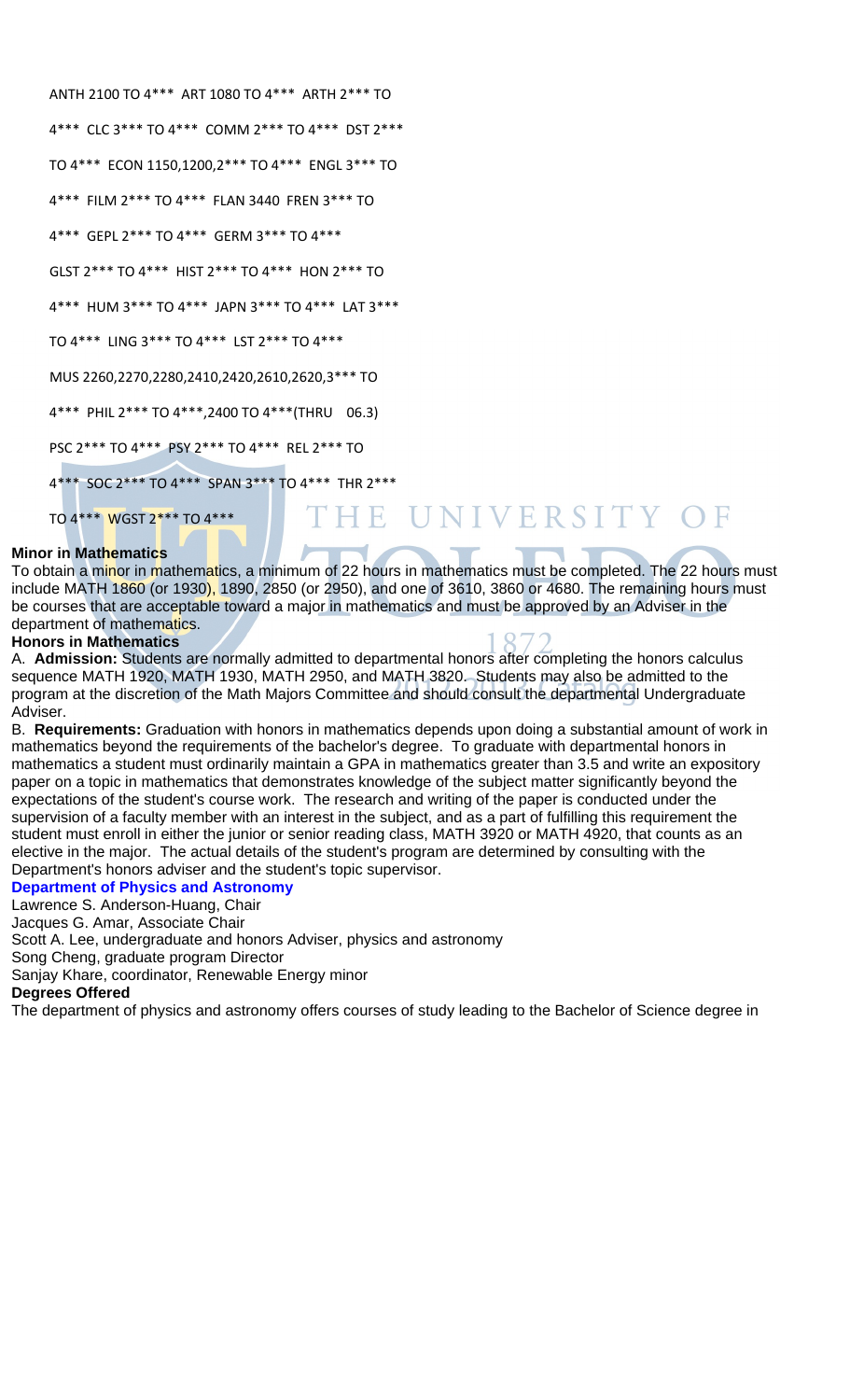physics, the Bachelor of Arts in physics and the Bachelor of Arts in astronomy. (see astronomy section earlier in this catalog)

#### **Advanced Placement**

Students with a score of 3, 4 or 5 on the Physics B test will receive credit for PHYS 2070 and 2080. Students with a score of 3, 4 or 5 on the Physics C Mechanics test will receive credit for PHYS 2130; students with a score of 3, 4 or 5 on the Physics C Electricity and Magnetism test will receive credit for PHYS 2140.

#### **Requirements for the Bachelor of Science in Physics**

The B.S. in physics consists of a core program that all students must complete and a choice of one concentration with additional requirements as listed below. The core program contains 22 hours of physics courses and 23 hours of related-area courses; the concentration must contain an additional 21 hours of physics and related courses. Another nine hours of courses from natural sciences, mathematics, or engineering are recommended. **Core physics courses:** PHYS 2130, 2140, 3150, 3310, 3320 and 3410 are required. With department approval, a student may substitute PHYS 2070, 2080 and 2100 for PHYS 2130 and 2140. The introductory course PHYS 1910 is also strongly recommended for all physics majors.

**Related courses:** CHEM 1230 and 1280, one of MATH 1830, 1850 or 1920, one of MATH 1840, 1860, or 1930, one of MATH 1890, or 2890, one of MATH 2850, 2880, or 2950, and one of MATH 3820, 3860 or 3880 are required.

#### **Concentrations**

The student must choose one of the following concentrations:

**Physics:** PHYS 3180, 3610, 4210, 4230, 4240, 4310, and either 4580 or 4780.

**Astrophysics:** PHYS 3610, 4210, 4230 and 4240, and ASTR 4810, 4820 and 4880.

**Applied Physics:** PHYS 3610, 4210, 4230, 4240, 4510, and either 4580 or 4780, plus three hours of appropriate courses from physics or engineering, chosen with the Adviser's approval.

**Biomedical Physics**: PHYS 3180, 3610, 4130, 4230, 4240, 4430, 4440, and 4780; and related courses BIOL 2150 and 2160, plus KINE 2510, 2520, 2530 and 2540 (or alternate sequence KINE 2460, 2470, 2560, and 2570)

For all courses in the department, a grade of C or better is required in order to count for the B.S. degree.

In addition to the above requirements, students should consider at least three of the following optional courses: ASTR 4810, 4820 and 4880; PHYS 4130, 4510 and 4620; MATH 3190, 4300, 4740 and 4750. **Requirements for the Bachelor of Arts in Physics** 

The B.A. in physics consists of 34 hours in the department of physics and astronomy, eight hours of calculus, and at least 10 additional hours in the natural sciences and mathematics, chosen with the Adviser's approval. This program is intended to provide the flexibility required by students who wish to pursue interdisciplinary studies, or prepare for careers in teaching or other professions requiring a fundamental understanding of the physical sciences.

**Recommended introductory course:** PHYS 1910 is strongly recommended.

**Fundamental physics sequence:** Either the sequence PHYS 2130-2140 (10 hours) or the sequence PHYS 2070-2080-2100 (12 hours) is required.

**Other required physics courses:** The intermediate level courses PHYS 3180, 3310, 3320, 3410 and either 3610 or 4620.

**Elective courses in the major:** At least nine hours of additional physics or astronomy courses numbered above 4000 are also required.

**Required mathematics courses:** One of MATH 1830, 1850 or 1920, and one of MATH 1840, 1860 or 1930 are required.

**Other courses in related areas:** At least 10 hours of other courses must be taken in natural sciences and mathematics, with the selection approved by the student's Adviser. Examples of appropriate choices include the sequences BIOL 2150, 2160, 2170 and 2180; CHEM 1230, 1240, 1280 and 1290; EEES 1010, 2210 and 2220; one MATH 1890 or 2890; one of MATH 2850, 2880 or 2950; and one of MATH 3820, 3860 or 3880.

**Requirements for the Bachelor of Arts in Astronomy** 

Please refer to the astronomy section earlier in this catalog.

#### **Interdepartmental Major**

While any course that fulfills the requirements of a physics concentration may be used in fulfilling the requirements for the interdepartmental major, the department recommends that interested students choose the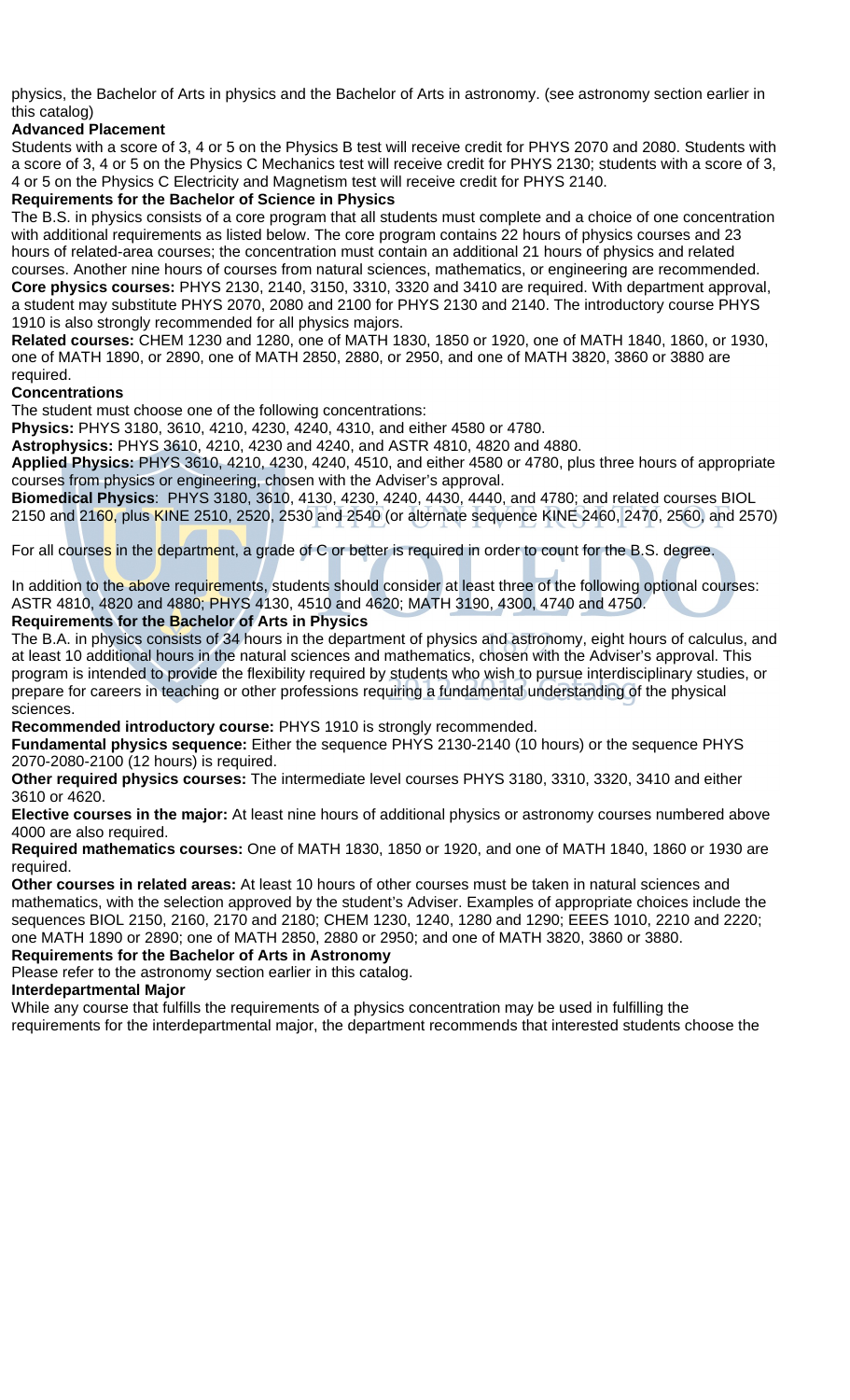19 hours in the physics core. Interested students should meet with a departmental Adviser to discuss which courses would be most appropriate.

#### **Minor in Physics or Astrophysics**

Students seeking a minor in physics or astrophysics must complete at least 22 hours of course work in physics as follows:

#### **Required for both minors:**

PHYS 2130 and 2140 or 2070, 2080 and 2100; 3180 and 3310.

#### **Required for the physics minor:**

PHYS 3320 and one physics course numbered above 3400.

**Required for the astrophysics minor:** ASTR 4810 and 4820.

Students must maintain a minimum GPA of 2.0 for all course work in the minor. Candidates for the minor must have their course work verified and approved by a departmental Adviser or Chair prior to making formal application for graduation.

#### **Minor in Renewable Energy** (This is an interdisciplinary minor)

The Minor in Renewable Energy (MRE) has been established as an interdisciplinary minor program. It is designed for students in the STEM areas majoring in the following departments: Physics and Astronomy, Chemistry, Environmental Sciences, Biology, Mathematics, MIME, Chemical and Environmental Engineering, Electrical Engineering and Computer Science, Civil Engineering and Bioengineering. Students with other majors can enroll in the MRE provided they complete the prerequisite courses. The goal of the minor is to expose students to quantitative analyses of the use of energy in human societies, its consequences and environmental impacts. A primary focus will be on the advantages and complexities of introducing renewable energy resources. Students will be required to take at least one course in the social, political, and economic ramifications of the use of energy in general and renewable energy in particular. An internship is required to enhance the practical training of students. The program is designed to allow students to obtain the 21 hour minor with as few additional requirements as possible beyond their normal STEM major. That is, some of the courses will also serve to satisfy the distribution requirements for graduation.

**Course requirements are as follow:** Students must complete at least 21 hours of coursework selected as follows: Four required courses

- PHYS 3400 Physical Principles of Energy Sources for Humans 3 credit hours
- EEES 2200/GEPL 2200 Climate Change 3 credit hours
- CHEM 3810 Chemistry of Sustainable Energy Resources 3 credit hours
- PHYS 4940 Internship in Renewable Energy 3 credit hours 872

Select one from

2012-2013 Catalog • PSC 4340 Environmental Policy 3 credit hours

• ECON 3240 Environmental Economics 3 credit hours

#### Select two of the following

- PHYS 4400 Varieties of Solar Energy 3 credit hours
- MIME 4410 Renewable Energy 3 credit hours
- CHEE/BIOE 4980 Biofuels 3 credit hours
- CHEE 4980 Fuel Cells and the Hydrogen Economy 3 credit hours

**Prerequisites:** PHYS 2080 General Physics II or higher, CHEM 1240 General Chemistry II, both courses under CHEE 4980 require MATH 1850 Single Variable Calculus I.

#### **Honors in Physics and Astronomy**

Qualified juniors and seniors may be invited to work for the citation "honors in physics and astronomy." A. Admission: The Honors Program in the department of physics and astronomy is open to physics majors and may be taken concurrently with College Honors. Admission to the program is based upon the student's academic achievement (at least a 3.0 GPA overall; at least a 3.3 GPA in the major), recommendations of previous instructors and an interview with the departmental honors officer. A petition for entrance into the program normally should be made before the end of the sophomore year.

B. Requirements: In order to remain in the program and graduate with departmental honors, the students must maintain at least a 3.0 cumulative GPA and a at least a 3.3 GPA in the major. In addition to the normal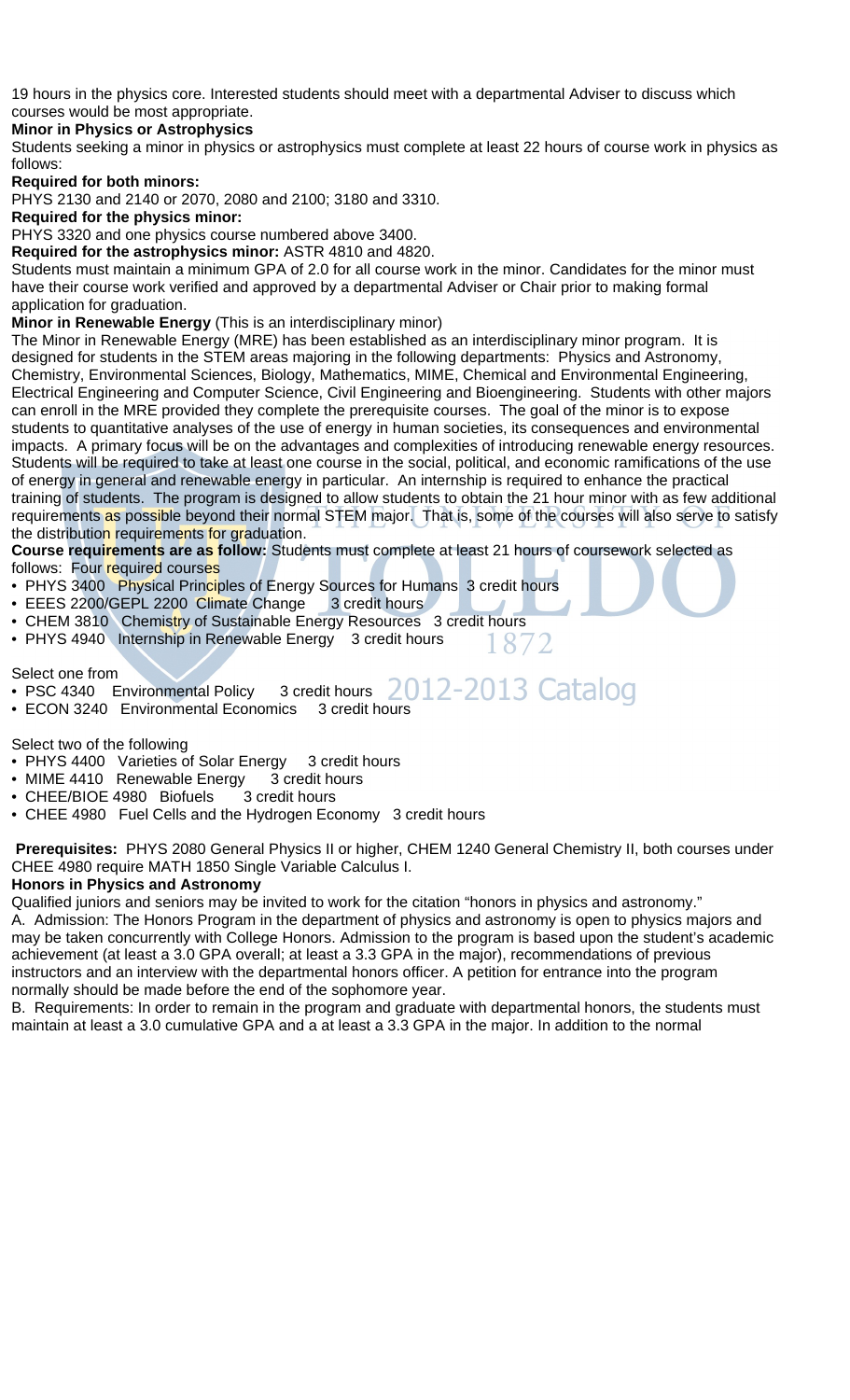requirements for a physics undergraduate major, the student must successfully complete six hours of physics with honors in courses numbered above 3320\*, six hours of math at or above the 3000 level and three hours of PHYS 4910. PHYS 4910 is independent research and requires a written thesis and presentation of an oral report upon completion of work. The oral report and written thesis will strongly influence the granting of the honors citation.

*\*ASTR 4810, 4820 may count toward this requirement.* 

#### **Department of Biological Sciences**

**Brian P. Ashburner**, 2001, Associate dean and Associate professor B.A., St. Anselm College; Ph.D. Loyola University of Chicago **Tomer Avidor-Reiss**, 2012, Associate professor B.S. Hebrew University; Ph.D. Weizmann Institute of Science **Bruce Bamber**, 2006, Associate professor B.Sc., University of Calgary; Ph.D., University of Washington **Deborah Chadee**, 2005, Associate professor B.S., University of Manitoba; Ph.D., University of Manitoba **Maria Diakonova**, 2006, Associate professor Sc.B., M.S., Leningrad State University; Ph.D., Russian Academy of Sciences **Fan Dong**, 2002, professor M.D., Suzhou Medical College; Ph.D., Erasmus University **Rafael Garcia-Mata**, 2012, Assistant professor B.S. Universidad Nacional de Mar del Plata; PhD, University of Alabama at Birmingham **John Gray**, 1998, Associate professor VERSITY B.Sc. (Hons), University College Cork; Ph.D., Purdue University **Patricia R. Komuniecki**, 1985, professor, vice provost for graduate affairs and dean, college of graduate studies B.A., Newton College (Boston College); M.A., Mount Holyoke College; Ph.D., University of Massachusetts **Richard W. Komuniecki**, 1980, Distinguished University Professor A.B., Holy Cross College; M.S., Ph.D., University of Massachusetts **Malathi Krishnamurthy**, 2010, Assistant professor B.S., M.S., University of Delhi; Ph.D., Jawaharlal Nehru University 1872 **Douglas W. Leaman**, 2001, professor and chair B.S., M.S., The Ohio State University, Ph.D., University of Missouri<br>Scott M. Leisner, 1993, professor<br>
2012-2013 Catalog **Scott M. Leisner**, 1993, professor B.S., University of Wisconsin; Ph.D., Purdue University **Guofa Liu**, 2008, Assistant professor M.B., Suzhou Medical College; M.S., Beijing Medical University; Ph.D., Shanghai Second Medical University **Song-Tao Liu**, 2007, Assistant professor B.S., Wuhan University; Ph.D., Shanghai Institute of Biochemistry **John Plenefisch**, 1996, Associate professor and associate chair B.S., University of Connecticut; Ph.D., Massachusetts Institute of Technology **Anthony Quinn**, 2001, Associate professor B.A., Mid-American Nazarene College, M.S., University of Missouri - Saint Louis, Ph.D., University of Oklahoma Health Science Center **Lirim Shemshedini**, 1993, professor B.S., University of Michigan; Ph.D., University of Vermont **Robert Steven**, 2006, Assistant professor B.Sc., Ph.D., University of Toronto **William Taylor**, 2003, Associate professor B.S., University of Winnipeg; Ph.D., University of Manitoba **Deborah Vestal**, 2002, Associate professor B.S., Bowling Green State University; Ph.D., Syracuse University Emeritus Faculty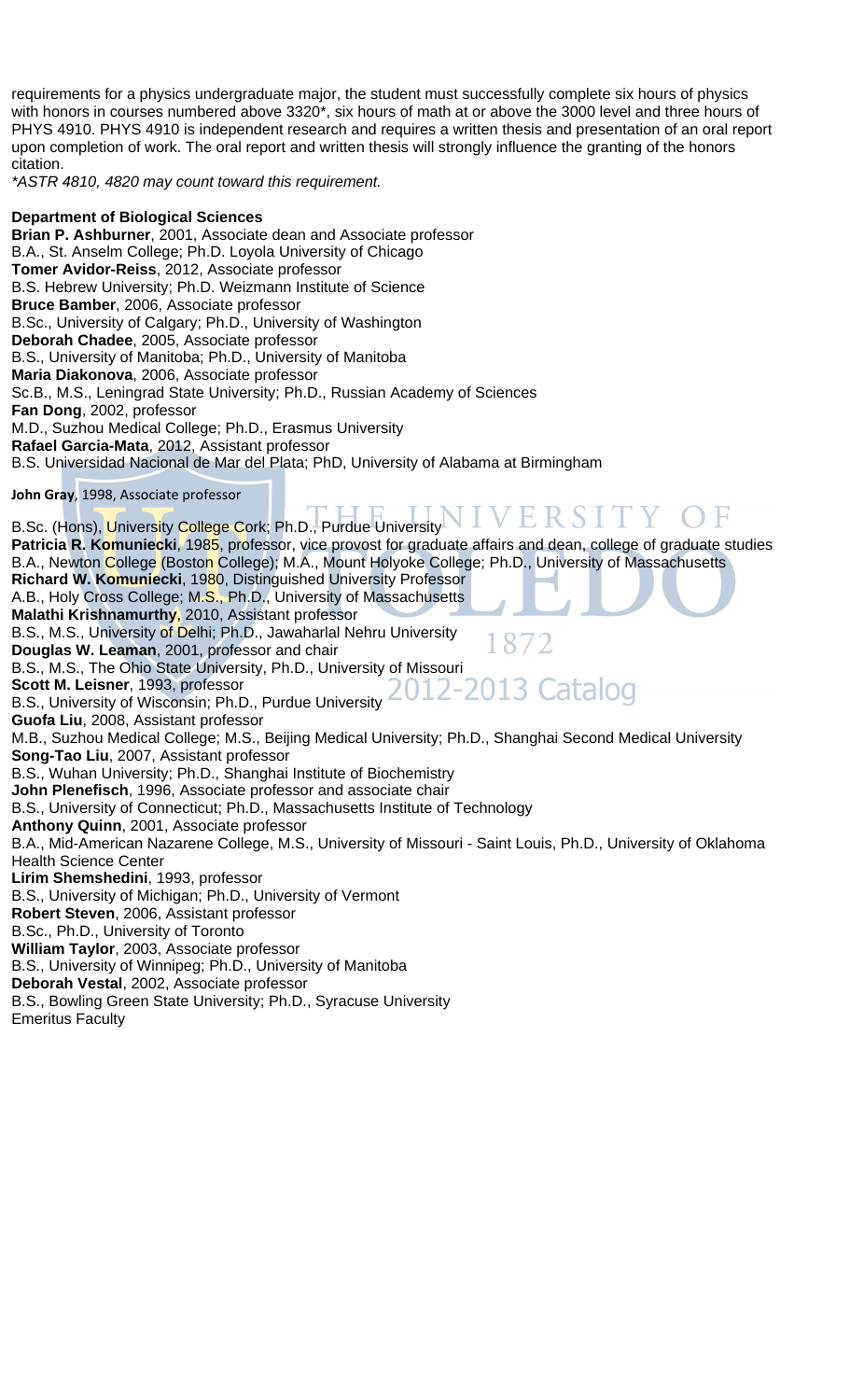**William L. Bischoff Jr.**, 1972, professor emeritus, 2007 B.A., M.A., Miami University; Ph.D., University of North Carolina **Charles Creutz**, 1973, professor emeritus, 2010 A.B., Columbia University; M.S., Ph.D., University of Pennsylvania **Ernest Dubrul**, 1974, professor emeritus, 2010 H.A.B., Xavier University; Ph.D., Washington University **Louis Glatzer**, 1973, professor emeritus, 1999 A.B., Dartmouth College; M.S., North Carolina State University; Ph.D., The University of Texas - Austin **Lloyd A. Jones**, 1972, professor emeritus, 1999 B.S., M.S., The Ohio State University; Ph.D., Purdue University **Woon H. Jyung**, 1964, professor emeritus, 1993 B.S., Seoul National University; M.S., Ph.D., Michigan State University **Harold H. Lee**, 1967, professor emeritus, 1999 A.B., Oklahoma Baptist University; M.S., Ph.D., University of Tennessee **Clifford J. Smith**, 1965, professor emeritus, 1993 B.S., Cornell University; Ph.D., University of Maryland **Lecturer Sally Harmych**, 2006, Lecturer B.S., Ph.D. University of Toledo **Department of Chemistry Jared L. Anderson**, 2005, Professor B.S., South Dakota State University; Ph.D., Iowa State University **John J. Belizzi**, **III**, 2008, Assistant professor S.B., Massachusetts Institute of Technology; M.S., Ph.D., Cornell University **Terry P. Bigioni**, 2006, Associate professor B.Sc., M.Sc., University of Toronto; Ph.D., Georgia Institute of Technology **Eric W. Findsen**, 1988, Associate professor B.S., Michigan State University; M.S., University of California; Ph.D., University of New Mexico **Max O. Funk**, 1978, Distinguished University professor B.S., The Pennsylvania State University; Ph.D., Duke University **Dean M. Giolando**, 1988, professor 1872 B.S., Rochester Institute of Technology; Ph.D., University of Illinois **Wendell P. Griffith**, 2007, Assistant professor Wender P. Grimm, 2007, Assistant professor<br>B.S., Grambling State University; Ph.D., University of Massachusetts 013 Catalog **Xiche Hu**, 1998, Associate professor B.S., M.S., Wuhan University; Ph.D., Wayne State University **Dragan Isailovic,** 2008, Assistant professor Diploma – Physical Chemistry, University of Belgrade, Serbia; Ph.D., Iowa State University **Andrew D. Jorgensen**, 1988, Associate professor B.S., Quincy College; Ph.D., University of Illinois - Chicago **Jon R. Kirchhoff**, 1989, Distinguished University professor and Associate Chair B.S., State University of New York - Cortland; Ph.D., Purdue University **Cora Lind**, 2003, Associate professor Prediploma, Bergische Universität Wuppertal; M.S., Ph.D., Georgia Institute of Technology **Mark R. Mason**, 1998, Associate professor B.S., Bowling Green State University; Ph.D., Iowa State University **Nina I. McClelland**, 2004, Dean emeritus, 2010 B.S., M.S., University of Toledo; MPH, Ph.D., The University of Michigan; DSc, University of Toledo **Timothy C. Mueser**, 2000, Associate professor B.S., Eureka College; Ph.D., University of Nebraska **A. Alan Pinkerton**, 1984, Distinguished University professor Grad. RIC, Brighton College of Tech; Ph.D., University of Alberta **Donald R. Ronning**, 2005, Associate professor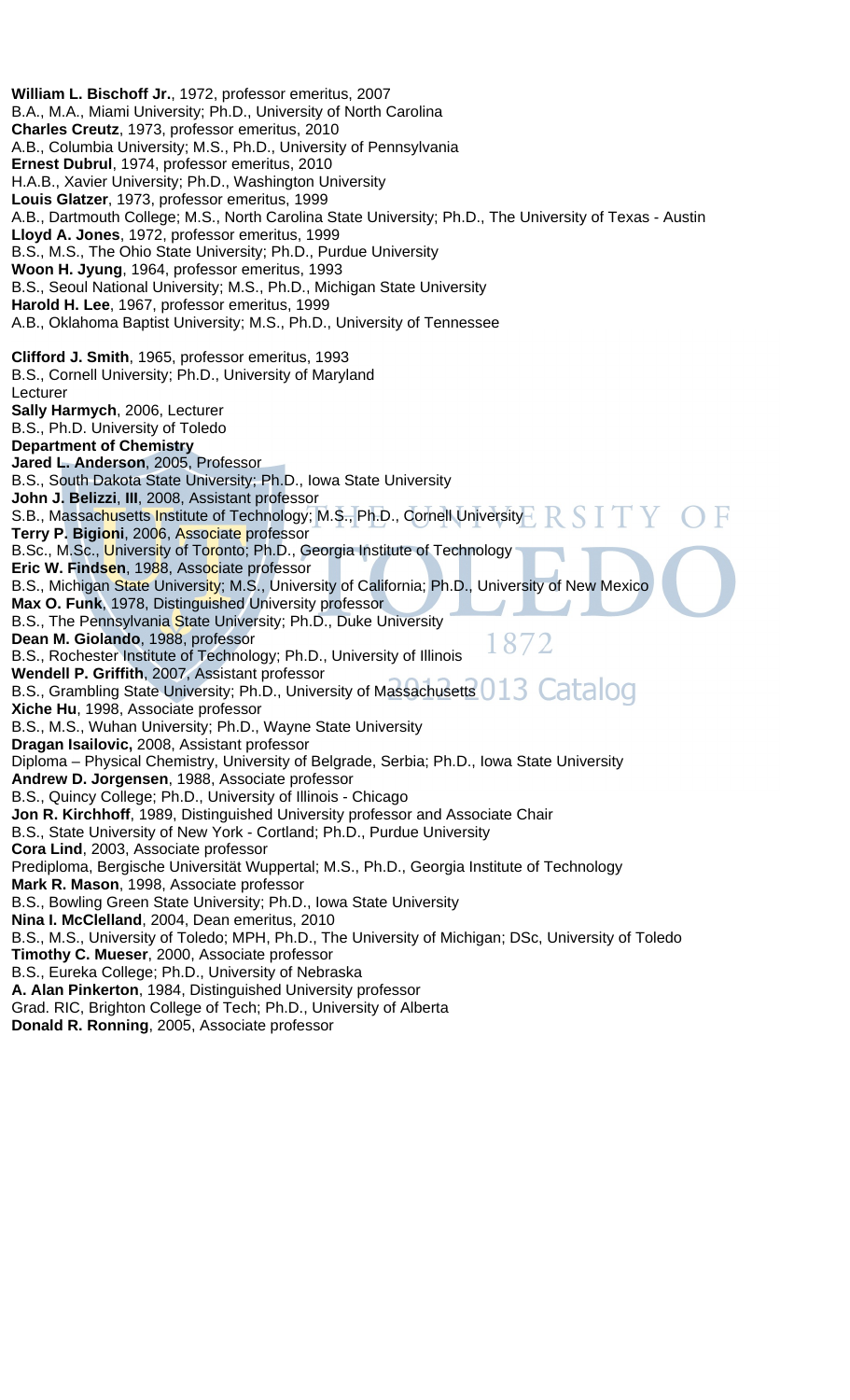B.S., University of Minnesota; Ph.D., Texas A & M University **Joseph A. E. Schmidt**, 2004, Associate professor B.S., Kansas State University; Ph.D., University of California-Berkeley **Steven J. Sucheck**, 2005, Associate professor B.S., University of Toledo; Ph.D., University of Virginia **Ronald E. Viola**, 2000, Distinguished University professor and Chair B.S., Fordham University; M.S., Ph.D., Pennsylvania State University **Kana Yamamoto**, 2008, Assistant professor B.S., M.S., Nagoya University, Japan; Ph.D., University of California-Berkeley **Jianglong Zhu**, 2010, Assistant professor B.S., M.S., Tianjin University; Ph.D., Boston University **Lecturers Claire Cohen**, 2007, Associate lecturer B.S., University of Massachusetts; Ph.D., Cornell University **Edith P. Kippenhan**, 2006, Associate lecturer B.S., University of Maryland; Dipl.-Chem., Universität des Saarlandes, Germany **James R. Zubricky, III,** 2008, Associate lecturer B.S., B.S. Ed., M.S., Bowling Green State University **Emeritus Faculty John Chrysochoos**, 1967, professor emeritus, 2004 Diploma of Chemistry, University of Athens; M.S., Ph.D., University of British Columbia **Jimmie G. Edwards**, 1967, professor emeritus, 2000 B.S., Central State College; Ph.D., Oklahoma State University **James L. Fry**, 1969, professor emeritus, 1999 B.S., Bowling Green State University; Ph.D., Michigan State University **James E. Gano**, 1967, professor emeritus, 2000 B.S., Miami University; M.S., Ph.D., University of Illinois **Robert J. Niedzielski**, 1965, professor emeritus, 1999 B.S., Aquinas College; M.S., Ph.D., University of Illinois **Gordon A. Parker**, 1965, professor emeritus, 1992 B.S., University of Michigan; M.S., Ph.D., Wayne State University **Lancelot C.A. Thompson**, 1958, professor emeritus, 1988 1872 B.S., Morgan State University; Ph.D., Wayne State University **Frank Walmsley**, 1962, professor emeritus, 1987 B.S., University of New Hampshire; Ph.D., University of North Carolina 13 Catalog **Department of Environmental Sciences Richard Becker**, 2008, Assistant professor B.A., Washington University; M.A., Washington University; Ph.D., Western Michigan University **Jonathan M. Bossenbroek**, 2005, Associate professor B.S., Calvin College; M.S., University of Wisconsin; Ph.D., Colorado State University **Thomas Bridgeman**, 2006, Associate professor B.S., Miami University; M.S., The Ohio State University; Ph.D., University of Michigan **Mark J. Camp**, 1976, Associate professor B.S., M.S., The University of Toledo; Ph.D., The Ohio State University **Jiquan Chen**, 2001, Distinguished University Professor B.S., Inner Mongolia University; M.S., Chinese Academy of Science; Ph.D., University of Washington **Todd D. Crail**, 2012, Lecturer B.A. Bluffton University; M.S., Ph.D. The University of Toledo **Daryl F. Dwyer**, 2001, Associate professor and director, Stranahan Arboretum B.S., Wilkes College; M.A., State University of New York at Buffalo; Ph.D., Michigan State University **Timothy G. Fisher**, 2003, professor and chair B.S., University of Alberta; M.S., Queen's University; Ph.D., University of Calgary **Johan F. Gottgens**, 1993, professor and associate chair B.S., M.S., Utrecht University; Ph.D., University of Florida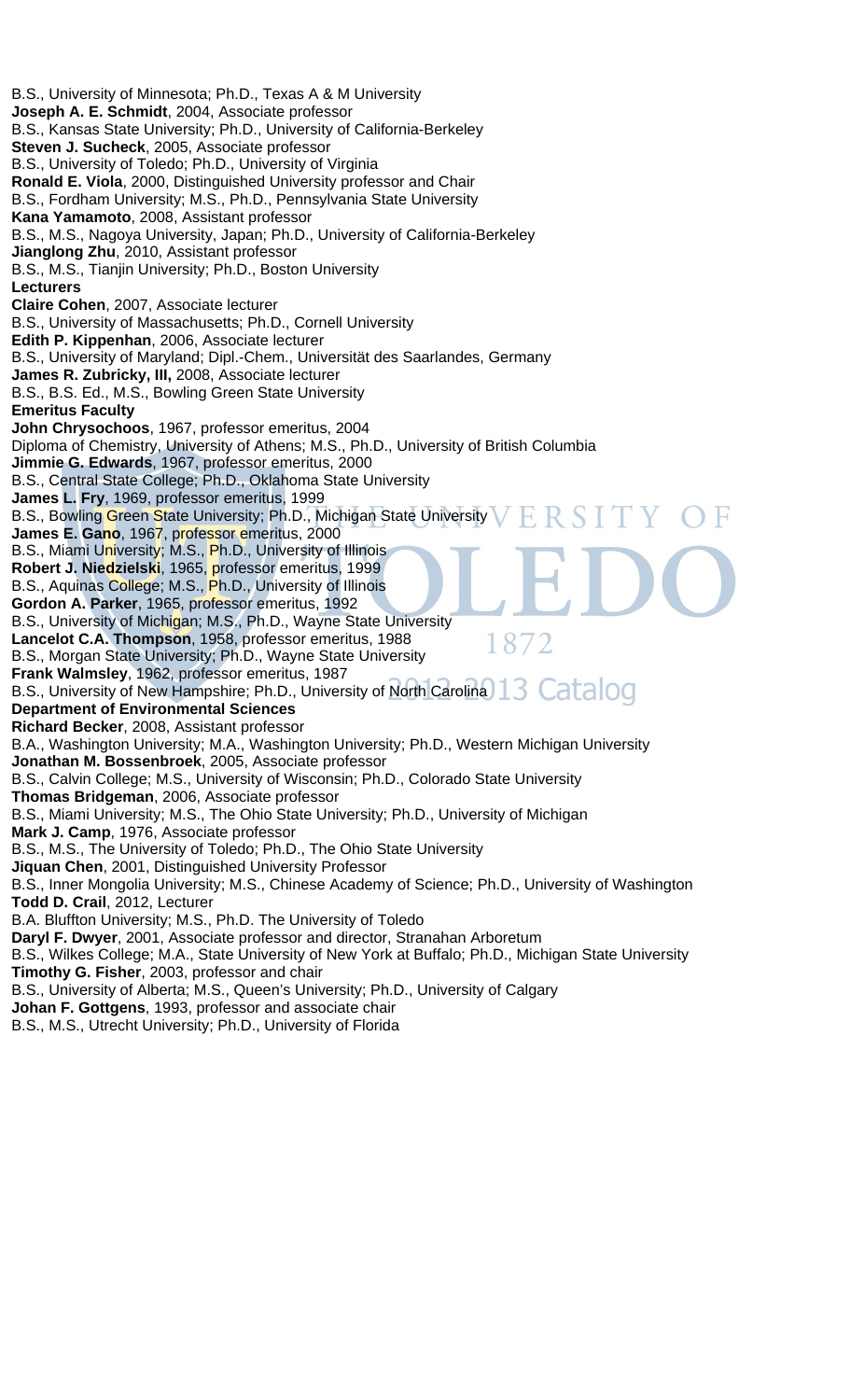**Scott A. Heckathorn**, 2003, Associate professor B.S., Wichita State University; M.S., Ph.D., University of Illinois **David E. Krantz**, 2001, Associate professor B.S., College of William and Mary; M.S., Ph.D., University of South Carolina **James A. Martin-Hayden**, 1994, Associate professor B.A., University of Maine; M.S., Ph.D., University of Connecticut **Christine M. Mayer**, 2003, Associate professor B.S., M.S., University of Illinois at Urbana - Champaign; Ph.D., Cornell University **Daryl L. Moorhead**, 1999, professor B.S., The Ohio State University; M.S., Texas A&M University; Ph.D., University of Tennessee **Song Qian**, 2012, Assistant professor B.S. Tsinghua University; M.S. Nanjing University; M.S., Ph.D. Duke University **William Von Sigler**, 2003, Associate professor B.S., Purdue University; Ph.D., Purdue University **Alison L. Spongberg**, 1994, professor B.A., Ohio Wesleyan University; M.A., Temple University; Ph.D., Texas A&M University **Carol A. Stepien**, 2004, professor and director of the Lake Erie Research Center B.S., Bowling Green State University; M.S., Ph.D., University of Southern California **Donald J. Stierman**, 1994, Associate professor B.S., State University of New York - Brockport; M.S., Ph.D., Stanford University **Michael N. Weintraub**, 2005, Associate professor B.A., Bard College; M.A., Ph.D., University of California at Santa Barbara **EMERITUS FACULTY Stuart L. Dean**, 1967, professor emeritus, 1993 UNIVERSITY B.S., M.S., Ph.D., West Virginia University ŦΕ **Lou Glatzer**, 1973, professor emeritus, 1999 A.B., Dartmouth College; M.S., North Carolina State University; Ph.D., The University of Texas - Austin **Stephen L. Goldman**, 1971, professor emeritus, 2007 B.S., Brooklyn College; M.A., Ph.D., University of Missouri **James A. Harrell**, 1979, professor emeritus, 2009 B.S., California State University - Fullerton; M.S., University of Oklahoma; Ph.D., University of Cincinnati **Craig B. Hatfield**, 1964, professor emeritus, 1999 187 B.S., M.A., Ph.D., Indiana University **Michael W. Phillips**, 1975, professor emeritus, 2010 B.S., North Carolina State University; Ph.D., Virginia Polytechnic Institute S Catalog **Lon C. Ruedisili**, 1974, professor emeritus, 1993 B.S., M.S., Ph.D., University of Wisconsin **Elliot J. Tramer**, 1969, professor emeritus, 2007 A.B., Case Western Reserve University; Ph.D., University of Georgia **Department of Mathematics and Statistics James D. Anderson,** 1990, Assistant professor B.S., The University of Akron; M.S., Purdue University **Alessandro Arsie**, 2009, Assistant professor B.S., University of Padova; M.S., Univerita' Bocconi; Ph.D., International School for Advanced Studies, Trieste, Italy **Zeljko Cuckovic**, 1994, professor B.S., M.S., University of Zagreb; Ph.D., Michigan State University **Mohamed S. El-Bialy**, 1990, professor Ph.D., University of Minnesota **Paul R. Hewitt**, 1990, Associate professor and chair B.S., Michigan Technological University; Ph.D., Michigan State University **Maria Leite, 2011**, Assistant professor B.S., M.S., University of Porto, Porto, Portugal, Ph.D.; University of Houston, Houston, Texas **Rong Liu**, 2009 assistant professor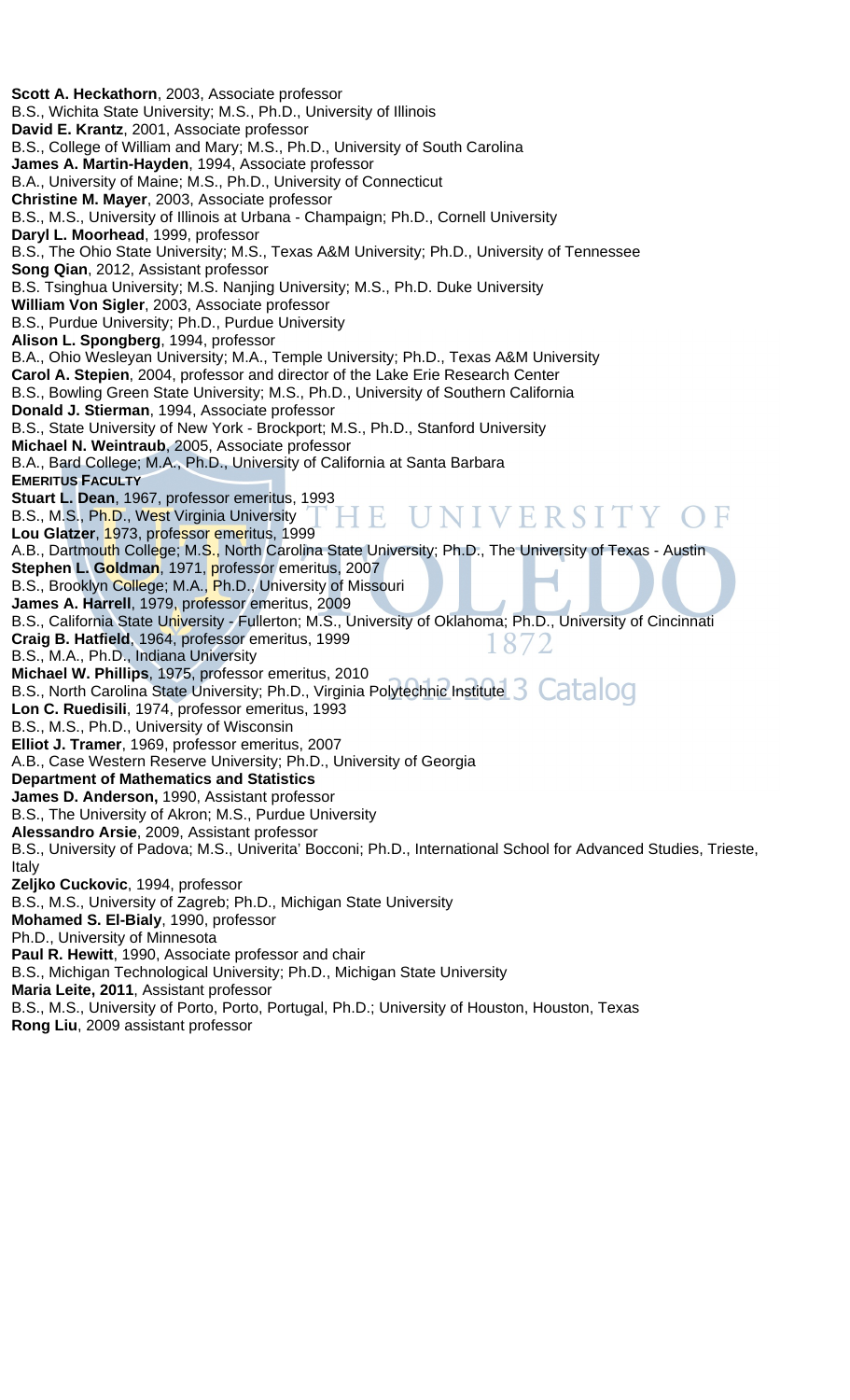B.S., Shandong University; M.S., University of North Texas; Ph.D., Michigan State University **Geoffrey K. Martin**, 1989, Associate professor and Vice Provost/Director, Institutional Research B.S., University of Connecticut; M.A., Ph.D., State University of New York - Stony Brook **Robert L. Ochs Jr.**, 1988, Associate professor B.S., Ursinus College; M.S., The Pennsylvania State University; M.A., Ph.D., University of Delaware **Charles J. Odenthal**, 1990, Associate professor B.S., Harvey Mudd College; M.S., California Polytechnic University - Pomona; Ph.D., University of Wisconsin **Biao Ou**, 1993, professor B.S., M.S., Zhejiang University; Ph.D., University of Minnesota **Sonmez Sahutoglu**, 2009, assistant professor B.S., M.S., Middle East Technical University; Ph.D., Texas A&M University **Friedhelm Schwarz**, 1984, professor Diploma, University of Hanover; Ph.D., University of Bremen **Qin Shao,** 2002, Associate professor B.S., M.S., Nankai University; Ph.D., The University of Georgia **Ivie Stein Jr.**, 1971, Associate professor B.S., M.A., California State College; Ph.D., University of California **Gerard Thompson**, 1988, professor B.Sc., King's College; M.S., Ph.D., University of North Carolina; Ph.D., Open University **Akaki Tikaradze**, 2011, Assistant Professor B.S., M.S., Tbilisi State University, Tbilisi, Georgia; M.S., Ph.D., University of Chicago, Chicago, Illinois **Mao-Pei Tsui,** 2005, Assistant professor B.S., M.S., National Chao-Tung University; Ph.D., Brandeis University **H. Westcott Vayo,** 1965, professor B.S., Culver - Stockton College; M.S., Ph.D., University of Illinois **Denis White**, 1984, professor B.Sc., M.Sc., University of Toronto; M.S., Ph.D., Northwestern University **Donald B. White**, 1993, professor B.S., University of California - Los Angeles; M.S., Ph.D., University of California - Irvine **Biao Zhang**, 1993, professor B.Sc., M.S., East China Normal University; Ph.D., University of Chicago E **Emeritus Faculty**  187 **James L. Bailey**, 1963, professor emeritus, 1987 B.S., Heidelberg College; M.S., Ph.D., Michigan State University iatalog **H. Lamar Bentley**, 1971, professor emeritus, 2006 B.S., M.S., University of Arizona; Ph.D., Rensselaer Polytechnic Institute **Simmie S. Blakney**, 1964, professor emeritus, 1990 B.S., Tougaloo College; M.S., Ph.D., University of Illinois **Mary F. Coughlin**, 1969, professor emeritus, 1989 B.A., Marygrove College; M.S., St. Louis University; Ph.D., University of Michigan **Budmon R. Davis**, l962, professor emeritus, 1989 B.S., Geneva College; M.A., Ph.D., University of Pittsburgh **Edward D. Ebert**, 1947, professor emeritus, 1984 B.S., The University of Toledo; M.S., University of Iowa **Arnold A. Johanson**, 1962, professor emeritus, 1987 A.B., Kenyon College; M.A., The Ohio State University; Ph.D., Case Institute of Technology **George J. Kertz**, 1966, professor emeritus, 1999 A.B., Cardinal Glennon College; M.A., Ph.D., St. Louis University **Walter Lange**, 1967, professor emeritus, 1989 M.Ed., Ed.S., The University of Toledo **Elaine I. Miller,** 1986, Associate professor emeritus, 2011 A.S., Alpena College; B.S., M.A., Eastern Michigan University **Rao V. Nagisetty**, 1974, professor emeritus, 2009 B.A., Andhra University; Ph.D., Stekloff Institute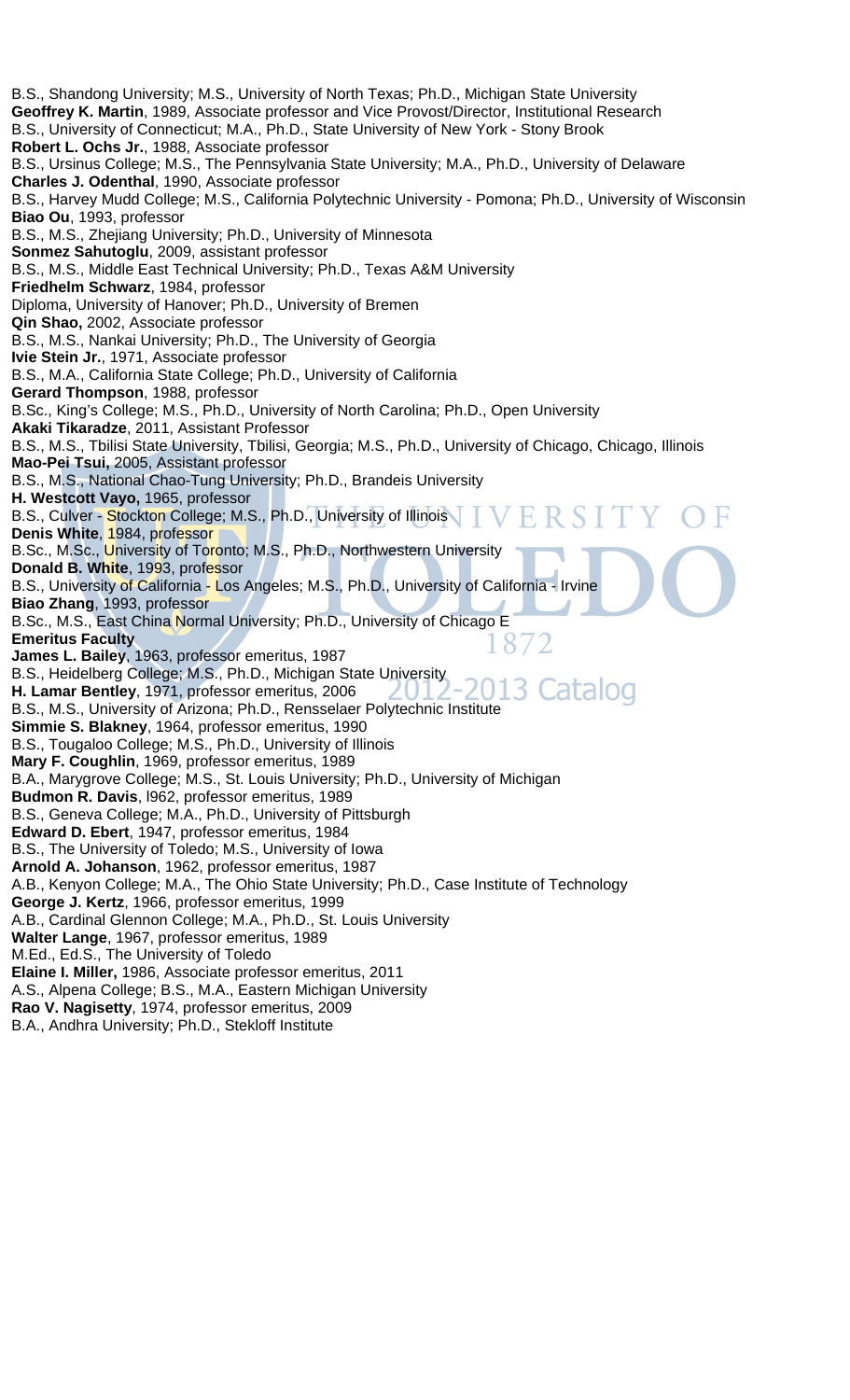**Martin R. Pettet**, 1981, professor emeritus, 2011 B.Sc., M.Sc., Toronto; M.Phil., Ph.D., Yale University **Temoleon G. Rousos**, 1966, professor emeritus, 1986 B.Ed., The University of Toledo; M.A.Ed., Eastern Michigan University; M.A., Mathematics, Bowling Green State University; Ed.S., Ed.D., The University of Toledo **Paul Shields**, 1974, professor emeritus, 1999 A.B., Colorado College; M.A., Ph.D., Yale University **Stephen E. Spielberg,** 1963, professor emeritus, 1993 B.A., University of Pennsylvania; M.A., Ph.D., University of Minnesota **Stuart A. Steinberg**, 1971, professor emeritus, 2009 B.A., Ph.D., University of Illinois; M.S., University of Chicago **Gwen H. Terwilliger,** 1987, Associate professor emeritus, 2005 B.S., M.Ed., Bowling Green State University; Ph.D., The University of Toledo **Henry C. Wente**, 1971, Professor emeritus, 2009 A.B., A.M., Ph.D., Harvard University **Harvey E. Wolff**, 1975, professor emeritus, 2010 B.A., University of Connecticut; M.A., Ph.D., University of Illinois **Lecturers Dharshana Arachchi-Appuhamillage**, 2011, associate lecturer B.S., University of Colombo, Sri Lanka; M.S., Ph.D., Southern Illinois University **Chase Brady**, 2010, associate lecturer B.A., New College of Florida; M.S., University of Alaska, Fairbanks; M.S., Miami University **Zhiwei Chen**, 2011, associate lecturer B.A. Central University of Finance and Economics, Beijing; Ph.D., University of Maryland **Katharine Fisher**, 2005, associate lecturer B.S., Queen's University, Kingston; M.S., University of Calgary **David Gajewcki**, 2011, associate lecturer B.S., M.S., Ph.D., The University of Toledo **Seung-Moon Hong**, 2011, associate lecturer B.S., M.S., Hanyang University (Seoul South Korea), Ph.D., University of Indiana **Kevin Gibbs**, 2010, associate lecturer B.S., M.A., Eastern Michigan University 1872 **Nathaniel Iverson**, 2011, associate lecturer B.A., Simpson College, M.A., Ph.D., Bowling Green St. University 13 Catalog **Gregory Lewis**, 2008, lecturer M.Ed., The University of Toledo **Theresa Myers**, 2002, associate lecturer B.A., SUNY College at Oneonta; M.Ed., University of Toledo **Katherine Osterhout**, 2010 associate lecturer B.S., M.S., The University of Toledo **Matthew Sutherland**, 2011, lecturer B.S., Heidelberg College, M.A., Bowling Green St. University **Suzan Orra**, 2009, lecturer B.S., M.S., The University of Toledo **J. Silwyn Turner**, 2011, associate lecturer B.A., Spring Arbor College; M.A., Wayne St. University; Ph.D., Florida St. University **Sibylle Weck-Schwarz**, 2003, associate lecturer M.S., Ph.D., University of Hannover **Syed Zaidi**, 2003, associate lecturer B.S., M.S., Punjab University Lahore; M.S., Emporia State University **Department of Physics and Astronomy Jacques G. Amar**, 1997, professor and Associate chair M.A., University of Rochester; Ph.D., Temple University

**Lawrence S. Anderson**-**Huang** 1978, professor, chair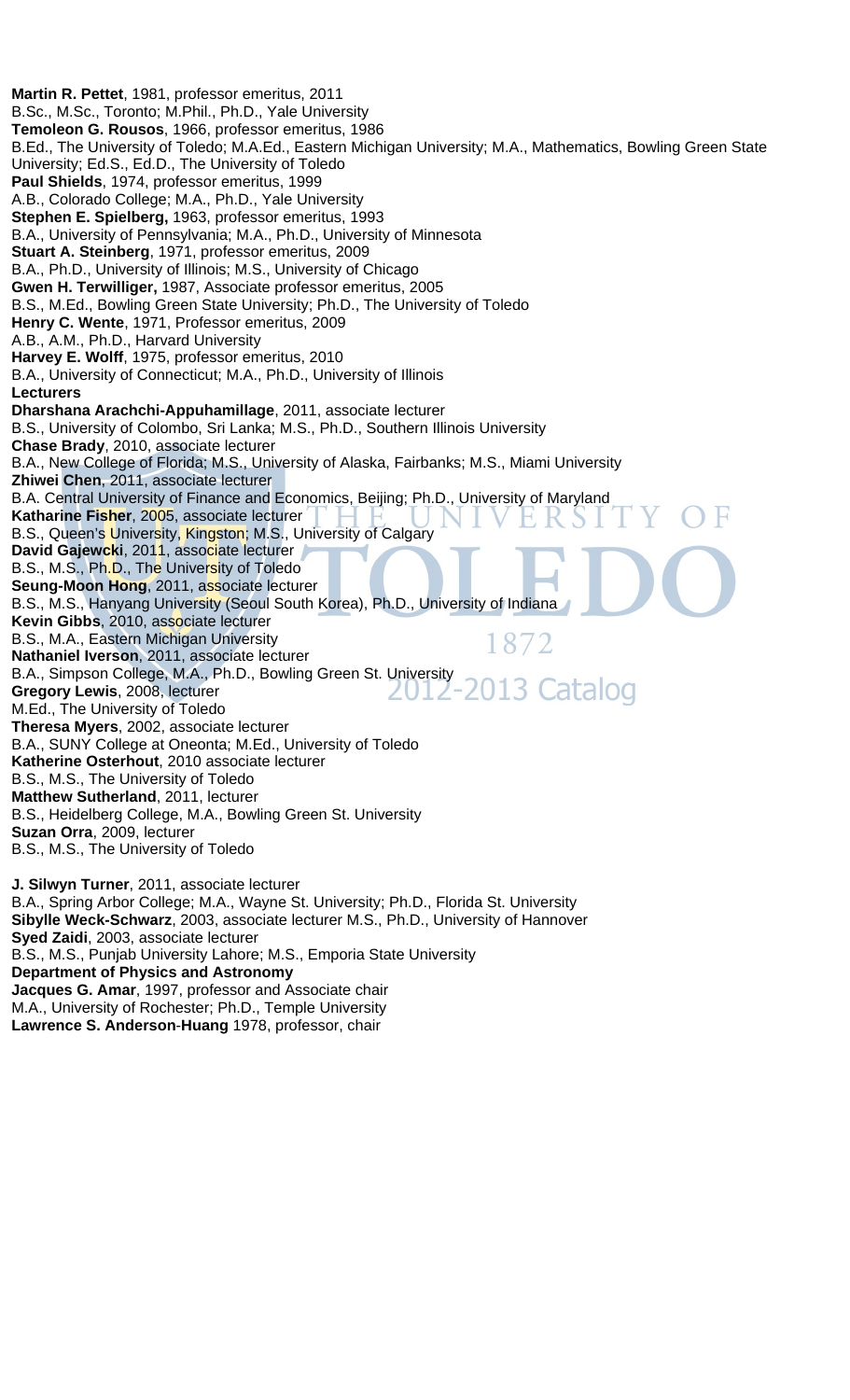B.S., California Institute of Technology; M.A., Ph.D., University of California - Berkeley **Jon E. Bjorkman**, 1996, professor B.A., University of North Carolina-Chapel Hill; M.S., University of Colorado; Ph.D., University of Wisconsin **Karen S. Bjorkman**, 1996, Distinguished University Professor, Dean B.S., University of North Carolina-Chapel Hill; M.S., Ph.D., University of Colorado **Rupali Chandar**, 2007, Associate professor B.S., Haverford College, M.S., Ph.D., Johns Hopkins University **Song Cheng**, 1993, Associate professor and Graduate Program director B.Sc., Changsha Institute of Technology; Ph.D., Kansas State University **Robert W. Collins**, 2004, Distinguished University Professor and NEG Endowed Chair of Silicate and Materials **Science** B.A., Clark University; M.S., Ph.D., Harvard University **Michael Cushing**, 2011, Assistant professor B.S. Boston University, M.S., Ph.D., University of Hawaii **Xunming Deng**, 1996, professor M.S., Ph.D., University of Chicago **Randall J. Ellingson**, 2008, Associate Professor B.A., Carleton College; M.S., Ph.D., Cornell University **Steven R. Federman**, 1988, professor B.S., Polytechnic Institute of Brooklyn; M.S., Ph.D., New York University **Bo Gao**, 1994, professor B.S., Zhejiang University; M.S., Ph.D., University of Nebraska **Michael J. Heben**, 2008, PVIC Endowed Professor B.S., John Carroll University; M.S., Stanford University; Ph.D., California Institute of Technology **Victor G. Karpov**, 2001, professor Ph.D., Leningrad Polytechnic Institute **Sanjay V. Khare**, 2004, Associate professor Ph.D., University of Maryland **Thomas J. Kvale**, 1986, professor and director of undergraduate research B.A., Gustavus Adolphus College; M.S., Ph.D., University of Missouri - Rolla **Scott A. Lee**, 1987, professor and undergraduate adviser B.S., Bowling Green State University; M.S., Ph.D., University of Cincinnati **Sylvain X. Marsillac**, 2005, Associate professor B.S., M.S., Ph.D., University of Nantes, France 2-2013 Catalog **S. Thomas Megeath**, 2006, Associate professor B.S., California Institute of Technology; Ph.D., Cornell University **Nikolas Podraza**, 2011, Assistant professor B.S., M.S., Pennsylvania State University, Ph.D., The University of Toledo **James F. Palmer**, 2000, professor M.S., Cornell University; M.S., Eastern Michigan University; M.S., University of Florida **J.D. Smith**, 2008, Assistant professor S.B., Massachusetts Institute of Technology; M.S., Ph.D., Cornell University **Yanfa Yan**, 2011, Ohio Research Scholar professor B.S., M.S., Ph.D., Wuhan University **Emeritus Faculty Brian G. Bagley**, 1991, professor emeritus, 2008 B.S., M.S., University of Wisconsin - Madison; A.M., Ph.D., Harvard University **Randy G. Bohn**, 1969, professor emeritus, 2003 B.S.E.P., The University of Toledo; Ph.D., The Ohio State University **Bernard W. Bopp**, 1974, professor emeritus, 2010 B.A., New York University; Ph.D., The University of Texas **Alvin D. Compaan**, 1987, distinguished university professor emeritus, 2009 A.B., Calvin College; M.S., Ph.D., University of Chicago **Larry J. Curtis**, 1963, Distinguished University Professor emeritus, 2006